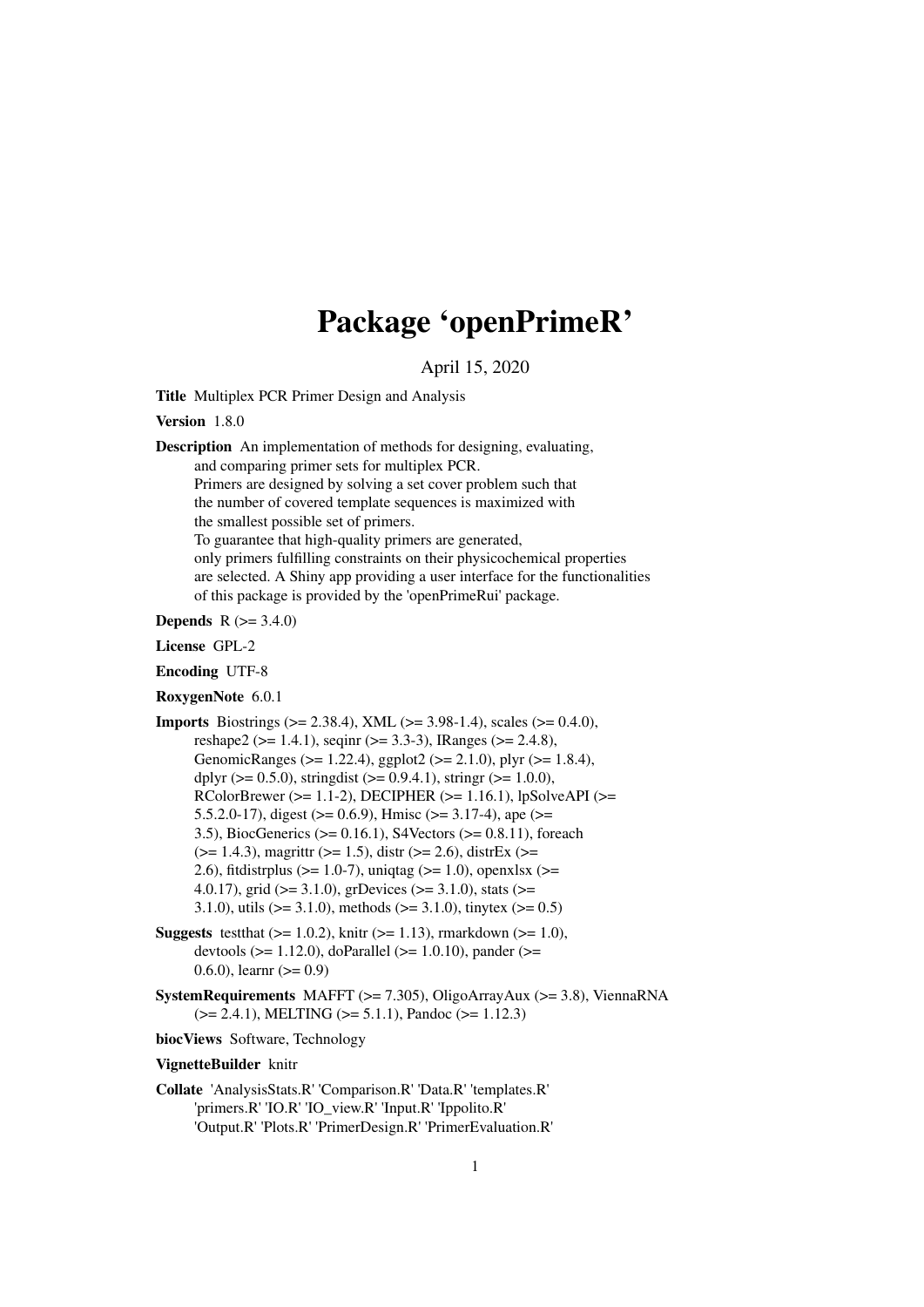'RefCoverage.R' 'Scoring.R' 'SettingsDoc.R' 'TemplatesDoc.R' 'Tiller.R' 'ambiguity.R' 'check\_stop\_codons.R' 'con\_annealing\_temperature.R' 'con\_dimerization.R' 'con\_gc\_clamp.R' 'con\_gc\_ratio.R' 'con\_melting\_temperature.R' 'con\_primer\_coverage.R' 'con\_primer\_efficiency.R' 'con\_primer\_secondary\_structures.R' 'con\_repeats.R' 'con\_runs.R' 'con\_template\_secondary\_structures.R' 'constraints.R' 'constraints\_eval.R' 'errors.R' 'filters.R' 'helper\_functions.R' 'initialize\_primers.R' 'initialize\_primers\_tree.R' 'openPrimeR.R' 'optimization\_ILP.R' 'optimization\_algo.R' 'optimization\_global.R' 'optimization\_greedy.R' 'plots\_comparison.R' 'settings.R' 'plots\_constraints.R' 'plots\_coverage.R' 'plots\_filtering.R' 'primer\_significance.R' 'startApp.R' 'zzz.R'

git\_url https://git.bioconductor.org/packages/openPrimeR

git\_branch RELEASE\_3\_10

git\_last\_commit 9789d80

git\_last\_commit\_date 2019-10-29

Date/Publication 2020-04-14

Author Matthias Döring [aut, cre], Nico Pfeifer [aut]

Maintainer Matthias Döring <mdoering@mpi-inf.mpg.de>

## R topics documented:

## **Index a** set of the set of the set of the set of the set of the set of the set of the set of the set of the set of the set of the set of the set of the set of the set of the set of the set of the set of the set of the s

openPrimeR-package *Multiplex PCR Primer Design and Analysis.*

## Description

With openPrimeR you can evaluate existing primers or design novel primers for multiplex polymerase chain reaction that are optimized with respect to the coverage of template sequences and the physicochemical properties of the primers.

<span id="page-1-0"></span>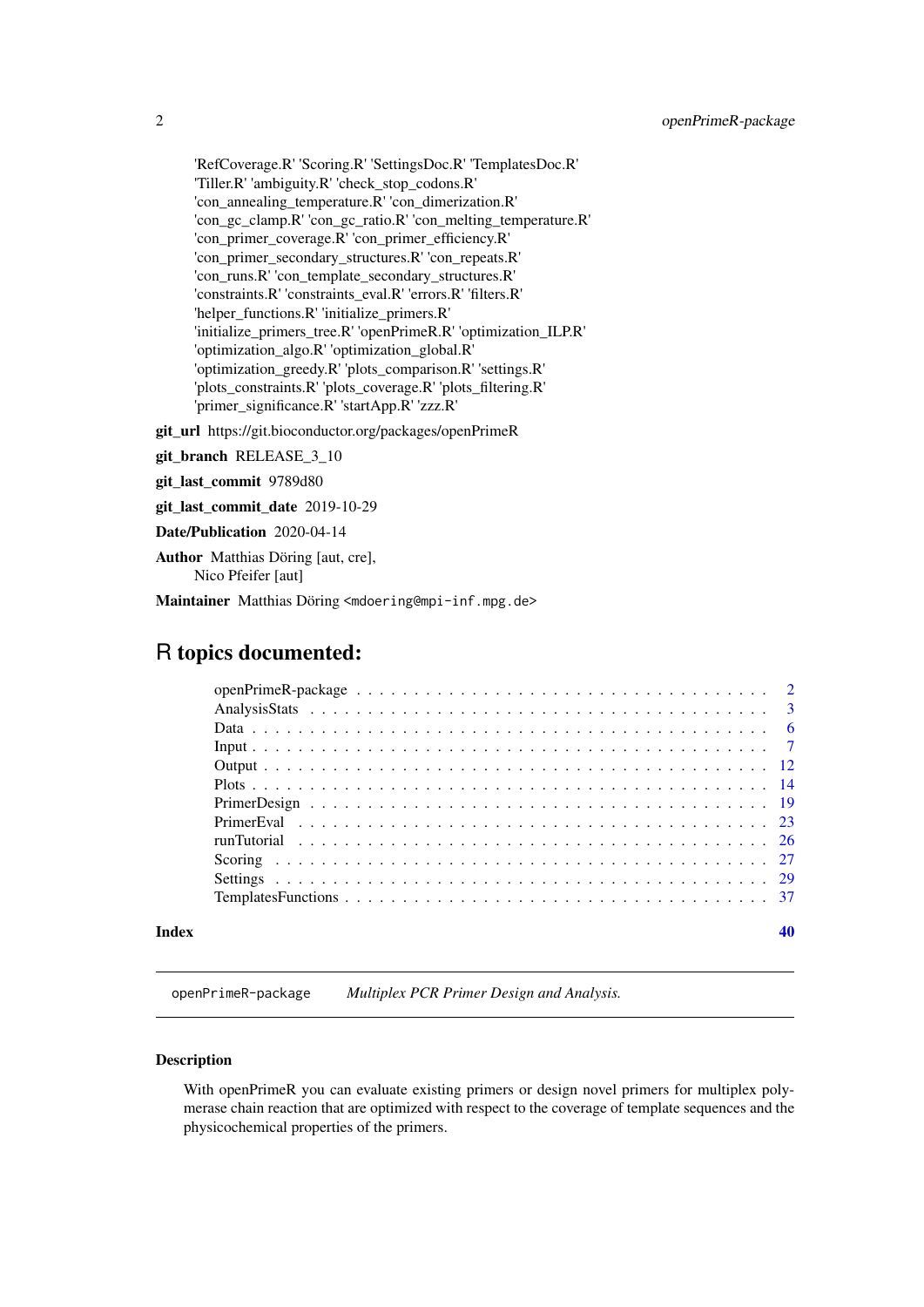#### <span id="page-2-0"></span>AnalysisStats 3

#### Details

For designing primers, you just need the function [design\\_primers](#page-18-1) from **openPrimeR**. As a minimal input, this function requires:

A set of template sequences You an load a [Templates](#page-6-1) object with [read\\_templates](#page-6-1).

Settings for primer design You can load a [DesignSettings](#page-28-1) object from a (supplied) XML file with [read\\_settings](#page-6-1). The settings can be easily customized using the setters [constraints](#page-28-1), [constraintLimits](#page-28-1), [cvg\\_constraints](#page-28-1), [conOptions](#page-28-1), and [PCR](#page-28-1).

For evaluating existing primers you can load a FASTA or CSV file containing the primers and templates of of interest using [read\\_primers](#page-6-1) and [read\\_templates](#page-6-1), respectively. After evaluating the properties of the primers using [check\\_constraints](#page-22-1), you can interpret the results with several functions. For example, you can analyze the coverage of the template sequences using [get\\_cvg\\_stats](#page-2-1), determine the deviation from the target constraints using [plot\\_constraint\\_deviation](#page-13-1), or create a comprehensive report on the analyzed primers using [create\\_report](#page-11-1). In order to compare several primer sets with each other, you can create a table of the properties of the primer sets using get\_comparison\_table or create a full report, again using [create\\_report](#page-11-1).

#### Package options

openPrimeR uses the following options:

- openPrimeR.constraint\_order The identifiers of constraints in the order they are applied during the filtering procedure. This order is maintained when loading a DesignSettings object.
- openPrimeR.relax\_order The identifiers of constraints in the order in which they shall be relaxed during the relaxation procedure when designing primers.
- openPrimeR.plot\_abbrev The maximal number of allowed characters for tick labels in plots.
- openPrimeR.plot\_colors A named vector providing the identifiers of RColorBrewer palettes. Each vector entry provides the plotting colors for a specific type of stratification (i.e. by run, constraint, or primer). The palettes should provide at least eight colors.

#### Author(s)

Maintainer: Matthias Döring <mdoering@mpi-inf.mpg.de>

Authors:

• Nico Pfeifer <pfeifer@informatik.uni-tuebingen.de>

AnalysisStats *Primer Analysis Statistics.*

#### <span id="page-2-1"></span>**Description**

- get\_cvg\_ratio Determines the ratio of template sequences that are covered by the evaluated input primers. The ratio is in the interval [0,1] where 0 indicates 0% coverage (no templates covered) and 1 indicates 100% coverage (all templates covered).
- get\_cvg\_stats Retrieve statistics on covered templates, either for a single or multiple primer sets.
- get\_cvg\_stats\_primer Creates a table summarizing the coverage events of individual primers.
- get\_comparison\_table Creates an overview of the properties of multiple primer sets by providing the inter-quartile range of primer properties in bracket notation.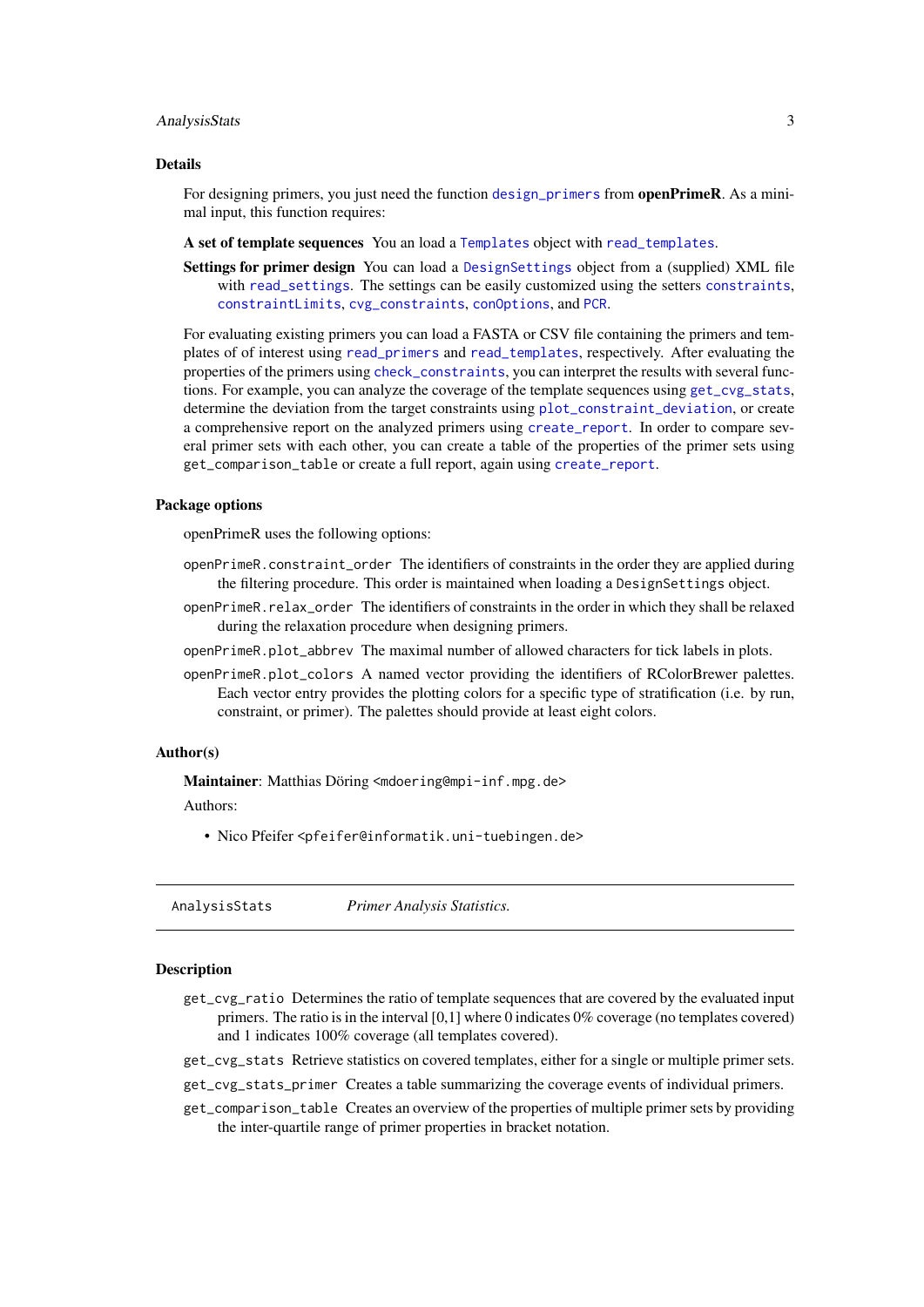## Usage

```
get_cvg_ratio(primer.df, template.df, allowed.mismatches = NULL,
  cvg.definition = c("constrained", "basic"), mode.directionality = NULL,
  as.char = FALSE)
get_comparison_table(templates, primers, sample.name = NULL)
get_cvg_stats_primer(primer.df, template.df, cvg.definition = c("constrained",
  "basic"))
get_cvg_stats(primers, templates, for.viewing = FALSE,
  total.percentages = FALSE, allowed.mismatches = Inf,
  cvg.definition = c("constrained", "basic"))
```
### Arguments

| primer.df           | A Primers object containing the primers.                                                                                                                                                                                                                                                                                                                                     |  |
|---------------------|------------------------------------------------------------------------------------------------------------------------------------------------------------------------------------------------------------------------------------------------------------------------------------------------------------------------------------------------------------------------------|--|
| template.df         | A Templates object containing the template sequences corresponding to primer.df.                                                                                                                                                                                                                                                                                             |  |
| allowed.mismatches  |                                                                                                                                                                                                                                                                                                                                                                              |  |
|                     | The number of allowed mismatches for determining the coverage of the tem-<br>plates. By default, all annotated coverage events are considered.                                                                                                                                                                                                                               |  |
|                     | cvg.definition If cvg.definition is set to "constrained", the statistics for the expected cover-<br>age (after applying the coverage constraints) are retrieved. If cvg.definition<br>is set to "basic", the coverage is determined solely by string matching (i.e. with-<br>out applying the coverage constraints). By default, cvg. definition is set to<br>"constrained". |  |
| mode.directionality |                                                                                                                                                                                                                                                                                                                                                                              |  |
|                     | If mode . directionality is provided, the coverage of templates is computed for<br>a specific direction of primers. Either "fw" (forward coverage only), "rev" (re-<br>verse coverage only), or "both" for both directions. By default, mode. directionality<br>is NULL such that the directionality of the primers is determined automatically.                             |  |
| as.char             | Whether the coverage ratio should be outputted as a percentage-formatted char-<br>acter vector. By default, as . char is set to FALSE such that a numeric is returned.                                                                                                                                                                                                       |  |
| templates           | If primers is an object of class Primers, please provide an object of class<br>Templates containing the template sequences targeted by primers. If primers<br>is a list, templates should be a list of Template objects.                                                                                                                                                     |  |
| primers             | To retrieve statistics for a single primer set, please provide an object of class<br>Primers containing a set of evaluated primers. To retrieve statistics for multiple<br>primer sets, pelase provide a list with evaluated Primers objects.                                                                                                                                |  |
| sample.name         | Either a single identifier or a character vector of identifiers for every Templates<br>object in templates. By default, sample.name is NULL such that the Run anno-<br>tations in the provided Templates objects are used.                                                                                                                                                   |  |
| for.viewing         | Whether the table should be formatted to be human-readable. By default, for . viewing<br>is FALSE.                                                                                                                                                                                                                                                                           |  |
| total.percentages   |                                                                                                                                                                                                                                                                                                                                                                              |  |
|                     | Whether group coverage percentages should be computed in relation to the total<br>number of template sequences or in relation to the number of templates belong-<br>ing to a specific group. By default, total percentages is FALSE suc that the                                                                                                                             |  |

percentages are group-specific.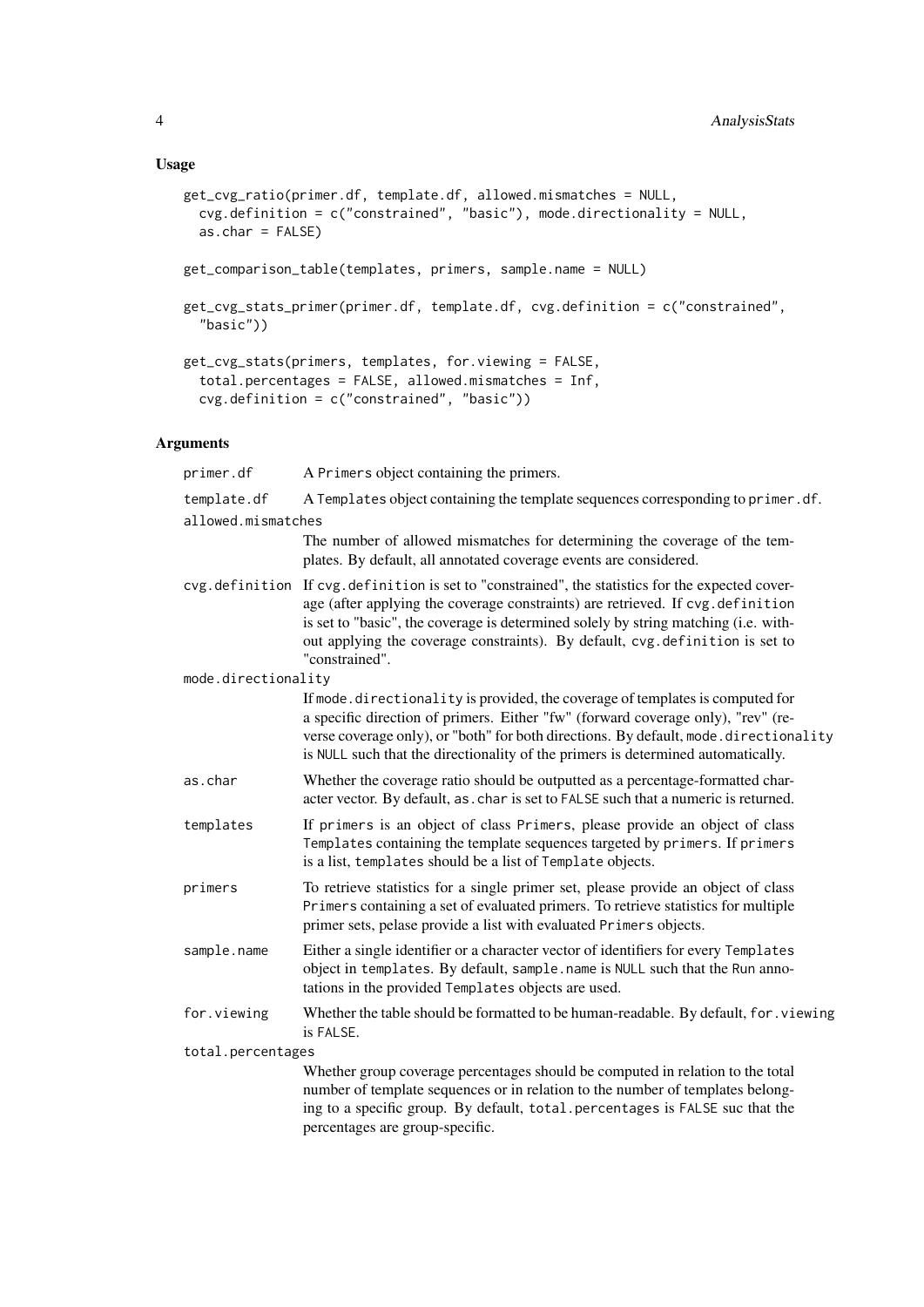#### AnalysisStats 5

#### Details

The manner in which get\_cvg\_ratio determines the coverage ratio depends on the directionality of the input primers. If either only forward or reverse primers are inputted, the individual coverage of each primer is used to determine the overall coverage. If, however, forward and reverse primers are inputted at the same time, the coverage is defined by the intersection of binding events from both, forward and reverse primers.

For get\_cvg\_stats\_primer, the cells corresponding to columns with numeric identifiers indicate the percentage of coverage events occurring with a certain number of mismatches. For example column 3 provides the number of coverage events where there are exactly three mismatches between primers and templates. The column Group\_Coverage provides a listing of the percentage of covered templates per group.

## Value

By default, get\_cvg\_ratio returns a numeric providing the expected primer coverage ratio. If as.char is TRUE, the output is provided as a percentage-formatted character vector. The attributes no\_covered, no\_templates, and covered\_templates provide the number of covered templates, the total number of templates, and the IDs of covered templates, respectively.

get\_comparison\_table returns a data frame summarizing the properties of the provided primer data sets.

get\_cvg\_stats\_primer returns a list with the following entries. cvg\_per\_nbr\_mismatches contains a data frame listing the number of binding events broken down according to the number of expected mismatches between primers and templates. cvg\_per\_group contains a data frame listing the the coverage of individual primers per group of templates.

get\_cvg\_stats returns a data frame whose entries provide the coverage of templates per group of templates.

```
data(Ippolito)
# Determine the overall coverage
cvg.ratio <- get_cvg_ratio(primer.df, template.df)
# Determine the identitity coverage ratio
cvg.ratio.0 \leq get_cvg_ratio(primer.df, template.df, allowed.mismatches = 0)
# Summarize the properties of multiple primer sets
data(Comparison)
tab <- get_comparison_table(template.data[1:3], primer.data[1:3], "IGH")
data(Ippolito)
# Determine coverage stats per primer
primer.cvg.stats <- get_cvg_stats_primer(primer.df, template.df)
# Coverage statistics for a single primer set
data(Ippolito)
cvg.stats <- get_cvg_stats(primer.df, template.df)
# Coverage statistics for multiple primer sets
data(Comparison)
cvg.stats.comp <- get_cvg_stats(primer.data[1:2], template.data[1:2])
```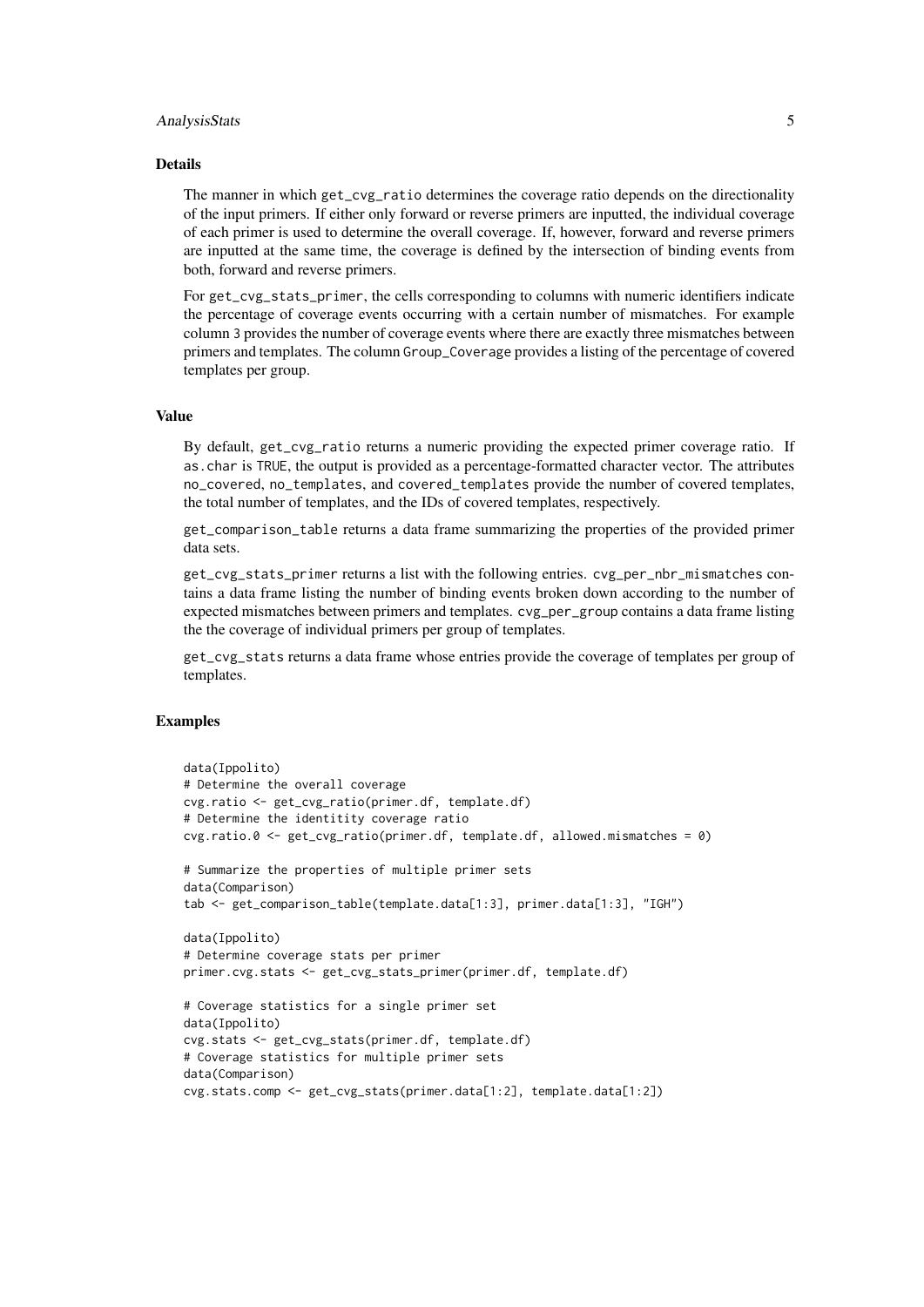<span id="page-5-0"></span>

## **Description**

Ippolito IGHV primer data from Ippolito et al.

Tiller IGHV primer data from Tiller et al.

Comparison Evaluated primer sets targeting the functional human IGH immunoglobulin genes. The sets were generated using the default evaluation settings of openPrimeR. The primer sets were gathered from IMGT and the literature.

RefCoverage Experimental results of multiplex PCR.

#### Usage

data(Comparison)

data(Ippolito)

data(RefCoverage)

data(Tiller)

#### Format

For the RefCoverage data set, the feature.matrix data frame contains the properties of the primer set from Tiller et al. as well as a primer set that was designed by openPrimeR. The column Experimental\_Coverage indicates the experimentally determined coverage, while the other columns relate to properties of the primers that were computed with openPrimeR. The ref.data list contains the raw experimental coverage of individual primers from the primer sets from Tiller and openPrimeR, which both target templates from the IGH locus. The rows of the data frames indicate primers and the columns indicate IGH templates for which experimental coverage was determined. The cell entries are hex codes. Each hex code represents a color indicating a certain experimental coverage status. Hex codes representing red shades indicate no or little amplification, while hex codes for green shades indicate high yields.

For the Ippolito data set, primer. df provides a Primers object containing the evaluated set of primers from Tiller et al. template.df provides a Templates object containing functional, human IGHV templates for, and settings provides a DesignSettings object providing the used analysis settings.

For the Comparison data set, primer.data and template.data are lists of Primers and Templates objects, respectively.

For the Tiller data set, tiller.primer.df provides a Primers object, tiller.template.df provides the corresponding Templates object, and tiller. settings provides the DesignSettings object that was used for evaluating tiller.primer.df.

## References

IMGT®, the international ImMunoGeneTics information system® http://www.imgt.org (founder and director: Marie-Paule Lefranc, Montpellier, France).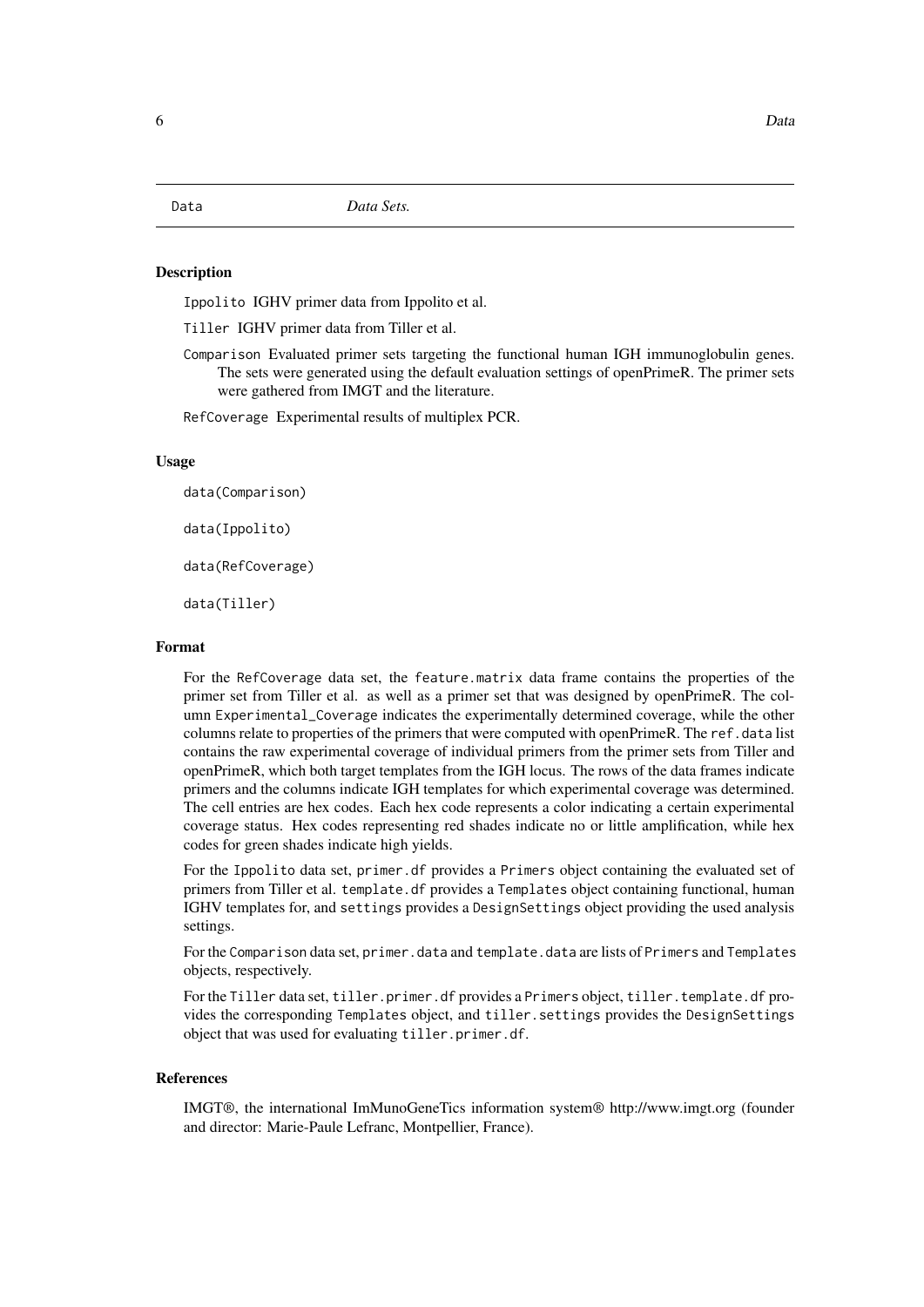<span id="page-6-0"></span>**Input** 7

Ippolito GC, Hoi KH, Reddy ST, Carroll SM, Ge X, Rogosch T, Zemlin M, Shultz LD, Ellington AD, VanDenBerg CL, Georgiou G. 2012. Antibody Repertoires in Humanized NOD-scid-IL2R gamma null Mice and Human B Cells Reveals Human-Like Diversification and Tolerance Checkpoints in the Mouse. PLoS One 7:e35497.

Tiller, Thomas, et al. "Efficient generation of monoclonal antibodies from single human B cells by single cell RT-PCR and expression vector cloning." Journal of immunological methods 329.1 (2008): 112-124.

## Examples

```
# Load the comparison data
data(Comparison)
# Explore the first entry of the primer and template data:
primer.data[[1]]
template.data[[1]]
# Summarize the primer properties:
get_comparison_table(template.data, primer.data)
# Load the data from Ippolito et al.
data(Ippolito)
primer.df
template.df
constraints(settings)
# Load experimental PCR results
data(RefCoverage)
# Load the data from Tiller et al.
data(Tiller)
tiller.primer.df
tiller.template.df
constraints(tiller.settings)
```
Input *Input Functionalities.*

#### <span id="page-6-1"></span>Description

read\_primers Reads one or multiple input files with primer sequences. The input can either be in FASTA or in CSV format.

read\_templates Read one or multiple files with template sequences in FASTA or CSV format.

read\_settings Loads primer analysis settings from an XML file.

- Templates The Templates class encapsulates a data frame containing the sequencs of the templates, their binding regions, as well as additional information (e.g. template coverage).
- Primers The Primers class encapsulates a data frame representing a set of primers. Objects of this class store all properties associated with a set of primers, for example the results from evaluating the properties of a primer set or from determining its coverage.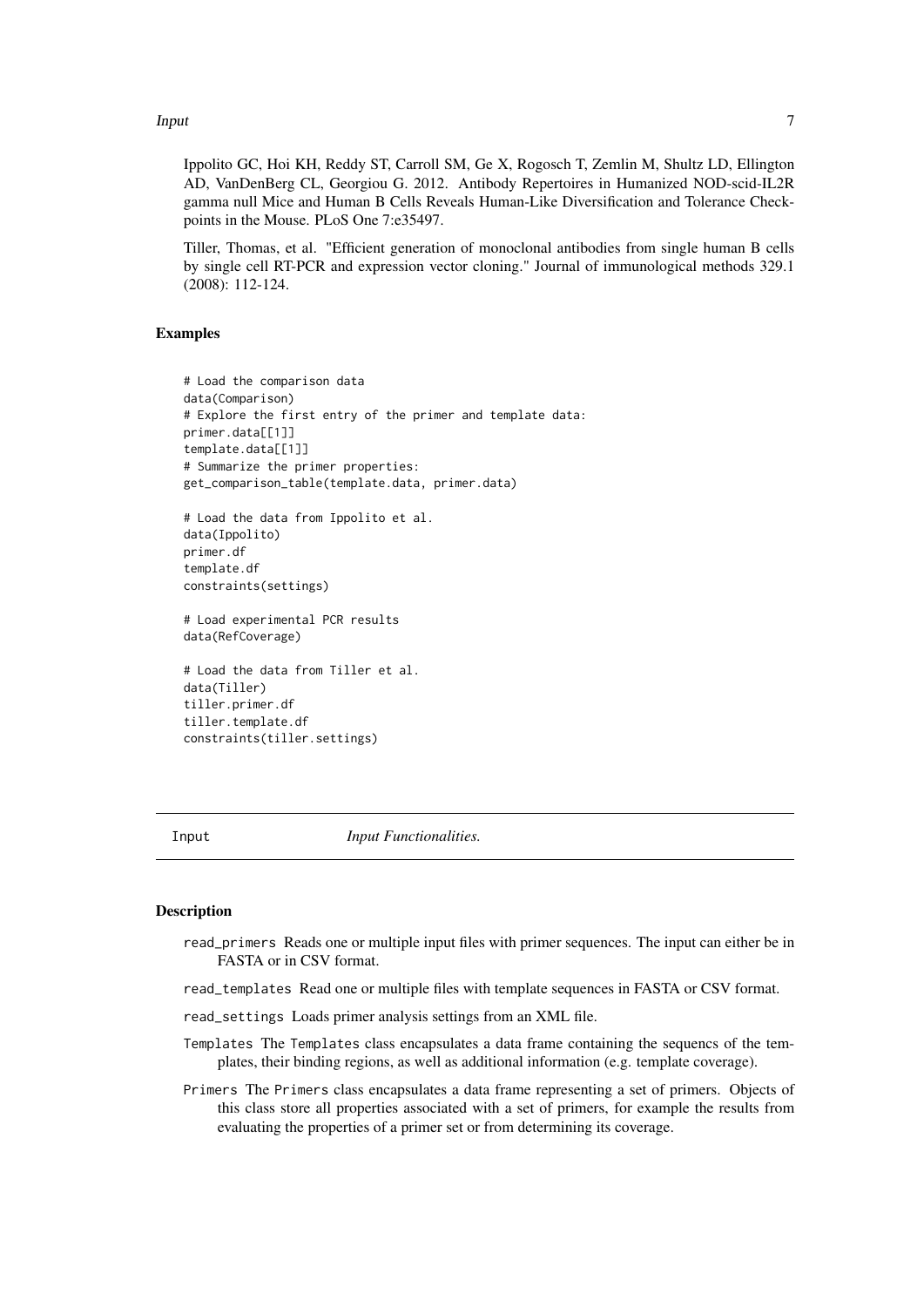## Usage

```
Templates(...)
read_templates(fname, hdr.structure = NULL, delim = NULL,
  id.column = NULL, rm.keywords = NULL, remove.duplicates = FALSE,
  fw.region = c(1, 30), rev.region = c(1, 30), gap.char = "-",
  run = NULL)Primers(...)
read_primers(fname, fw.id = "_fw", rev.id = "_rev",
  merge.ambig = c("none", "merge", "unmerge"), max.degen = 16,
  template.df = NULL, adapter.action = c("warn", "rm"),
  sample.name = NULL, updateProgress = NULL)
read_settings(filename = list.files(system.file("extdata", "settings", package
  = "openPrimeR"), pattern = "*.xml", full.names = TRUE), frontend = FALSE)
```
## Arguments

| $\cdots$          | A data frame fulfilling the structural requirements for initializing a Templates<br>or Primers object.                                                                                                                                                                                                                                                           |
|-------------------|------------------------------------------------------------------------------------------------------------------------------------------------------------------------------------------------------------------------------------------------------------------------------------------------------------------------------------------------------------------|
| fname             | Character vector providing either a single or multiple paths to FASTA or CSV<br>files.                                                                                                                                                                                                                                                                           |
| hdr.structure     | A character vector describing the information contained in the FASTA head-<br>ers. In case that the headers of fasta. file contain template group information,<br>please include the keyword "GROUP" in hdr.structure. If the numer of ele-<br>ments provided via hdr. structure is shorter than the actual header structure,<br>the missing fields are ignored. |
| delim             | Delimiter for the information in the FASTA headers.                                                                                                                                                                                                                                                                                                              |
| id.column         | Field in the header to be used as the identifier of individual template sequences.                                                                                                                                                                                                                                                                               |
| rm.keywords       | A vector of keywords that are used to remove templates whose headers contain<br>any of the keywords.                                                                                                                                                                                                                                                             |
| remove.duplicates |                                                                                                                                                                                                                                                                                                                                                                  |
|                   | Whether duplicate sequence shall be removed.                                                                                                                                                                                                                                                                                                                     |
| fw.region         | The positional interval from the template 5' end specifying the binding sites<br>for forward primers. The default fw. region is set to the first 30 bases of the<br>templates.                                                                                                                                                                                   |
| rev.region        | The positional interval from the template 3' end specifying the binding sites<br>for reverse primers. The default rev. region is set to the last 30 bases of the<br>templates.                                                                                                                                                                                   |
| gap.char          | The character in the input file representing gaps. Gaps are automatically re-<br>moved upon input and the default character is "-".                                                                                                                                                                                                                              |
| run               | An identifier for the set of template sequences. By default, run is NULL and its<br>value is set via template. file.                                                                                                                                                                                                                                             |
| fw.id             | For FASTA input, the identifier for forward primers in the FASTA headers.                                                                                                                                                                                                                                                                                        |
| rev.id            | For FASTA input, the identifier for reverse primers in the FASTA headers.                                                                                                                                                                                                                                                                                        |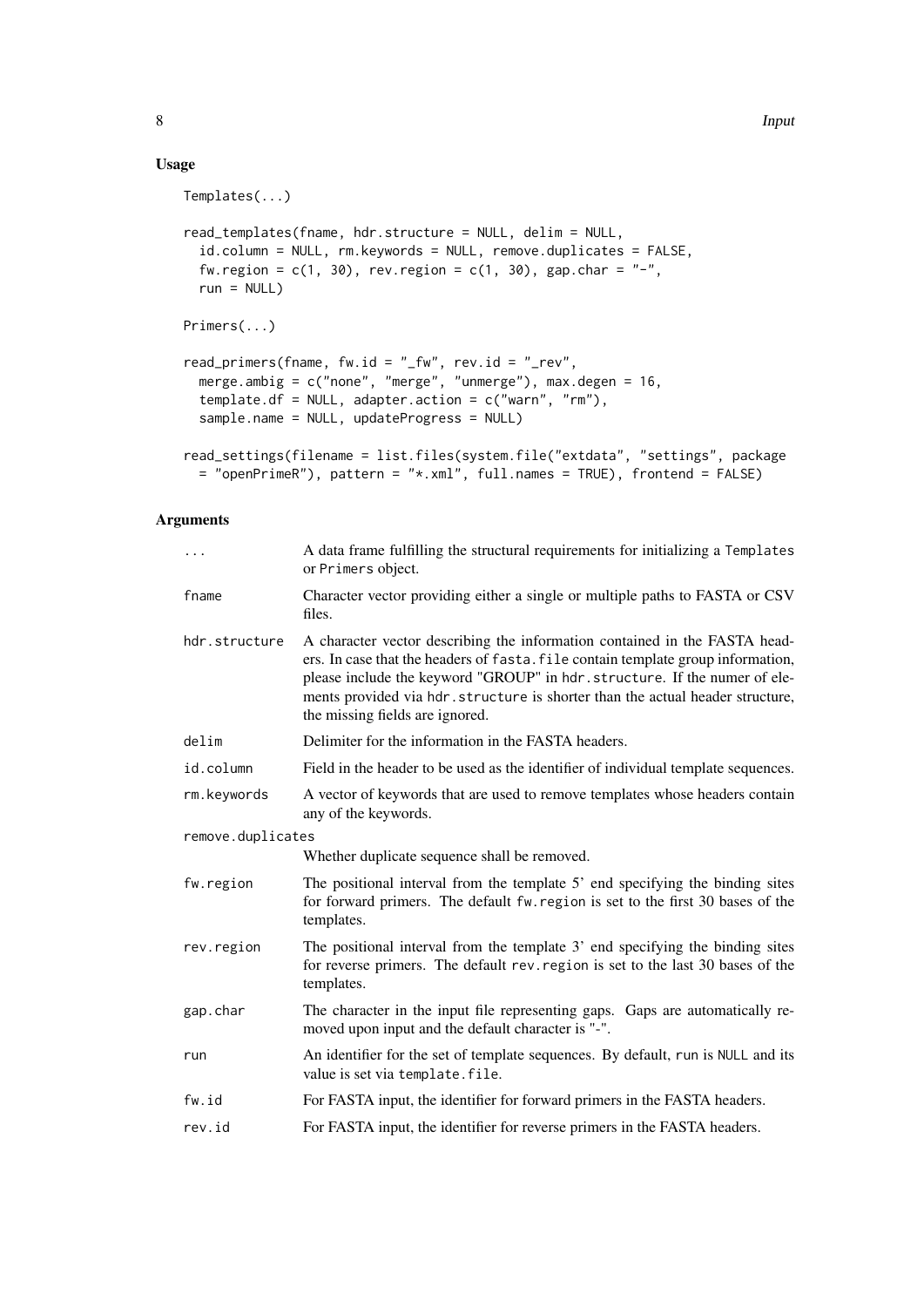#### <span id="page-8-0"></span>Input 9

| Indicates whether similar primers should be merged ("merge") using IUPAC<br>ambiguity codes or whether primers should be disambiguated ("unmerge"). By<br>default merge. ambig is set to "none", leaving primers as they are.        |
|--------------------------------------------------------------------------------------------------------------------------------------------------------------------------------------------------------------------------------------|
| A scalar numeric providing the maximum allowed degeneracy for merging primers<br>if merge. ambig is set to "merge". Degeneracy is defined by the number of dis-<br>ambiguated sequences that are represented by a degenerate primer. |
| An object of class Templates. If template. df is provided for read_primers<br>then the primers are checked for restriction sites upon input; otherwhise they are<br>not checked.                                                     |
| The action to be performed when template. df is provided for identifying adapter<br>sequences. Either "warn" to issue warning about adapter sequences or "rm" to<br>remove identified adapter sequences. The default is "warn".      |
| An identifier for the input primers.                                                                                                                                                                                                 |
| A Shiny progress callback function. This is NULL by default such that no progress<br>is tracked.                                                                                                                                     |
| Path to a valid XML file containing the primer analysis settings. By default,<br>filename is set to all settings that are shipped with openPrimeR and the lexico-<br>graphically first file is loaded.                               |
| Indicates whether settings shall be loaded for the Shiny frontend. In this case<br>no unit conversions for the PCR settings are performed. The default setting is<br>FALSE such that the correct units are used.                     |
|                                                                                                                                                                                                                                      |

## Details

In the following you can find a description of the most important columns that can be found in an object of class Templates. Note that angle brackets in the column names indicate the existence of multiple possibilities.

ID The identifiers of the templates.

Identifier The internal identifiers of the templates.

- Group The identifiers of the groups that the templates belong to.
- Allowed\_Start\_<fw|rev> The start of the interval in the templates where binding is allowed for forward and reverse primers, respectively.
- Allowed End  $\leq$  fw|rev> The end of the interval in the templates where binding is allowed for forward and reverse primers, respectively.
- Allowed\_<fw|rev> The template sequence where binding is allowed for forward and reverse primers, respectively.
- Run An identifier for the set of template sequences.
- Covered\_By\_Primers The identifiers of primers covering the templates, when the template coverage has been annotated.
- primer\_coverage The number of primers covering the templates, when the template coverage has been annotated.

When loading a FASTA file with read\_templates, the input arguments hdr.structure, delim, id.column, rm.keywords, remove.duplicates, fw.region, rev.region, gap.character, and run are utilized. Most importantly, hdr.structure and delim should match the FASTA header structure. To learn more about setting the primer binding regions, consider the [assign\\_binding\\_regions](#page-36-1) function. In contrast, when a CSV file is loaded with read\_templates, the data are loaded without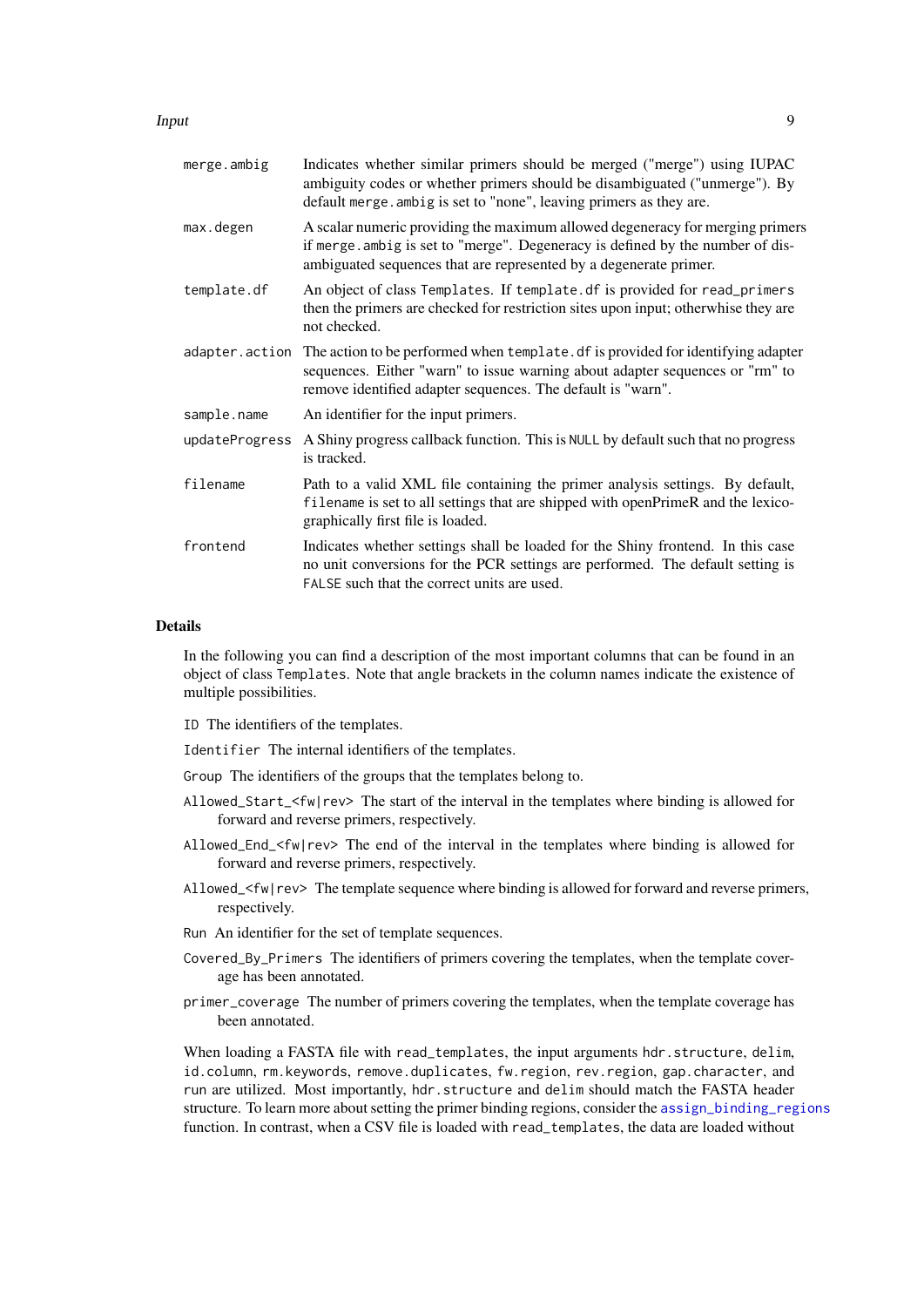performing any modifications because the CSV file should represent an object of class [Templates](#page-6-1), which can be stored using the [write\\_templates](#page-11-1) function.

When loading primers via read\_primers, the input arguments fw.id, rev.id, merge.ambig, and max.degen are only used for loading primers from a FASTA file. In this case, please ensure that fw.id and rev.id are set according to the keywords indicating the primer directionalities in the FASTA file. When loading primers from a CSV file, the format of the file should adhere to the structure defined by the [Primers](#page-6-1) class.

When loading a settings file with read\_settings, if filename is not provided, a default XMl settings file is loaded. Please review the function's examples to learn more about the default settings. If you want to load custom settings, you can store a modified DesignSettings object as an XML file using [write\\_settings](#page-11-1).

#### Value

The Templates constructor returns a Templates object, an instance of a data frame.

read\_templates returns a single object of class Templates if a single filename was provided or a list of such objects if multiple file names were provided.

The Primers constructor returns an object of class Primers.

read\_primers returns a single object of class Primers if a single input file is provided or a list of such objects if multiple files are provided.

read\_settings returns an object of class DesignSettings.

#### Basic columns

In the following you can find a description of the most important columns that can be found in objects of class Primers. Note that angular brackets indicate the existence of multiple possibilities. The following columns are present when a set of primers is loaded from a FASTA file using [read\\_primers](#page-6-1):

ID The identifiers of the primers.

Identifier The internal identifiers of the primers.

Forward The sequences of forward primers.

Reverse The sequences of reverse primers.

primer\_length<fw|rev> The lengths of forward and reverse primer sequences, respectively.

Direction Either 'fw' for forward primers, 'rev' for reverse primers, or 'both' for a primer pair.

Degeneracy\_<fw|rev> The degeneracy (ambiguity) of forward and reverse primers, respectively. Run An identifier describing the primer set.

#### Coverage-related columns

The following columns are only available in an object of class Primers after primer coverage has been computed, that is after [check\\_constraints](#page-22-1) has been called with the active primer\_coverage constraint. Computed coverage values relating solely to string matching are indicated by the prefix Basic\_, while columns without this prefix relate to the coverage after applying the constraints formulated via CoverageConstraints. Information on off-target coverage events are indicated by the Off\_ prefix, while on-target coverage events do not carry this prefix.

primer\_coverage The number of templates that are covered by the primers. Note that if a primer set contains primers of both directions, a template is only considered covered if it is covered by primers of both directions.

<span id="page-9-0"></span>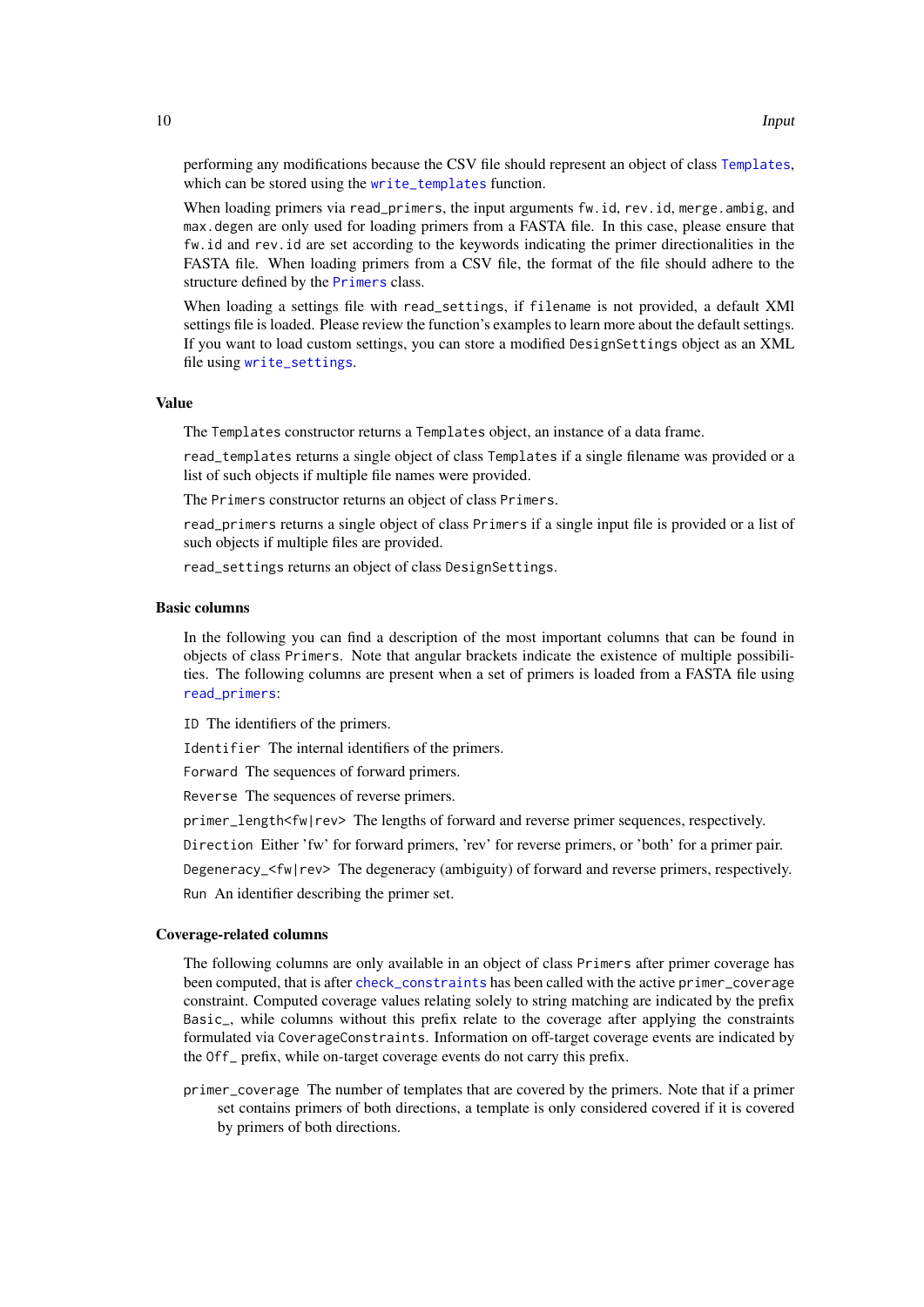<span id="page-10-0"></span>Coverage\_Ratio The ratio of templates that are covered by the primers.

- Binding\_Position\_Start\_<fw|rev> The upstream position in the templates where forward and reverse primers respectively bind.
- Binding\_Position\_End\_<fw|rev> The downstream position in the templates where forward and reverse primers respectively bind.
- Relative\_<Forward|Reverse>\_Binding\_Position\_<Start|End>\_<fw|rev> The binding upstream (Start) or downstream (End) positions of the primers relative to the forward (Forward) or reverse (Reverse) binding regions, either for forward (fw) or reverse primers (rev).
- Binding\_Region\_Allowed Whether a coverage event occurred in the target binding region or not. If the allowed off-target ratio was set to 0 only coverage events within the the target region are reported.
- Nbr\_of\_mismatches\_<fw|rev> The number of mismatches of forward and reverse primer coverage events, respectively.
- Mismatch\_pos\_<fw|rev> The position of mismatches for forward and reverse coverage events, respectively. Mismatch positions are reported relative to the 3' end, that is, position 1 indicates a mismatch in the last base of a primer.
- primer\_specificity The specificity of a primer as determined by its ratio of off-target binding events.

## Constraint-related columns

Each constraint that is considered when calling [check\\_constraints](#page-22-1) gives rise to at least one column in the provided Primers object. Due to the large number of possible constraints, we will limit our description to the gc\_clamp constraint. Once the GC clamp property has been computed, the gc\_clamp\_fw column contains the length of the GC clamp for forward primers and gc\_clamp\_rev the corresponding length for reverse primers. Whether the desired extent of the GC clamp was obtained by a primer is indicated by the EVAL\_gc\_clamp column. It contains TRUE when the GC clamp constraint was fulfilled and FALSE when it was broken. To identify whether all required constraints were fulfilled by a primer, the constraints\_passed column can be used. It contains TRUE if all active.constraints used by [check\\_constraints](#page-22-1) were fulfilled and FALSE otherwise.

```
# Load a set of templates:
fasta.file <- system.file("extdata", "IMGT_data", "templates",
     "Homo_sapiens_IGH_functional_exon.fasta", package = "openPrimeR")
hdr.structure <- c("ACCESSION", "GROUP", "SPECIES", "FUNCTION")
template.df <- read_templates(fasta.file, hdr.structure, "|", "GROUP")
# Load templates from a FASTA file
fasta.file <- system.file("extdata", "IMGT_data", "templates",
          "Homo_sapiens_IGH_functional_exon.fasta", package = "openPrimeR")
hdr.structure <- c("ACCESSION", "GROUP", "SPECIES", "FUNCTION")
template.df.fasta <- read_templates(fasta.file, hdr.structure, "|", "GROUP")
# Load mutliple FASTA files
fasta.files <- c(fasta.file, fasta.file)
template.df.fastas <- read_templates(fasta.files, hdr.structure, "|", "GROUP")
# Load templates from a previously stored CSV file
csv.file <- system.file("extdata", "IMGT_data", "comparison",
               "templates", "IGH_templates.csv", package = "openPrimeR")
template.df.csv <- read_templates(csv.file)
# Load multiple CSV files:
```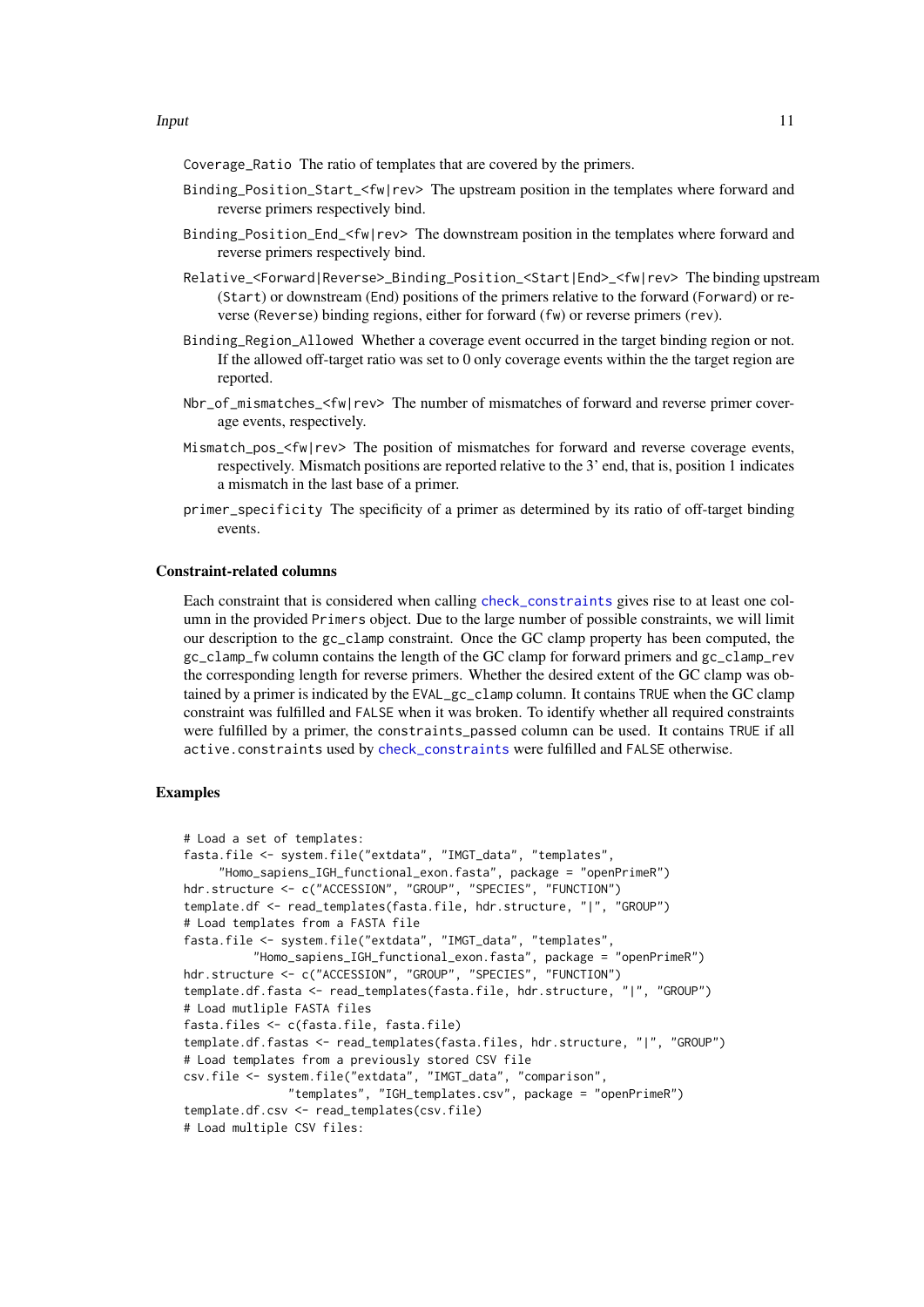```
csv.files <- c(csv.file, csv.file)
template.df.csvs <- read_templates(csv.files)
# Load a mixture of FASTA/CSV files:
mixed.files <- c(csv.file, fasta.file)
template.data <- read_templates(mixed.files)
# Load a set of primers
primer.location <- system.file("extdata", "IMGT_data", "primers", "IGHV",
                     "Ippolito2012.fasta", package = "openPrimeR")
primer.df <- read_primers(primer.location, "_fw", "_rev")
primer.fasta <- system.file("extdata", "IMGT_data", "primers", "IGHV",
                     "Ippolito2012.fasta", package = "openPrimeR")
primer.df <- read_primers(primer.fasta, "_fw", "_rev")
# Read multiple FASTA files
fasta.files <- list.files(system.file("extdata", "IMGT_data", "primers",
                 "IGHV", package = "openPrimeR"), pattern = "\star\wedge\ldots\text{fasta}",
                 full.name = TRUE[1:3]primer.data <- read_primers(fasta.files)
# Read primers from a CSV file
primer.csv <- system.file("extdata", "IMGT_data", "comparison",
             "primer_sets", "IGL", "IGL_openPrimeR2017.csv", package = "openPrimeR")
primer.df <- read_primers(primer.csv)
# Read multiple primer CSV files
primer.files <- list.files(path = system.file("extdata", "IMGT_data", "comparison",
                         "primer_sets", "IGH", package = "openPrimeR"),
                          pattern = "*\\.csv", full.names = TRUE)[1:3]
primer.data <- read_primers(primer.files)
# Read a mixture of FASTA/CSV files:
mixed.primers <- c(primer.fasta, primer.csv)
primer.data <- read_primers(mixed.primers)
# Select available settings
available.settings <- list.files(
     system.file("extdata", "settings", package = "openPrimeR"),
     pattern = "*.xml", full.name = TRUE)# Select one of the settings and load them
filename <- available.settings[1]
settings <- read_settings(filename)
```
Output *Output Functionalities.*

#### <span id="page-11-1"></span>**Description**

write\_primers Writes a set of primers to disk, either as a FASTA or CSV file.

write\_settings Stores primer analysis settings to a file in XML format.

write\_templates Stores a set of templates as a FASTA or CSV file.

create\_report Creates a PDF report for analyzed primer sets.

create\_coverage\_xls Creation of an XLS spreadsheet providing an overview of the covered template sequences for each primer. Each cell in the spreadsheet indicates a coverage event between a primer and template using color codes. Identified coverage events are indicated by green, while primer-template pairs without coverage are indicated by red. In case that a primer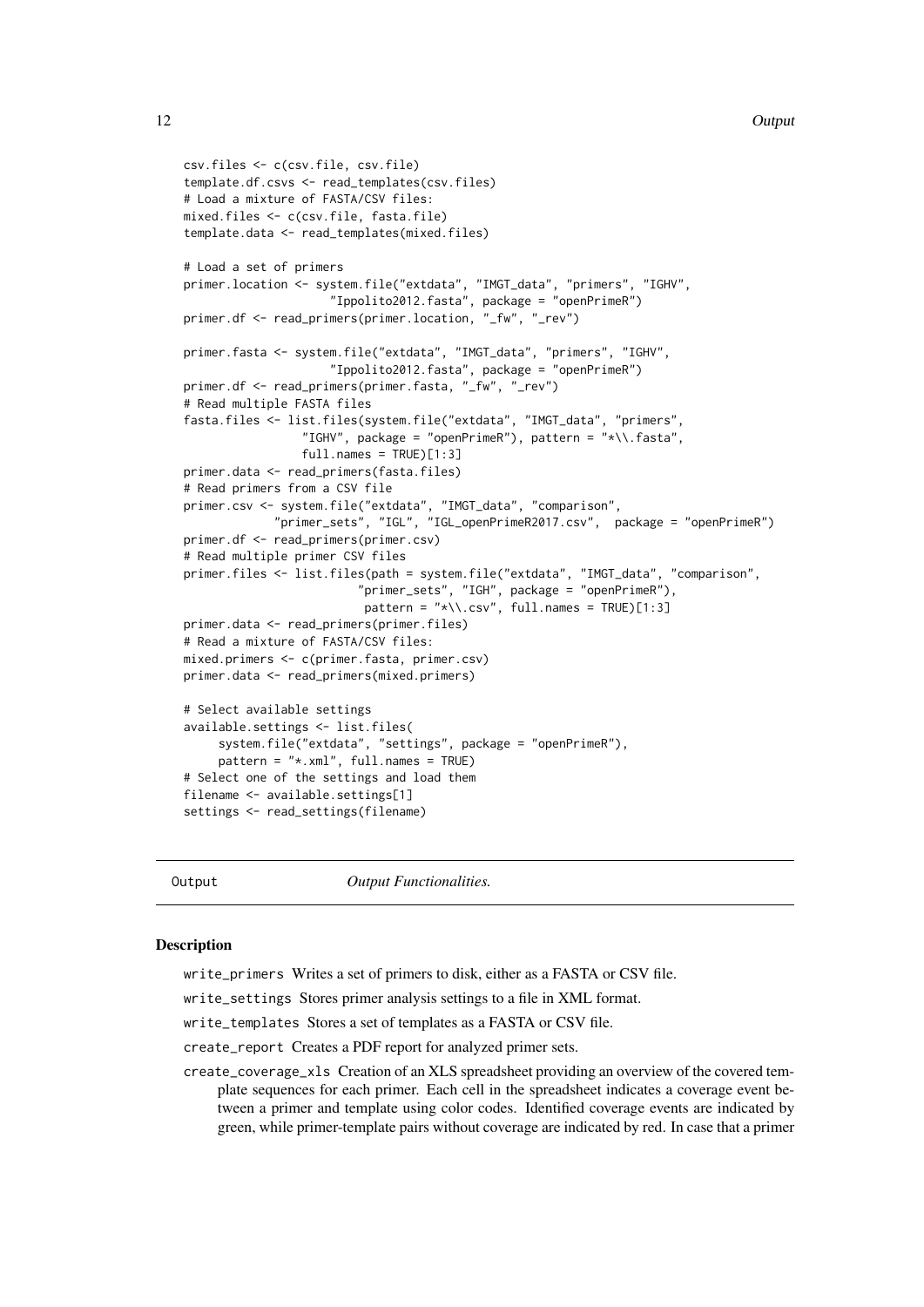#### <span id="page-12-0"></span>Output 2008 and 2008 and 2008 and 2008 and 2008 and 2008 and 2008 and 2008 and 2008 and 2008 and 2008 and 2008

binding condition (see [CoverageConstraints](#page-28-1)) was active when computing the coverage, the numeric value of the coverage condition is annotated for each cell.

## Usage

```
write_templates(template.df, fname, ftype = c("FASTA", "CSV"))
write_primers(primer.df, fname, ftype = c("FASTA", "CSV"))
create_coverage_xls(primer.df, template.df, fname, settings)
create_report(primers, templates, fname, settings, sample.name = NULL,
 used.settings = NULL, ...)
```
write\_settings(settings, fname)

## Arguments

| template.df   | An object of class Templates.                                                                                                                                                                         |
|---------------|-------------------------------------------------------------------------------------------------------------------------------------------------------------------------------------------------------|
| fname         | The path to the output file.                                                                                                                                                                          |
| ftype         | A character vector giving the type of the file. This can either be "FASTA" or<br>"CSV" (default: "FASTA").                                                                                            |
| primer.df     | An object of class Primers.                                                                                                                                                                           |
| settings      | A DesignSettings object to be stored to disk.                                                                                                                                                         |
| primers       | To create a report for a single primer set, please provide an evaluated Primers<br>object. For creating a report comparing multiple primer sets, please provide a<br>list of Primers objects.         |
| templates     | If primers is a Primers object, templates should be a Templates object. If<br>primers is a list of Primers objects, templates should be a list of Templates<br>objects of the same length as primers. |
| sample.name   | An identifier for your analysis. By default (NULL), the sample identifier is se-<br>lected from the Run column of the input templates.                                                                |
| used.settings | A named list (with fields fw and rev) containing the relaxed settings for de-<br>signing forward/reverse primers. By default (NULL), the relaxed settings are not<br>shown in the report.             |
| $\cdots$      | required.cvg (optional, default: 1), the desired coverage ratio if primers is a<br>single primer set.                                                                                                 |
|               |                                                                                                                                                                                                       |

## Value

write\_templates stores templates to fname.

write\_primers stores primers to disk.

create\_coverage\_xls stores information on the primer coverage in a spreadsheet.

create\_report Creates a PDF file summarizing the results from analyzing one or multiple sets of primers.

write\_settings returns the status from closing the connection to the output file.

## Note

Creating the report requires the external programs Pandoc (http://pandoc.org) and LaTeX (http://latexproject.org).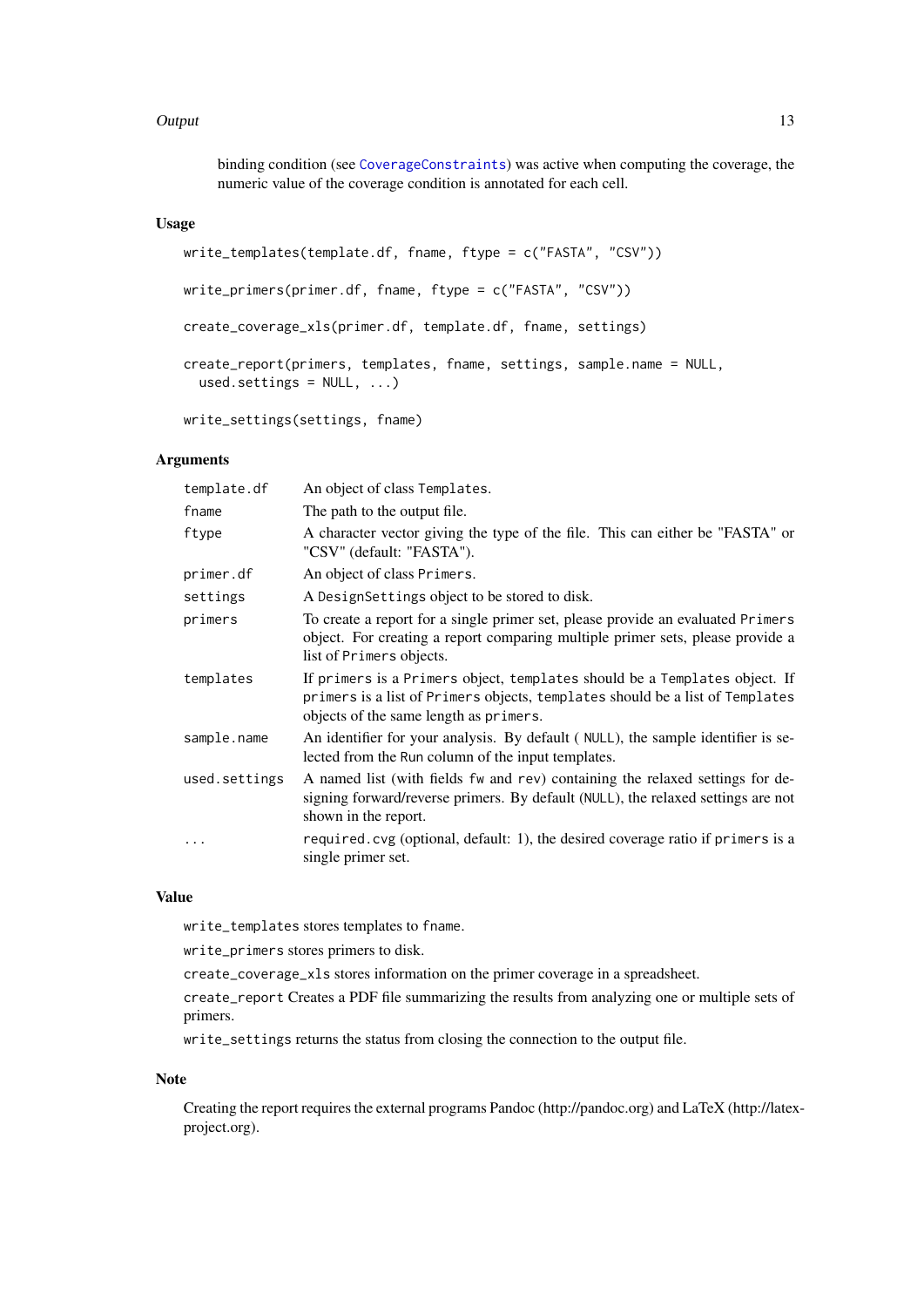## Examples

```
data(Ippolito)
# Store templates as FASTA
fname.fasta <- tempfile("my_templates", fileext = ".fasta")
write_templates(template.df, fname.fasta)
# Store templates as CSV
fname.csv <- tempfile("my_templates", fileext = ".csv")
write_templates(template.df, fname.csv, "CSV")
data(Ippolito)
# Store primers as FASTA
fname.fasta <- tempfile("my_primers", fileext = ".fasta")
write_primers(primer.df, fname.fasta)
# Store primers as CSV
fname.csv <- tempfile("my_primers", fileext = ".csv")
write_primers(primer.df, fname.csv, "CSV")
data(Ippolito)
filename <- tempfile("cvg_overview", fileext = ".xls")
# Store coverage of a single primer in an XLS file:
my.primers <- primer.df[3,]
cvd <- unique(unlist(strsplit(my.primers$Covered_Seqs, split = ",")))
m <- match(cvd, template.df$Identifier)
my.templates <- template.df[m,]
create_coverage_xls(my.primers, my.templates, filename, settings)
setting.xml <- system.file("extdata", "settings",
                 "C_Taq_PCR_high_stringency.xml", package = "openPrimeR")
settings <- read_settings(setting.xml)
# Creation of a report for a single primer set
data(Ippolito)
out.file.single <- tempfile("evaluation_report", fileext = ".pdf")
create_report(primer.df, template.df, out.file.single, settings)
# Creation of a report for multiple primer sets
data(Comparison)
set.sizes <- sapply(primer.data, nrow)
sel.sets <- order(set.sizes)[1:2]
out.file.comp <- tempfile("comparison_report", fileext = ".pdf")
create_report(primer.data[sel.sets], template.data[sel.sets], out.file.comp, settings)
# Store settings to disk
xml <- settings.xml <- system.file("extdata", "settings",
       "C_Taq_PCR_high_stringency.xml", package = "openPrimeR")
settings <- read_settings(xml)
out.file <- tempfile("my_settings", fileext = ".xml")
write_settings(settings, out.file)
```
Plots *Plotting Functions.*

#### <span id="page-13-1"></span>Description

plot\_cvg\_vs\_set\_size Plots the coverage ratios of the input primer sets against the size of the sets.

<span id="page-13-0"></span>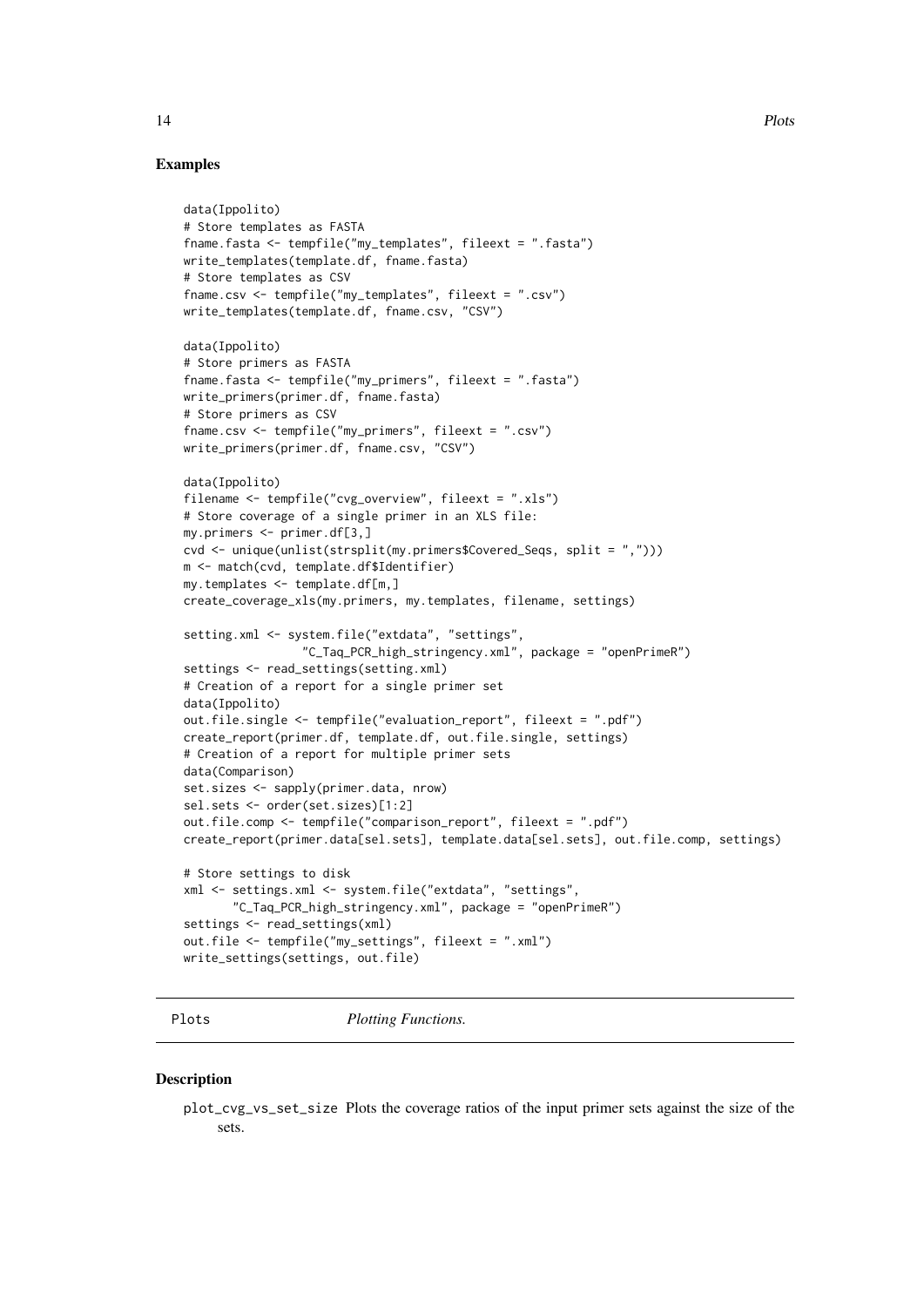- <span id="page-14-0"></span>plot\_penalty\_vs\_set\_size Plots the penalties of the input primer sets against the number of primers contained in each set. The penalties are computed using [score\\_primers](#page-26-1) where more information is provided on how to set alpha.
- plot\_primer\_subsets Visualizes the coverage of optimized primer subsets.
- plot\_primer Visualizes the binding positions of every primer relative to the target binding region in the corresponding template sequences.
- plot\_template\_cvg Creates a bar plot visualizing the covered templates.
- plot\_primer\_cvg Shows which groups of templates are covered by individual primers.
- plot\_constraint Shows the distribution of the primer properties. The current constraint settings are indicated with dashed lines.
- plot\_constraint\_fulfillment Visualizes which primers pass the constraints and which primers break the constraints
- plot\_cvg\_constraints Plots the distribution of the coverage constraint values.
- plot constraint deviation Plots the deviation of primer properties from the target ranges.
- plot\_primer\_binding\_regions Visualizes the number of binding events of the primers with respect to the allowed binding regions in the templates.
- plot\_conservation Plots the template sequence conservation (range  $[0,1]$ ) according to the Shannon entropy of the sequences.

#### Usage

```
plot_conservation(entropy.df, alignments, template.df, gap.char = "-")
plot_primer_binding_regions(primers, templates, direction = c("both", "fw",
  "rev"), group = NULL, relation = c("fw", "rev"),
  region.names = c("Binding region", "Amplification region"), ...)
plot_constraint(primers, settings,
  active.constraints = names(constraints(settings)), ...)
plot_constraint_fulfillment(primers, settings,
  active.constraints = names(constraints(settings)), plot.p.vals = FALSE,
  ...)
plot_cvg_constraints(primers, settings,
  active.constraints = names(cvg_constraints(settings)), ...)
plot_constraint_deviation(primers, settings,
  active.constraints = names(constraints(settings)), ...)
plot_cvg_vs_set_size(primer.data, template.data, show.labels = TRUE,
  highlight.set = NULL)
plot_penalty_vs_set_size(primer.data, settings,
  active.\text{constraints} = names(\text{constraints}(\text{settings})), \text{ alpha} = 0)plot_primer_subsets(primer.subsets, template.df, required.cvg = 1)
plot_primer(primer.df, template.df, identifier = NULL, relation = c("fw",
  "rev"), region.names = c("Binding region", "Amplification region"))
```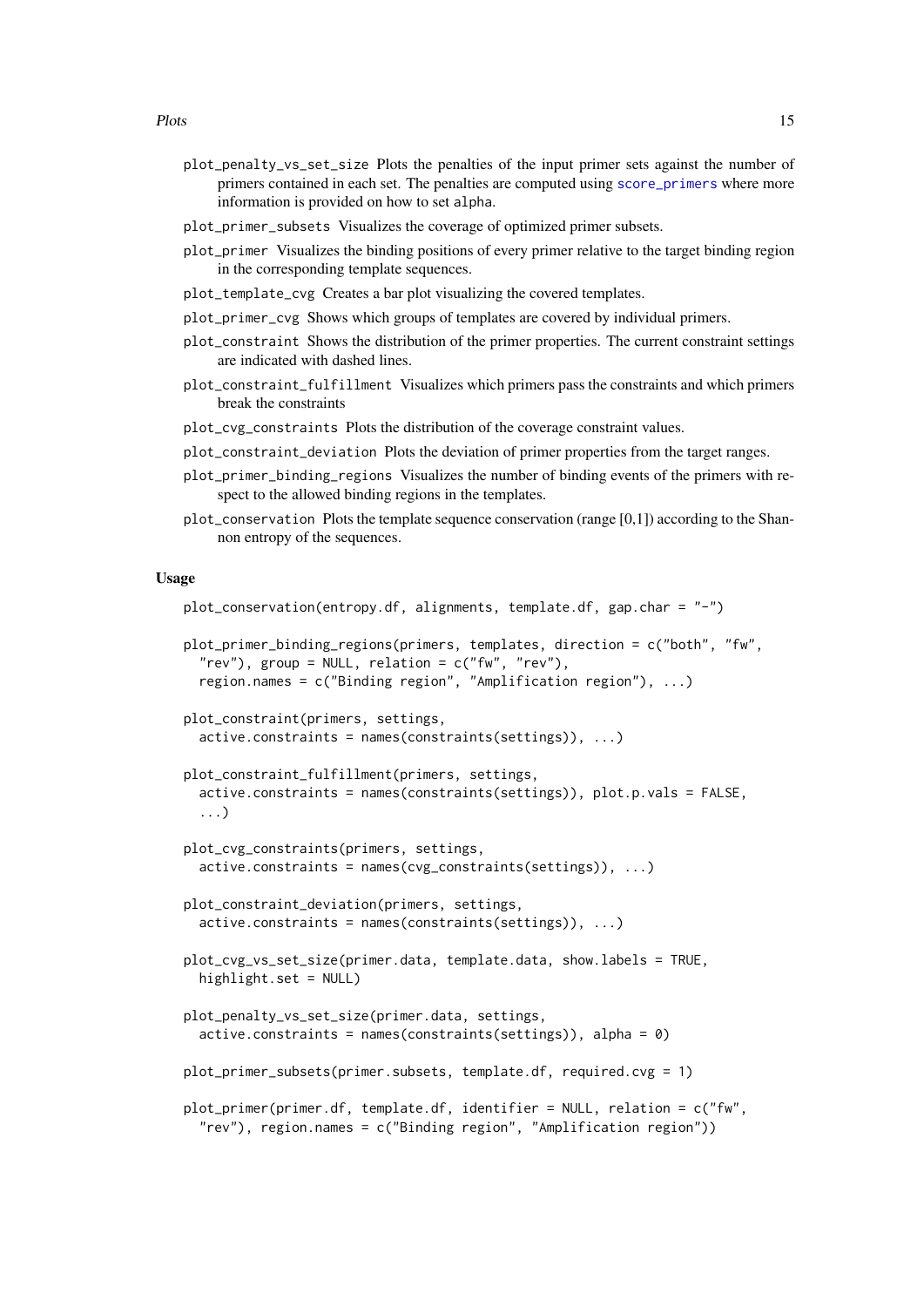```
plot_template_cvg(primers, templates, per.mismatch = FALSE, ...)
```

```
plot_primer_cvg(primers, templates, per.mismatch = FALSE, ...)
```
## Arguments

| entropy.df         | A data frame with entropies. Each row gives the entropies of a group of related<br>template sequences for all columns of the alignment.                                                                                                                                                                                                                                                                                                                    |
|--------------------|------------------------------------------------------------------------------------------------------------------------------------------------------------------------------------------------------------------------------------------------------------------------------------------------------------------------------------------------------------------------------------------------------------------------------------------------------------|
| alignments         | A list with DNABin alignment objects corresponding to the groups (rows) in the<br>alignment.                                                                                                                                                                                                                                                                                                                                                               |
| template.df        | An object of class Templates containing the template sequences.                                                                                                                                                                                                                                                                                                                                                                                            |
| gap.char           | The gap char in the alignments. By default, gap. char is set to "-".                                                                                                                                                                                                                                                                                                                                                                                       |
| primers            | Either a single Primers object with evaluated primer coverage or a list contain-<br>ing such Primers objects.                                                                                                                                                                                                                                                                                                                                              |
| templates          | If primers is a Primers object, templates should be a Templates object. If<br>primers is a list, then templates should be a list of Templates objects.                                                                                                                                                                                                                                                                                                     |
| direction          | The directionality of primers to be plotted. This can either be "both" to plot<br>primers of both directions (the default), "fw" to plot only forward primers, or<br>"rev" to plot only reverse primers.                                                                                                                                                                                                                                                   |
| group              | Optional identifiers of template groups for which binding events should be de-<br>termined. By default, group is set to NULL such that all templates are considered.                                                                                                                                                                                                                                                                                       |
| relation           | Whether binding positions are computed relative to forward ("fw") or reverse<br>("rev") binding regions. The default is "fw".                                                                                                                                                                                                                                                                                                                              |
| region.names       | Character vector of length 2 providing the names of the binding and amplifica-<br>tion region.                                                                                                                                                                                                                                                                                                                                                             |
|                    | Optional arguments groups (a character vector of groups to be plotted when<br>primers is a single primer set), highlight.set (the identifier of a primer set to<br>be highlighted when primers is a list), ncol (a numeric indicating the number<br>of facet columns if primers is a list), deviation.per.primer (a boolean indi-<br>cating whether constraint deviations should be plotted per primer rather than per<br>constraint if primers is a list) |
| settings           | An object of class DesignSettings containing the constraints to be considered.                                                                                                                                                                                                                                                                                                                                                                             |
| active.constraints |                                                                                                                                                                                                                                                                                                                                                                                                                                                            |
|                    | A character vector containing the identifiers to be considered for plotting. By<br>default, active. constraints is NULL such that all computed constraints found<br>in settings are plotted.                                                                                                                                                                                                                                                               |
| plot.p.vals        | An optional logical argument indicating whether p-values computed via primer_significance<br>should be annotated in the plot. The default is FALSE.                                                                                                                                                                                                                                                                                                        |
| primer.data        | List with objects of class Primers containing the primer sets that are to be com-<br>pared.                                                                                                                                                                                                                                                                                                                                                                |
| template.data      | List with objects of class Templates containing the templates corresponding to<br>primer.data.                                                                                                                                                                                                                                                                                                                                                             |
| show.labels        | Whether the identifiers of the primer sets should be annotated in the plot. The<br>default is TRUE.                                                                                                                                                                                                                                                                                                                                                        |
| highlight.set      | A character vector providing the identifiers of primer sets to highlight. By de-<br>fault, highlight. set is NULL such that no highlighting takes place.                                                                                                                                                                                                                                                                                                   |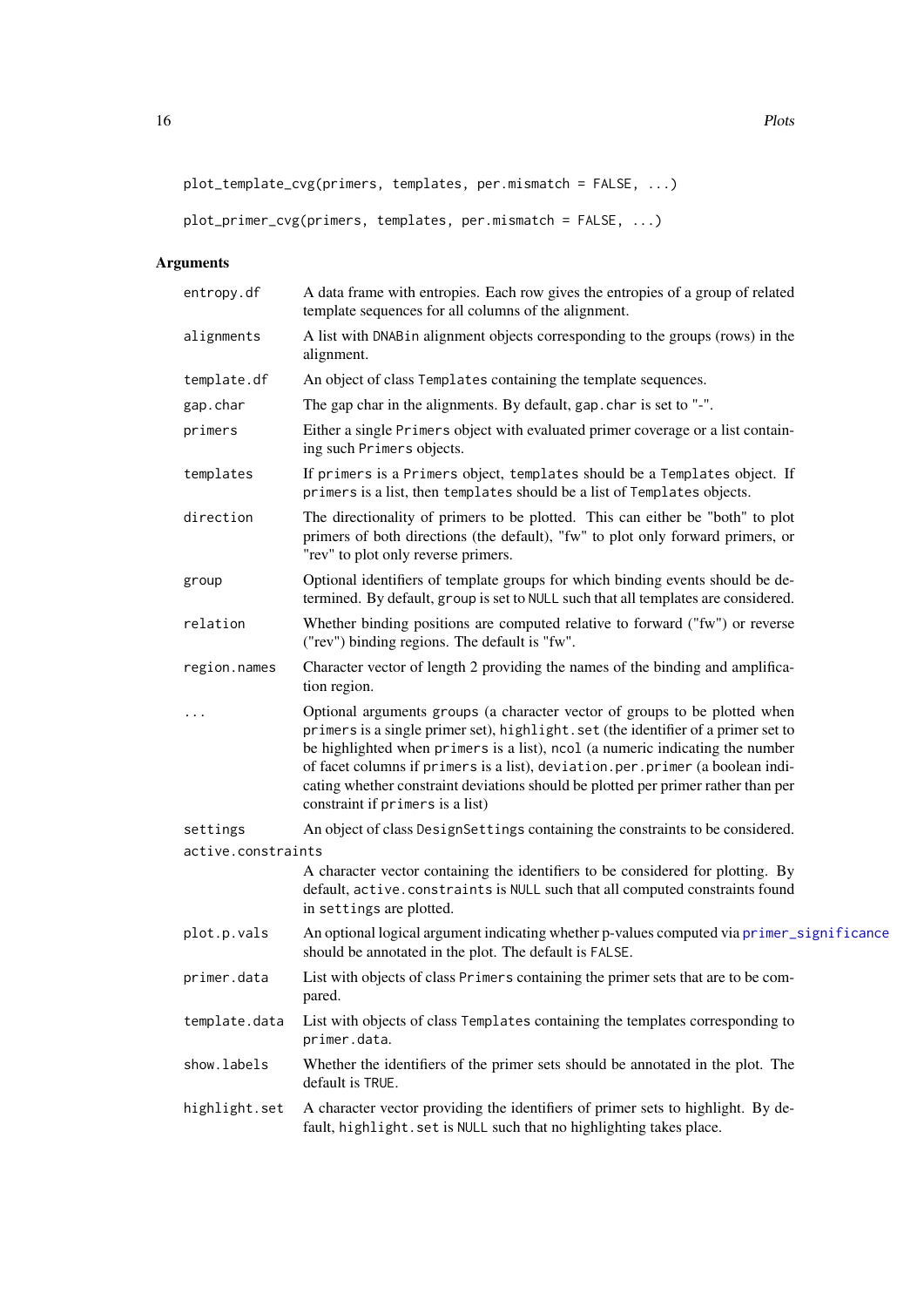#### <span id="page-16-0"></span>Plots and the set of the set of the set of the set of the set of the set of the set of the set of the set of the set of the set of the set of the set of the set of the set of the set of the set of the set of the set of the

| alpha        | A numeric in the range $[0,1]$ defining the trade-off between the maximal devia-<br>tion of a constraint (large alpha) and all constraint deviations (large alpha). By<br>default, alpha is set to 0 such that the absolute deviation across all constraints<br>is considered. |
|--------------|--------------------------------------------------------------------------------------------------------------------------------------------------------------------------------------------------------------------------------------------------------------------------------|
|              | primer subsets A list with optimal primer subsets, each of class Primers. The k-th list entry<br>should correspond to an object of class Primers representing the primer subset<br>of size k whose coverage ratio is the largest among all possible subsets of size<br>k.      |
| required.cvg | The required coverage ratio. The default is $100\%$ ; this value is plotted as a<br>horizontal line.                                                                                                                                                                           |
| primer.df    | An object of class Primers containing primers with evaluated primer coverage.                                                                                                                                                                                                  |
| identifier   | Identifiers of primers that are to be considered. If identifier is set to NULL<br>(the default), all primers are considered.                                                                                                                                                   |
| per.mismatch | A logical specifying whether the visualization should be stratified according to<br>the allowed number of mismatches. By default, per mismatch is set to FALSE<br>such that the overall coverage is plotted.                                                                   |

#### Details

The deviations for plot\_constraint\_deviation are computed in the following way. Let the minimum and maximum allowed constraint values be given by the interval  $[s, e]$  and the observed value be p. Then, if  $p < s$ , we output  $-p/|s|$ , if  $p > e$  we output  $p/|e|$ , and otherwise, i.e. if  $s \leq p \leq e$ , we output 0.

The primer.subsets argument for plot\_primer\_subsets can be computed using [subset\\_primer\\_set](#page-22-1). The line plot indicates the ratio of covered templates when considering all primers in a primer set of a given size. The bar plots indicate the coverage ratios of individual primers in a set. The target coverage ratio is indicated by a horizontal line. Bars exceeding the target ratio possibly indicate the existence of redundant coverage events.

## Value

plot\_conseration returns a plot showing the degree of sequence conservation in the templates.

plot\_primer\_binding\_regions returns a plot of the primer binding regions.

plot\_constraint returns a plot showing the distribution of primer properties.

plot\_constraint\_fulfillment returns a plot indicating the constraints that are fulfilled by the input primers.

plot\_cvg\_constraints returns a plot showing the distribution of the coverage constraint values.

plot\_constraint\_deviation returns a plot showing the deviations of the primer properties from the target constraints.

plot\_cvg\_vs\_set\_size returns a plot of coverage vs set size.

plot\_penalty\_vs\_set\_size returns a plot of constraint penalties vs primer set sizes.

plot\_primer\_subsets plots the coverages of the primer subsets provided via primer.subsets.

plot\_primer plots the primer binding sites in the templates.

plot\_template\_cvg creates a plot showing the number of covered template sequences.

plot\_primer\_cvg creates a plot showing the coverage of individual primers.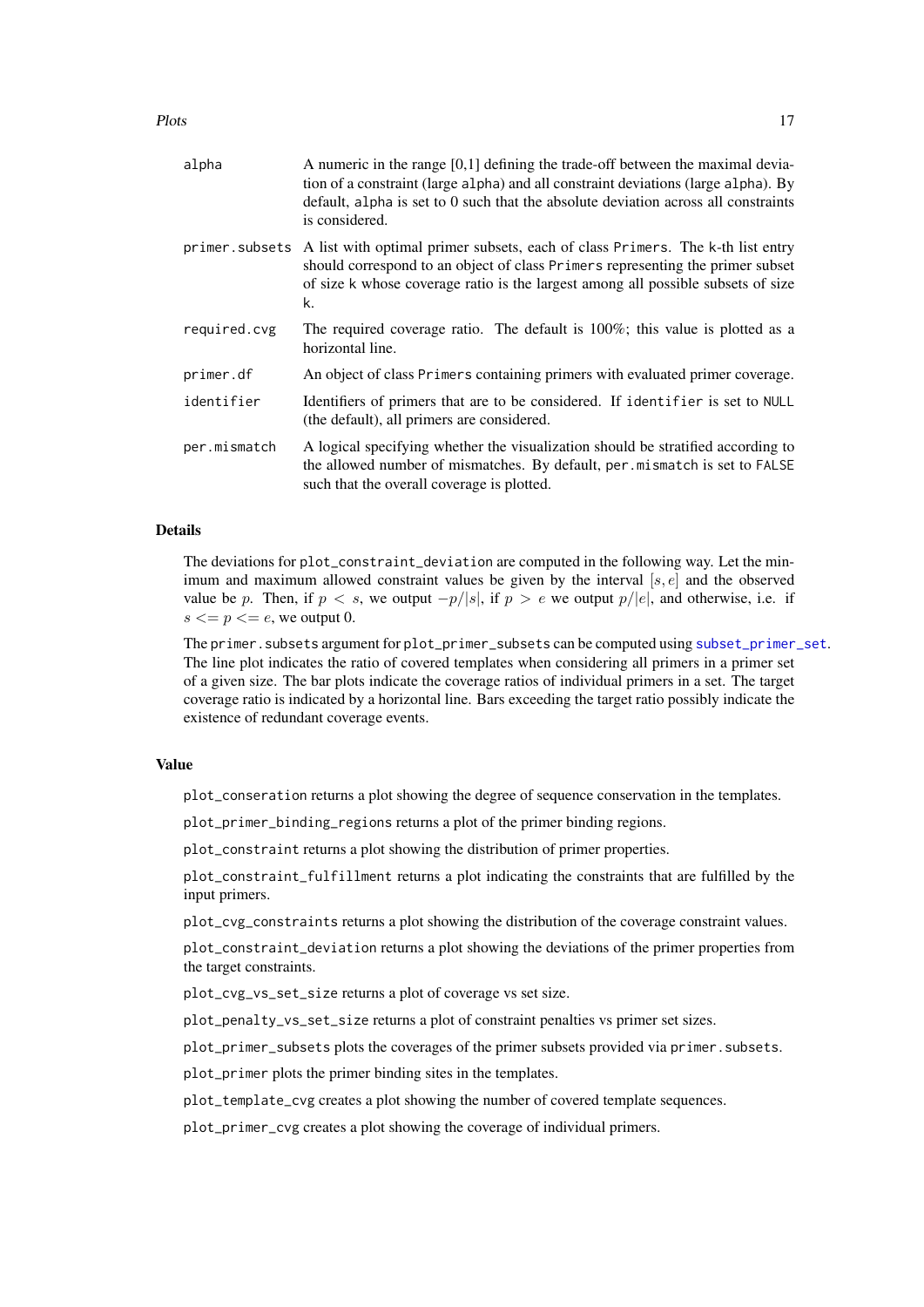#### Note

Computing the conservation scores for using plot\_conservation requires the MAFFT software for multiple alignments (http://mafft.cbrc.jp/alignment/software/).

```
data(Ippolito)
# Select binding regions for every group of templates and plot:
template.df <- select_regions_by_conservation(template.df, win.len = 30)
if (length(template.df) != 0) {
     p1 <- plot_conservation(attr(template.df, "entropies"),
                             attr(template.df, "alignments"), template.df)
}
# Select binding regions for all templates and plot:
data(Ippolito)
template.df <- select_regions_by_conservation(template.df, by.group = FALSE)
if (length(template.df) != 0) {
     p2 <- plot_conservation(attr(template.df, "entropies"),
                             attr(template.df, "alignments"), template.df)
}
# Primer binding regions of a single primer set
data(Ippolito)
p <- plot_primer_binding_regions(primer.df, template.df)
# Primer binding regions of multiple primer sets
data(Comparison)
p.comp <- plot_primer_binding_regions(primer.data[1:3], template.data[1:3])
# Plot histogram of constraints for a single primer set
data(Ippolito)
p <- plot_constraint(primer.df, settings,
                     active.\text{constructs} = c("gc\_clamp", "gc\_ratio"))# Compare constraints across multiple primer sets
data(Comparison)
p.cmp <- plot_constraint(primer.data[1:3], settings,
                         active.constraints = c("gc_clamp", "gc_ratio"))
# Plot fulfillment for a single primer set:
data(Ippolito)
p <- plot_constraint_fulfillment(primer.df, settings)
# Plot fulfillment for multiple primer sets:
data(Comparison)
p.cmp <- plot_constraint_fulfillment(primer.data[1:5], settings)
# Plot coverage constraints of a single primer set
data(Ippolito)
p <- plot_cvg_constraints(primer.df, settings)
# Plot coverage constraints for mulitple primer sets
data(Comparison)
p.cmp <- plot_cvg_constraints(primer.data[1:2], settings)
# Deviations for a single primer set
data(Ippolito)
p.dev <- plot_constraint_deviation(primer.df, settings)
# Deviations for multiple primer sets
```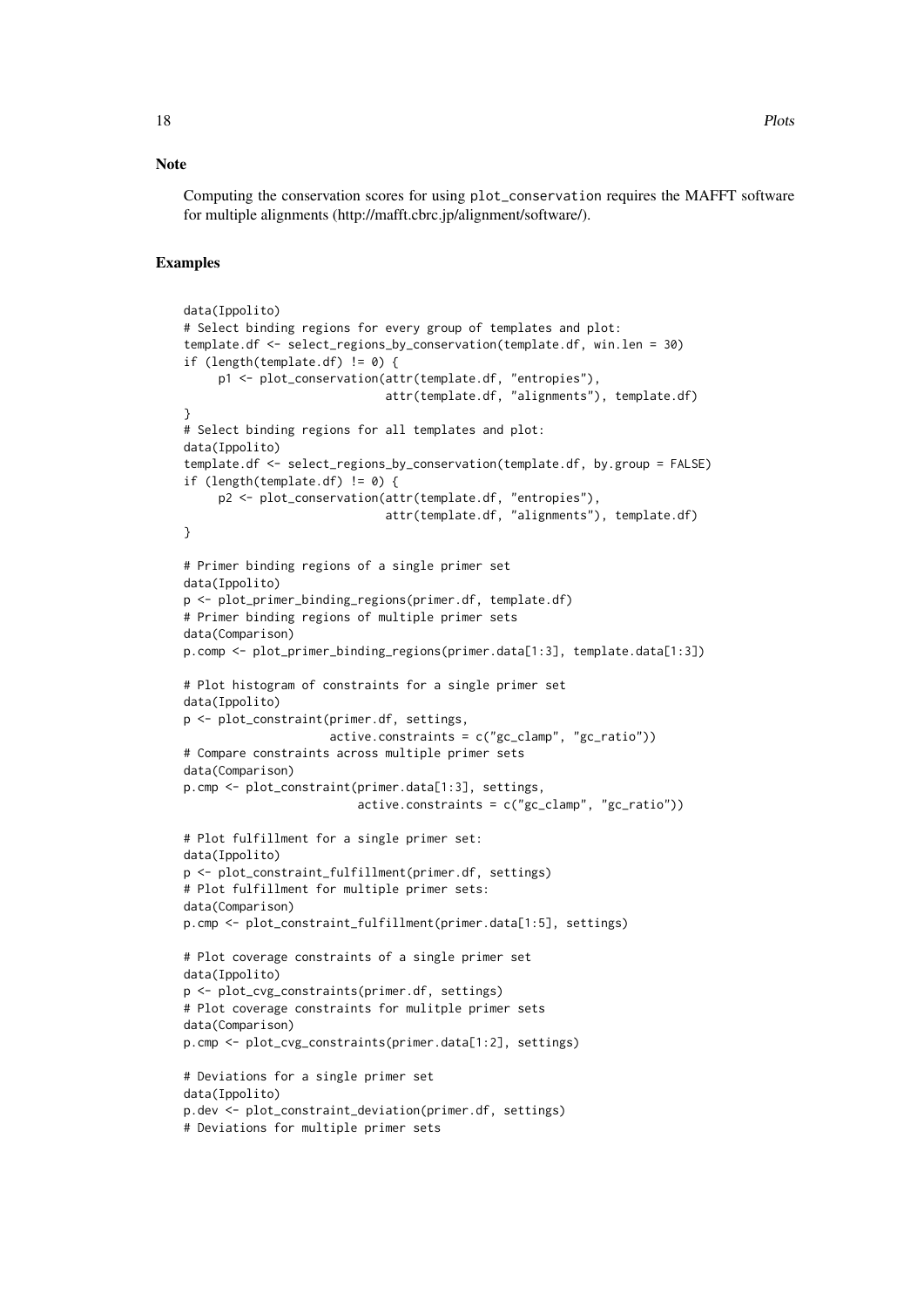#### <span id="page-18-0"></span>PrimerDesign 19

```
data(Comparison)
p.dev.cmp <- plot_constraint_deviation(primer.data, settings)
# Plot coverage vs primer set size
data(Comparison)
p <- plot_cvg_vs_set_size(primer.data, template.data)
# Plot penalties vs number of primers
data(Comparison)
p <- plot_penalty_vs_set_size(primer.data, settings)
# Plot the coverage of optimal primer subsets
data(Ippolito)
primer.subsets <- subset_primer_set(primer.df, template.df, k = 3)
p <- plot_primer_subsets(primer.subsets, template.df)
# Plot of individual primer binding positions
data(Ippolito)
p <- plot_primer(primer.df[1,], template.df[1:30,])
# Visualize the template coverage of a single primer set
data(Ippolito)
p.cvg <- plot_template_cvg(primer.df, template.df)
# Stratify by allowed mismatches:
p.mm.cvg <- plot_template_cvg(primer.df, template.df, per.mismatch = TRUE)
# Compare the coverage of multiple primer sets
data(Comparison)
p.cmp.cvg <- plot_template_cvg(primer.data[1:2], template.data[1:2])
# Stratify by allowed mismatches:
p.cmp.cvg.mm <- plot_template_cvg(primer.data[1:2], template.data[1:2],
                                 per.mismatch = TRUE)
# Plot expected coverage per primer
data(Ippolito)
p.cvg <- plot_primer_cvg(primer.df, template.df)
# Plot coverage stratified by allowed mismatches:
p.cvg.mm <- plot_primer_cvg(primer.df, template.df, per.mismatch = TRUE)
# Plot coverage of multiple primer sets
data(Comparison)
p.cvg.cmp <- plot_primer_cvg(primer.data[1:3], template.data[1:3])
```
PrimerDesign *Primer Design Functionalities.*

#### <span id="page-18-1"></span>Description

- design\_primers Designs a primer set maximizing the number of covered templates using the smallest possible number of primers. The algorithm tries to ensure that the designed set of primers achieves a coverage ratio not lower than required.cvg. To this end, the constraints for designing primers may be relaxed.
- classify\_design\_problem Uses reference beta distributions of primer coverage ratios to classify a primer design task into groups ranging from *easy* to *hard*. For *easy* tasks, it should not be a problem to design a small primer set. For *hard* tasks, however, a small set of primers may not be achievable.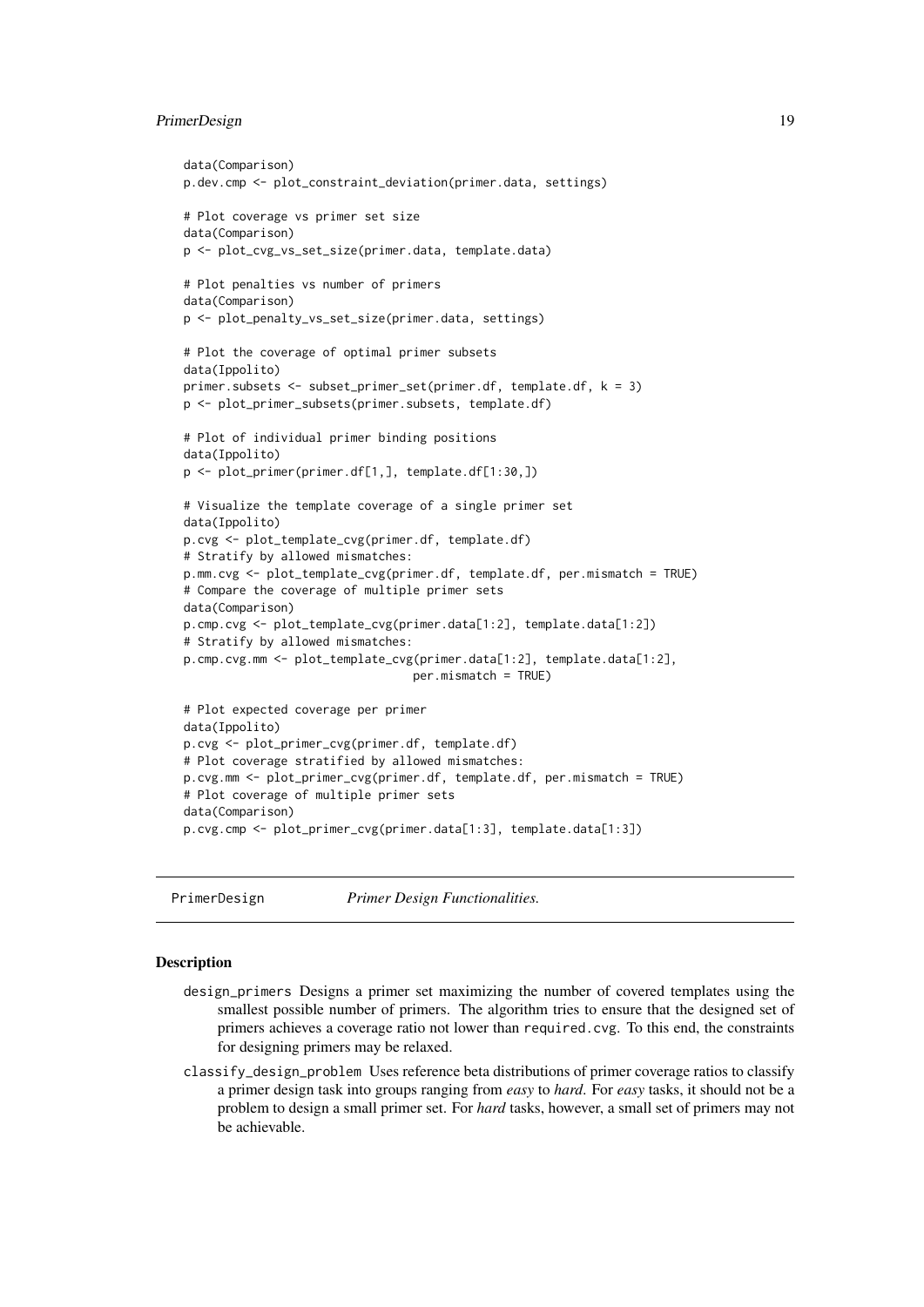get\_initial\_primers Creates a set of primer candidates based on the input template sequences. This set of primers can be used to create custom primer design algorithms.

### Usage

```
classify_design_problem(template.df, mode.directionality = c("both", "fw",
  "rev"), primer.length = 18, primer.estimate = FALSE, required.cvg = 1)
get_initial_primers(sample, template.df, primer.lengths,
 mode.directionality = c("fw", "rev"),allowed.region.definition = c("within", "any"), init.algo = c("naive",
  "tree"), max.degen = 16, conservation = 1, updateProgress = NULL)
design_primers(template.df, mode.directionality = c("both", "fw", "rev"),
  settings, init.algo = c("naive", "tree"), opti.algo = c("Greedy", "ILP"),
  required.cvg = 1, timeout = Inf, max.degen = 16, conservation = 1,
  sample.name = NULL, cur.results.loc = NULL, primer.df = NULL,
 updateProgress = NULL)
```
#### Arguments

| template.df               | A Templates object containing the template sequences with annotated primer<br>target binding regions.                                                                                                                                                                                                                                                                                           |
|---------------------------|-------------------------------------------------------------------------------------------------------------------------------------------------------------------------------------------------------------------------------------------------------------------------------------------------------------------------------------------------------------------------------------------------|
| mode.directionality       |                                                                                                                                                                                                                                                                                                                                                                                                 |
|                           | The template strand for which primers shall be designed. Primers can be de-<br>signed either for forward strands ("fw"), for reverse strands ("rev"), or for both<br>strands ("both"). The default setting is "both".                                                                                                                                                                           |
| primer.length             | A scalar numeric providing the target length of the designed primers. The de-<br>fault length of generated primers is set to 18.                                                                                                                                                                                                                                                                |
| primer.estimate           |                                                                                                                                                                                                                                                                                                                                                                                                 |
|                           | Whether the number of required primers shall be estimated. By default (FALSE),<br>the number of required primers is not estimated.                                                                                                                                                                                                                                                              |
| required.cvg              | The desired ratio of of covered template sequences. If the target coverage ratio<br>cannot be reached, the constraint settings are relaxed according to the the con-<br>straint limits in order to reach the target coverage. The default required. cvg is<br>set to 1, indicating that 100% of the templates are to be covered.                                                                |
| sample                    | Character vector providing an identifier for the templates.                                                                                                                                                                                                                                                                                                                                     |
|                           | primer. lengths Numeric vector of length 2 providing the minimal and maximal allowed lengths<br>for generated primers.                                                                                                                                                                                                                                                                          |
| allowed.region.definition |                                                                                                                                                                                                                                                                                                                                                                                                 |
|                           | A character vector providing the definition of region where primers are to be<br>constructed. If allowed. region. definition is "within", constructed primers<br>lie within the allowed binding region. If allowed. region. definition is "any",<br>primers overlap with the allowed binding region. The default is "within".                                                                   |
| init.algo                 | The algorithm to be used for initializing primers. If init algo is "naive", then<br>primers are constructed from substrings of the input template sequences. If<br>init.algo is "tree", phylogenetic trees are used to form degenerate primers<br>whose degeneracy is bounded by max. degen. This option requires an installa-<br>tion of MAFFT (see notes). The default init. algo is "naive". |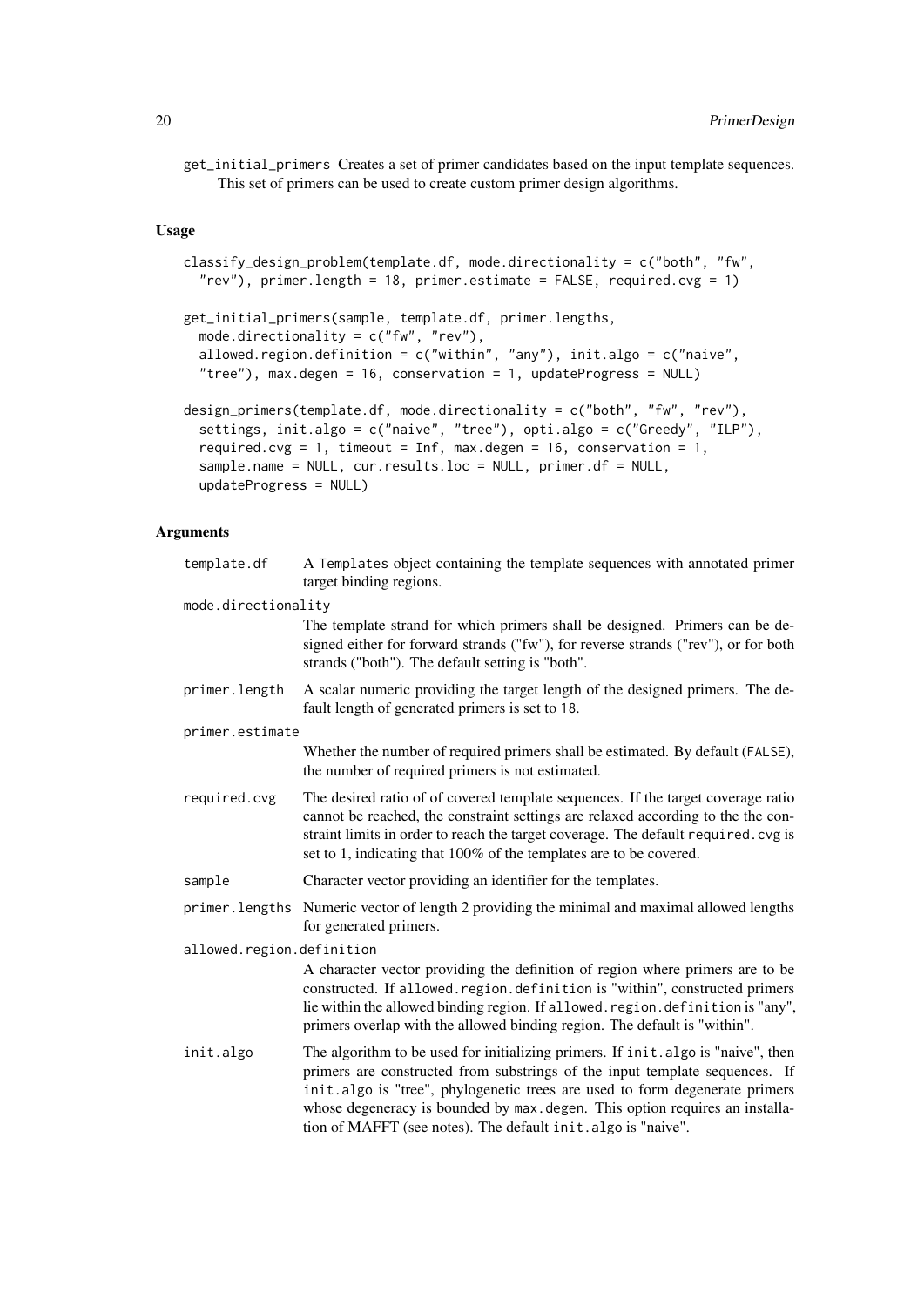| max.degen       | The maximal degeneracy of primer candidates. This setting is particularly rel-<br>evant when init.algo is set to "tree". The default setting is 16, which means<br>that at most 4 maximally degenerate positions are allowed per primer.                                           |  |
|-----------------|------------------------------------------------------------------------------------------------------------------------------------------------------------------------------------------------------------------------------------------------------------------------------------|--|
| conservation    | Restrict the percentile of considered regions according to their conservation.<br>Only applicable for the tree-based primer initialization. At the default of 1, all<br>available binding regions are considered.                                                                  |  |
| updateProgress  | Shiny progress callback function. The default is NULL such that no progress is<br>logged.                                                                                                                                                                                          |  |
| settings        | A DesignSettings object specifying the constraint settings for designing primers.                                                                                                                                                                                                  |  |
| opti.algo       | The algorithm to be used for solving the primer set covering problem. If opti.algo<br>is "Greedy" a greedy algorithm is used to solve the set cover problem. If opti.algo<br>is "ILP" an integer linear programming formulation is used. The default opti.algo<br>is "Greedy".     |  |
| timeout         | Timeout in seconds. Only applicable when opti. algo is "ILP". The default is<br>Inf, which does not limit the runtime.                                                                                                                                                             |  |
| sample.name     | An identifier for the primer design task. The default setting is NULL, which<br>means that the run identifier provided in template. df is used.                                                                                                                                    |  |
| cur.results.loc |                                                                                                                                                                                                                                                                                    |  |
|                 | Directory for storing the results of the primer design procedure. The default<br>setting is NULL such that no output is stored.                                                                                                                                                    |  |
| primer.df       | An optional Primers object. If an evaluated primer. df is provided, the primer<br>design procedure only optimizes primer. df and does not perform the initializa-<br>tion and filtering steps. The default is NULL such that primers are initialized and<br>filtered from scratch. |  |

## Details

classify\_design\_problem determines the difficulty of a primer design task by estimating the distribution of coverage ratios per primer by performing exact string matching with primers of length primer.length, which are constructed by extracting template subsequences. Next, a beta distribution is fitted to the estimated coverage distribution, which is then compare to reference distributions representing primer design problems of different difficulties via the total variance distance. The difficulty of the input primer design problem is found by selecting the class of the reference distributions that has the smallest distance to the estimated coverage distribution. An estimate of the required number of primers to reach a given required.cvg can be computed by setting primer.estimate to TRUE. Since this estimate is based solely on perfect matching primers, the number of primers that would actually be required is typically less.

The primer design algorithm used by design\_primers consists of three steps: primer initialization, filtering, and optimization. The method for initializing a set of candidate primers is determined via init.algo. If init.algo is set to *naive*, primers are created by extracting substrings from all input template sequences. If init.algo is set to *tree*, degenerate primers are created by merging similar subsequences by forming their consensus sequence up to a degeneracy of at most max.degen. The tree-based initialization is recommended for related sequences.

The candidate primer set is filtered according to the constraints specified in the settings object. In some cases, it is necessary to relax the constraints in order to reach the desired required.cvg. In these cases, primers that fail the input constraints may be selected. If you would like to skip the initialization and filtering stages, you can provide an evaluated Primers object via primer.df.

Optimizing a primer set entails finding the smallest subset of primers maximizing the coverage, which is done by solving the set cover problem. If melting temperature differences are a constraint,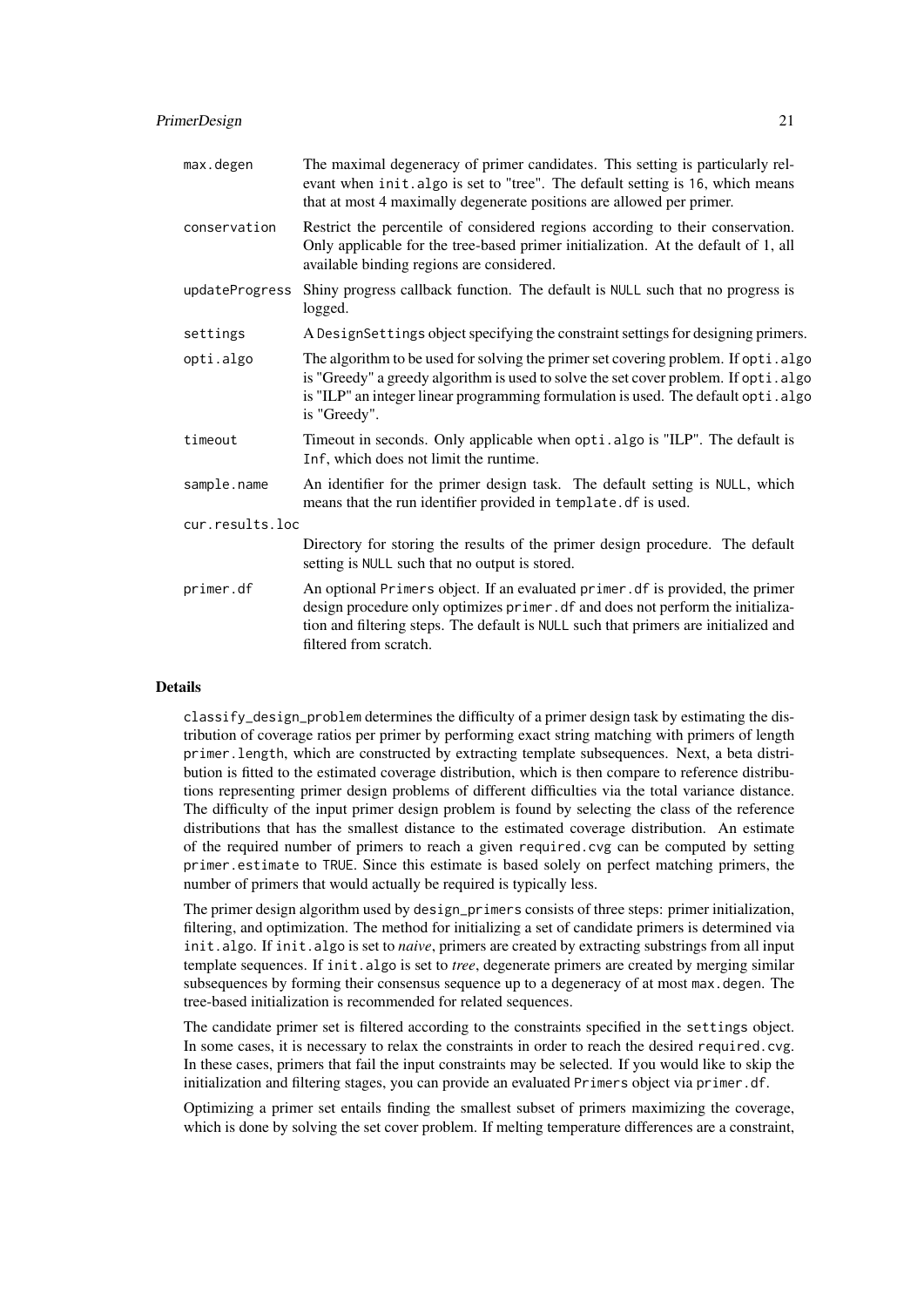<span id="page-21-0"></span>the optimization procedure automatically samples ranges of melting temperatures to find optimal sets for all possible temperatures. You can select the used optimization algorithm via optia. algo, where you can set "Greedy" for a greedy algorithm or "ILP for an integer linear program formulation (ILP). While the worst-case runtime of the greedy algorithm is shorter than the worst-case runtime of the ILP, the greedy solution may yield larger primer sets than the ILP solution.

## Value

classify\_design\_problem returns a list with the following fields:

- Classification The estimated difficulty of the primer design task.
- Class-Distances The total variance distance of the fitted beta distribution to the reference distribution.
- Confidence The confidence in the estimate of the design tasks' difficulty as based on the class distances.
- Uncertain Whether the classification is highly uncertain, that is low-confidence.
- Nbr\_primers\_fw and Nbr\_primers\_rev The respective number of required forward and reverse primers if primer.estimate was set to TRUE.
- get\_initial\_primers returns a data frame with candidate primers for optimization.
- design\_primers returns a list with the following fields:
- opti: A Primers object providing the designed primer set.
- used\_constraints: A list with DesignSettings objects for each primer direction providing the (possibly relaxed) constraints used for designing the optimal primers.
- all\_results: A list containing objects of class Primers. Each list entry corresponds to an optimal primer set for a given melting temperature.
- all\_used\_constraints: A list containing DesignSettings object for each optimized set in all\_results.
- filtered: A list with data providing information on the results of the filtering procedure.

#### Note

Some constraints can only be computed if additional software is installed, please see the documen-tation of [DesignSettings](#page-28-1) for more information. The usage of init.algo = "tree" requires an installation of the multiple alignment program MAFFT (http://mafft.cbrc.jp/alignment/software/).

```
# Classify the difficulty of a primer design task
data(Ippolito)
design.estimate <- classify_design_problem(template.df[1:30,])
# Estimate the number of required primers to amplify the first 5 templates
design.estimate.nbr <- classify_design_problem(template.df[1:5,], mode.directionality = "fw",
                         primer.length = 20, primer.estimate = TRUE)
data(Ippolito)
# Naive primer initialization
init.primers <- get_initial_primers("InitialPrimers", template.df,
                         c(18,18), "fw", init.algo = "naive")
# Tree-based primer initialization (requires MAFFT)
## Not run:
init.primers <- get_initial_primers("InitialPrimers", template.df,
```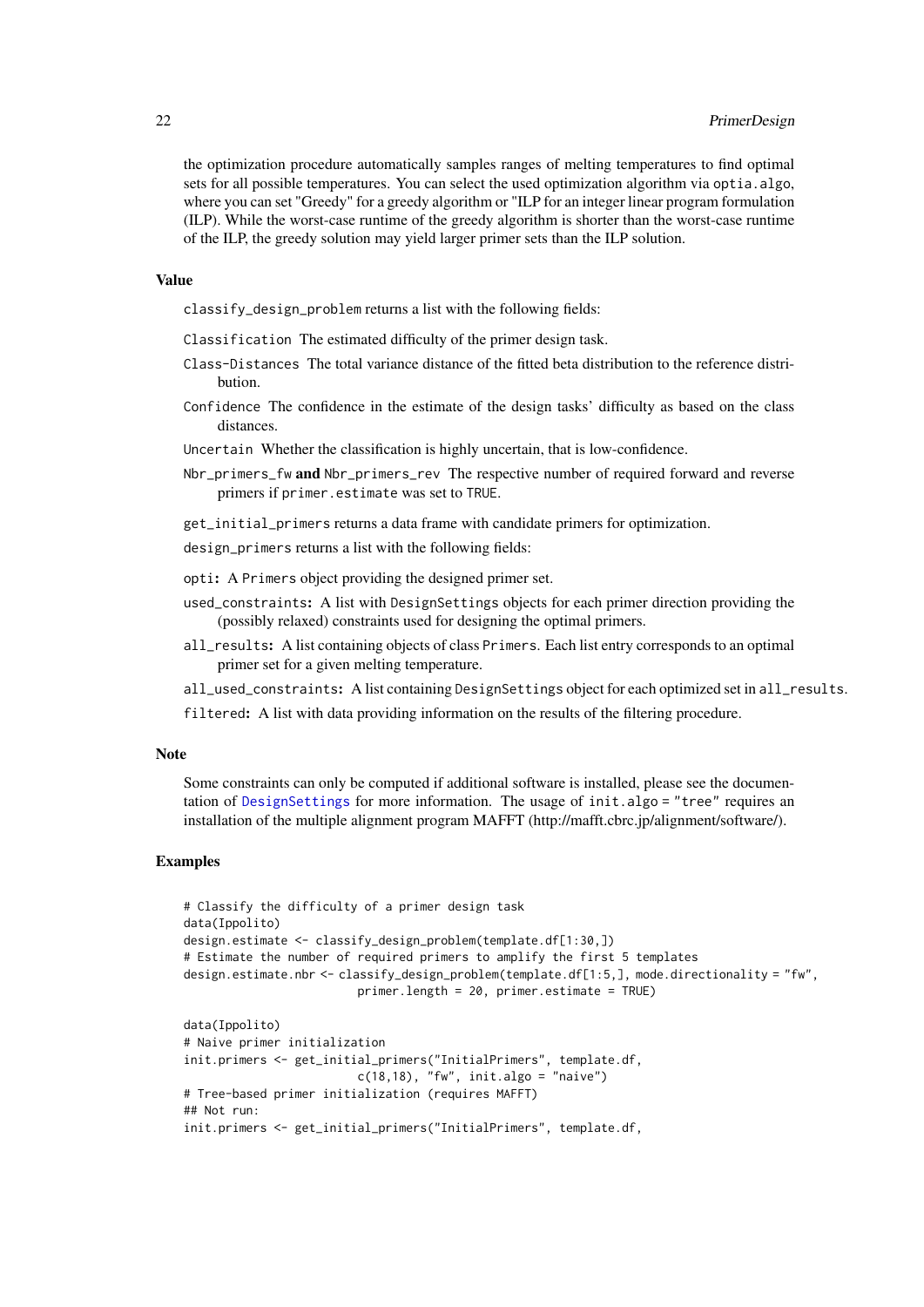#### <span id="page-22-0"></span>PrimerEval 23

```
c(18,18), "fw", init.algo = "tree")
```

```
## End(Not run)
```

```
# Define PCR settings and primer criteria
data(Ippolito)
# design only with minimal set of constraints
constraints(settings)$primer_length <- c("min" = 18, "max" = 18)
constraints(settings) <- constraints(settings)[c("primer_length", "primer_coverage")]
# Design only forward primers using a greedy algorithm
optimal.primers.greedy <- design_primers(template.df[1:2,], "both", settings, init.algo = "naive")
# Usage of the tree-based initialization strategy (requires MAFFT)
## Not run:
out.dir <- tempdir()
optimal.primers.tree <- design_primers(template.df[1:2,], "both", settings,
                         init.algo = "tree", opti.algo = "ILP",
                         max.degen = 16,
                         cur.results.loc = out.dir)
```
## End(Not run)

PrimerEval *Primer Evaluation.*

#### <span id="page-22-1"></span>Description

- check\_constraints Determines whether a set of primers fulfills the constraints on the properties of the primers.
- check\_restriction\_sites Checks a set of primers for the presence of restriction sites. To reduce the number of possible restriction sites, only unambiguous restriction sites are taken into account and only common (typically used) restriction sites are checked if a common restriction site can be found in a sequence.
- filter\_primers Filters a primer set according to the specified constraints such that all primers that do not fulfill the constraints are removed from the primer set.
- primer\_significance Uses Fisher's exact test to determine the significance of a primer set according to its ratio of fulfilled constraints.
- subset\_primer\_set Determines subsets of the input primer set that are optimal with regard to the number of covered template sequences.

#### Usage

```
check_restriction_sites(primer.df, template.df, adapter.action = c("warn",
 "rm"), selected = NULL, only.confident.calls = TRUE,
 updateProgress = NULL)
```

```
check_constraints(primer.df, template.df, settings,
 active.constraints = names(constraints(settings)),
  to.compute.constraints = active.constraints, for.shiny = FALSE,
 updateProgress = NULL)
```

```
filter_primers(primer.df, template.df, settings,
```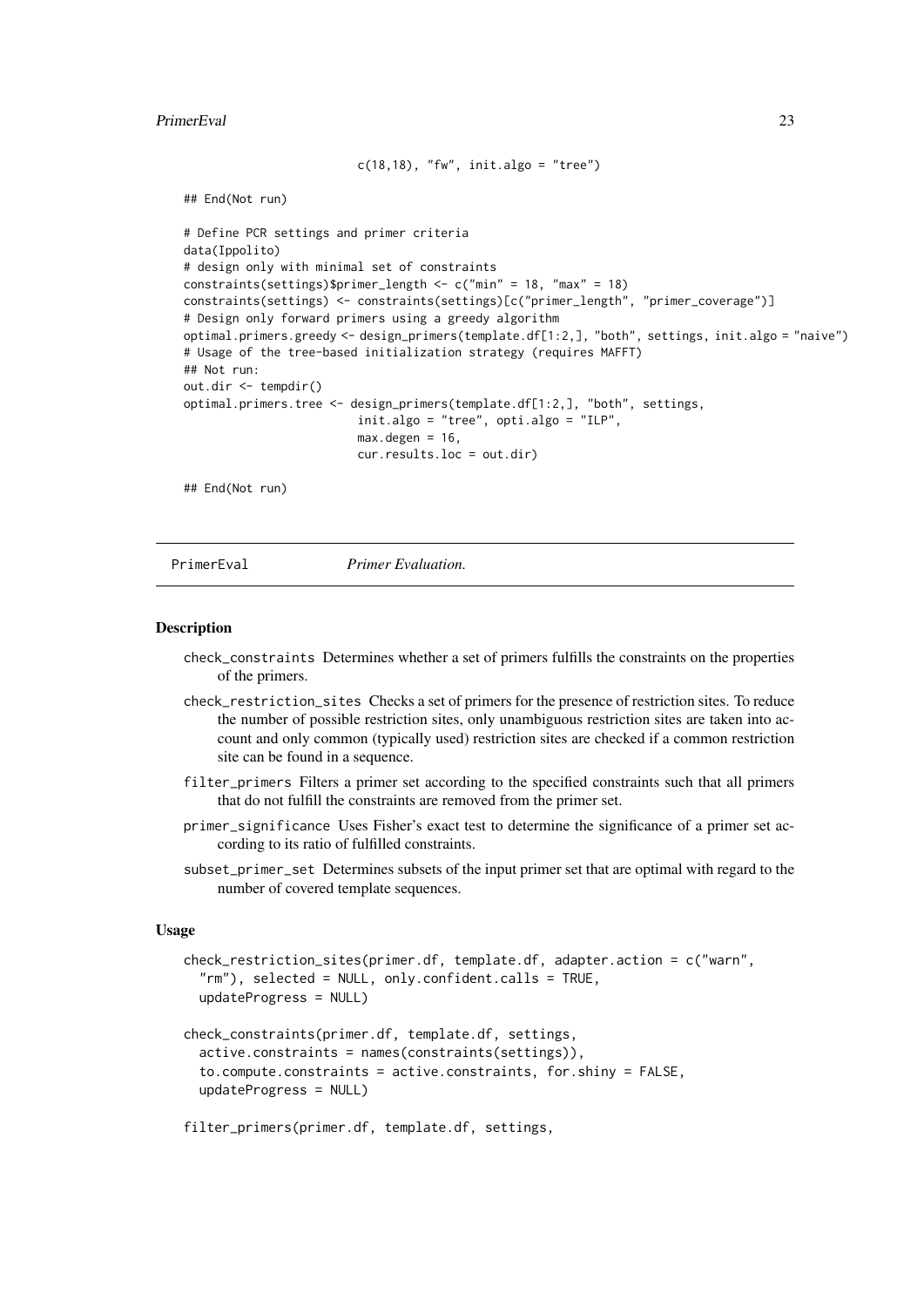```
active.constraints = names(constraints(settings)))
```

```
subset_primer_set(primer.df, template.df, k = 1, groups = NULL,
  identifier = NULL, cur.results.loc = NULL)
```

```
primer_significance(primer.df, set.name = NULL, active.constraints = NULL)
```
## Arguments

| primer.df              | A Primers object containing the primers whose properties are to be checked.                                                                                                                                                                                                                                                                                                                                                                                                                                                                                     |
|------------------------|-----------------------------------------------------------------------------------------------------------------------------------------------------------------------------------------------------------------------------------------------------------------------------------------------------------------------------------------------------------------------------------------------------------------------------------------------------------------------------------------------------------------------------------------------------------------|
| template.df            | A Templates object containing the template sequences corresponding to primer.df.                                                                                                                                                                                                                                                                                                                                                                                                                                                                                |
| adapter.action         | The action to be performed when adapter sequences are found. Either "warn"<br>to issue a warning about adapter sequences or "rm" to remove identified adapter<br>sequences. Currently, only the default setting ("warn") is supported.                                                                                                                                                                                                                                                                                                                          |
| selected               | Names of restriction sites that are to be checked. By default selected is NULL<br>in which case all REBASE restriction sites are taken into account.                                                                                                                                                                                                                                                                                                                                                                                                            |
| only.confident.calls   |                                                                                                                                                                                                                                                                                                                                                                                                                                                                                                                                                                 |
|                        | Whether only confident calls of restriction sites are returned. All restriction site<br>call is considered <i>confident</i> if the restriction site is located in a region that does<br>not match the template sequences. Note that this classification requires that<br>the provided primers are somehow complementary to the provided templates.<br>In contrast, non-confident restriction site calls are based solely on the primer<br>sequences and do not take the templates into account, resulting in more false<br>positive calls of restriction sites. |
| updateProgress         | Progress callback function for shiny. The defaut is NULL meaning that no progress<br>is monitored via the Shiny interface.                                                                                                                                                                                                                                                                                                                                                                                                                                      |
| settings               | A DesignSettings object containing the constraints that are to be considered.                                                                                                                                                                                                                                                                                                                                                                                                                                                                                   |
| active.constraints     |                                                                                                                                                                                                                                                                                                                                                                                                                                                                                                                                                                 |
|                        | A subset of the constraint identifiers provided by settings that are to be checked<br>for fulfillment. By default active.constraints is NULL such that all con-<br>straints found in settings are evaluated. Otherwise, only the constraints spec-<br>ified via active. constraints that are available in settings are considered.                                                                                                                                                                                                                              |
| to.compute.constraints |                                                                                                                                                                                                                                                                                                                                                                                                                                                                                                                                                                 |
|                        | Constraints that are to be computed. By default, to. compute. constraints is<br>set to NULL such that all active. constraints are computed. If to. compute. constraints<br>is a subset of active. constraints, all constraints specified via active. constraints<br>are evaluated for fulfillment, but only the constraints in to. compute. constraints<br>are newly calculated.                                                                                                                                                                                |
| for.shiny              | Whether the output of the function shall be formatted as HTML. The default<br>setting is FALSE.                                                                                                                                                                                                                                                                                                                                                                                                                                                                 |
| k                      | The spacing between generated primer subset sizes. By default, k is set to 1 such<br>that all primer subsets are constructed.                                                                                                                                                                                                                                                                                                                                                                                                                                   |
| groups                 | The identifiers of template groups according to which coverage should be deter-<br>mined. By default, groups is set to NULL such that all all covered templates are<br>considered.                                                                                                                                                                                                                                                                                                                                                                              |
| identifier             | An identifier for storing the primer set. By default, identifier is set to NULL.                                                                                                                                                                                                                                                                                                                                                                                                                                                                                |
| cur.results.loc        |                                                                                                                                                                                                                                                                                                                                                                                                                                                                                                                                                                 |
|                        | Directory for storing the results. By default, cur. results. loc is set to NULL,<br>which means that no results are stored.                                                                                                                                                                                                                                                                                                                                                                                                                                     |
| set.name               | An identifier for the input primers. If NULL, the run identifier is used.                                                                                                                                                                                                                                                                                                                                                                                                                                                                                       |
|                        |                                                                                                                                                                                                                                                                                                                                                                                                                                                                                                                                                                 |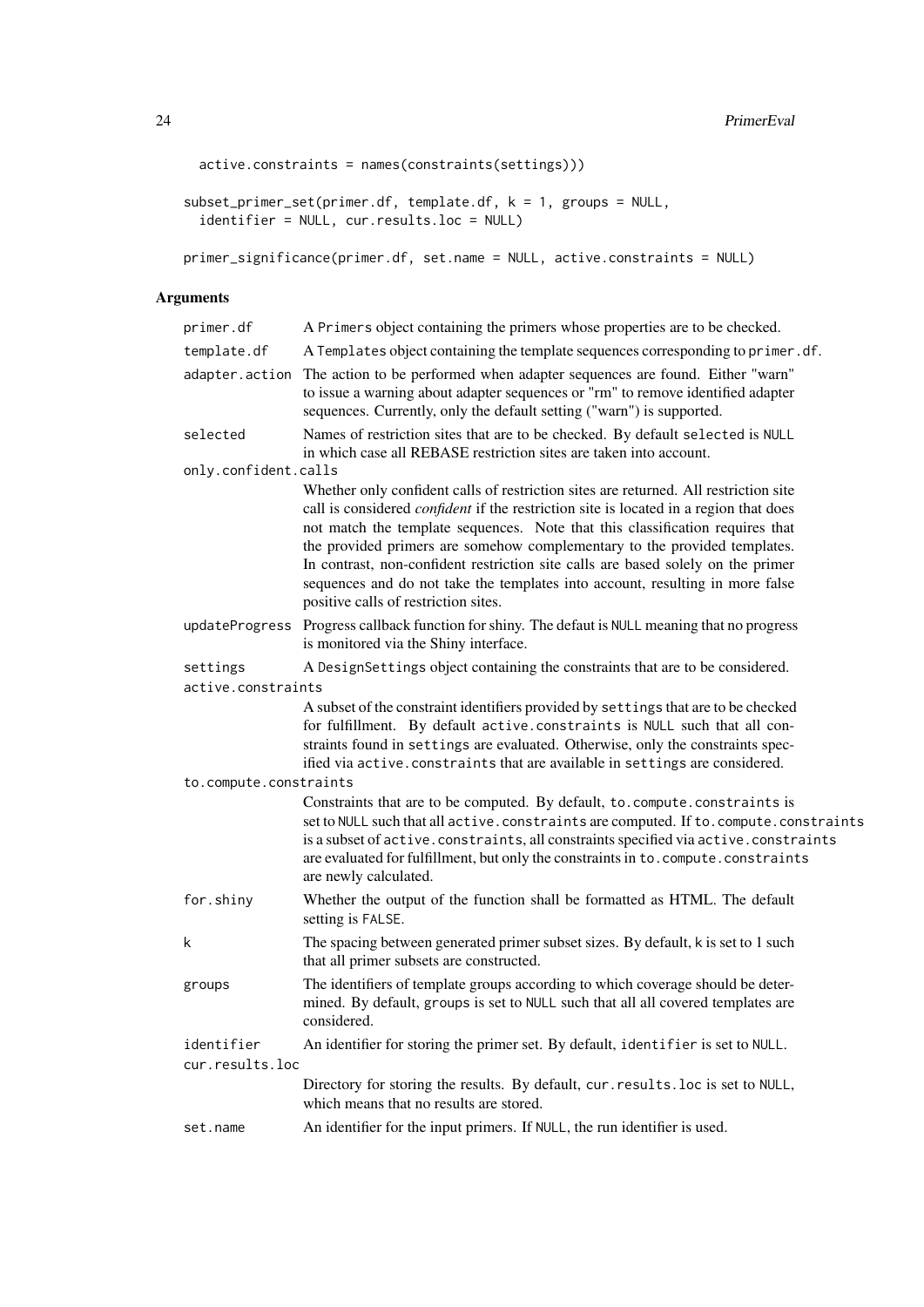#### <span id="page-24-0"></span>PrimerEval 25

#### Details

When the optional argument active.constraints is supplied to check\_constraints, only a subset of the constraints provided in settings is evaluated. Only constraints that are defined in settings can be computed. For a detailed description of all possible constraints and their options, please consider the [ConstraintSettings](#page-28-1) documentation.

subset\_primer\_set determines optimal subsets of the input primer set by solving an integer-linear program. Since the quality of the primers (in terms of properties) is not taken into account when creating the subsets, this method should only be used for primer sets that are already of high quality.

primer significance computes the significance by comparing the total count of fulfilled and failed constraints with the corresponding counts of primer sets from the literature. Significant pvalues indicate primer sets whose rate of constraint fulfillment is higher compared to the reference sets.

## Value

check\_restriction\_sites returns a data frame with possible restriction sites found in the primers.

check\_constraints returns a Primers object that is augmented with columns providing the results for the evaluated constraints. The constraints\_passed column indicates whether all active.constraints were fulfilled. The EVAL\_\* columns indicate the fulfillment of primer-specific constraints. The T\_EVAL\_\* columns indicate the fulfillment of template-specific (e.g. coverage-based) constraints. For the coverage computations, columns prefixed by Basic\_, indicate the results from string matching, while all other results (e.g. primer\_coverage) indicate the expected coverage after applying the coverage constraints specified in settings. Columns prefixed by Off\_ indicate off-target binding results.

filter\_primers returns a Primers object containing only those primers fulfilling all specified constraints.

subset\_primer\_set returns a list with optimal primer subsets, each of class Primers.

primer significance returns a numeric providing the p-value of the primer set according to Fisher's exact test. The returned value has the following attributes:

test The results of the significance test

tab The confusion matrix for Fisher's exact test

constraints The names of the considered constraints

#### **Note**

Please note that some constraint computations may require the installation of additional programs; for more information please view the documentation of [DesignSettings](#page-28-1).

## References

Roberts, R.J., Vincze, T., Posfai, J., Macelis, D. (2010) REBASE–a database for DNA restriction and modification: enzymes, genes and genomes. Nucl. Acids Res. 38: D234-D236. http://rebase.neb.com

```
data(Ippolito)
# Check the first primer for restriction sites with respect to the first 10 templates
site.df <- check_restriction_sites(primer.df[1,], template.df[1:10])
```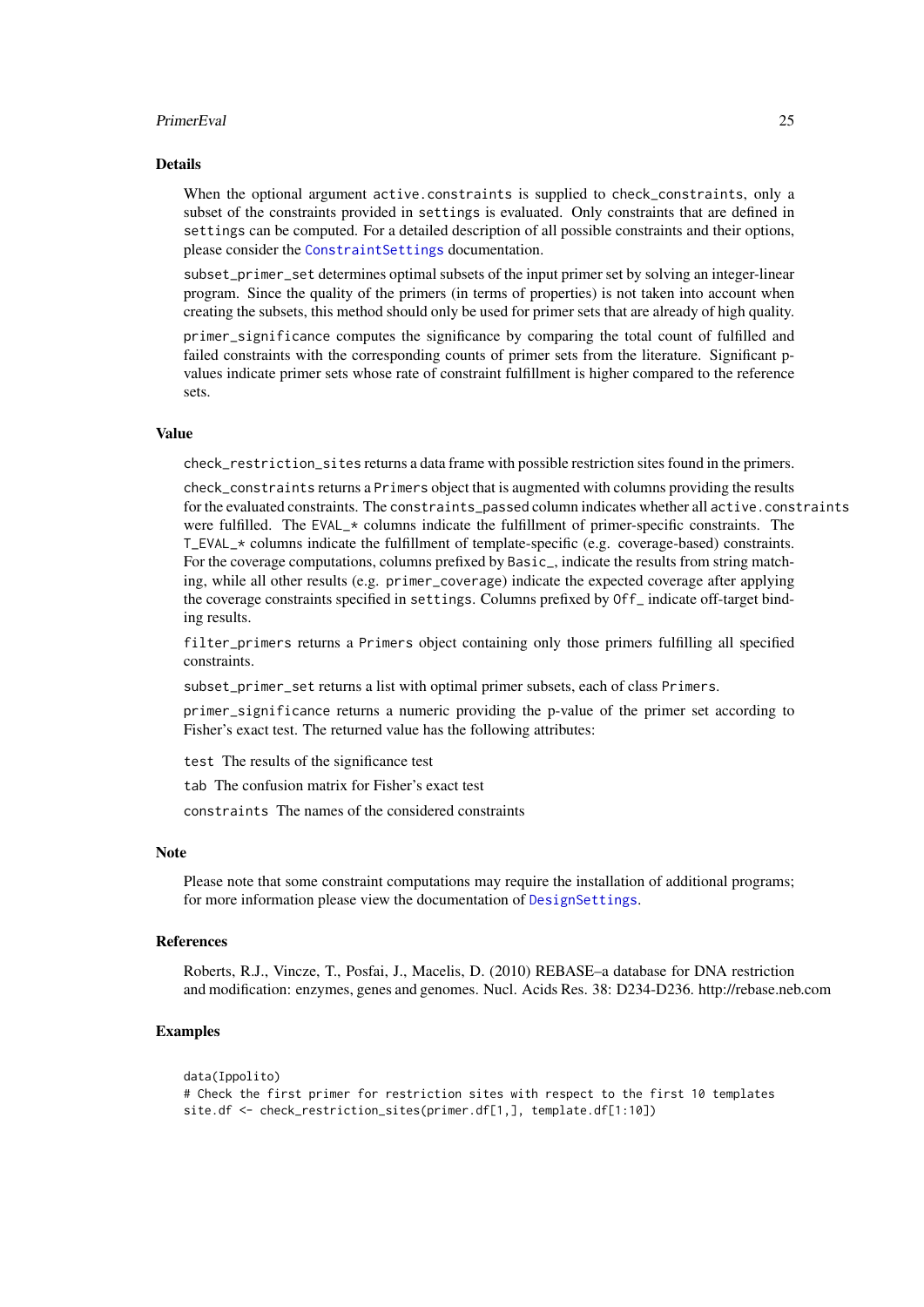```
data(Ippolito)
settings.xml <- system.file("extdata", "settings",
                 "C_Taq_PCR_high_stringency.xml", package = "openPrimeR")
settings <- read_settings(settings.xml)
# Check GC clamp and number of runs for all primers:
constraint.df <- check_constraints(primer.df, template.df,
                     settings, active.constraints = c("gc_clamp", "no_runs"))
# Summarize the evaluation results
summary(constraint.df)
data(Ippolito)
filename <- system.file("extdata", "settings",
             "C_Taq_PCR_high_stringency.xml", package = "openPrimeR")
settings <- read_settings(filename)
# Only retain the primers fulfilling the GC clamp constraint:
filtered.df <- filter_primers(primer.df, template.df, settings,
                 active.constraints = c("gc_ratio"))
# Determine optimal primer subsets
data(Ippolito)
primer.subsets \leq subset_primer_set(primer.df, template.df, k = 3)
# Determine the significance of a primer set
data(Ippolito)
p.data <- primer_significance(primer.df, "Ippolito")
attr(p.data, "tab") # the confusion matrix
attr(p.data, "test") # results from Fisher's test
attr(p.data, "constraints") # considered constraints for the test
```

| runTutorial | The openPrimeR Tutorial. |
|-------------|--------------------------|
|             |                          |

#### Description

Starts a Shiny app containing the openPrimeR tutorial, which was built using the learnr package. The application starts locally and should open a new tab in your default browser. If no browser is opened, please consider the console output to identify the local port on which the server is running.

## Usage

```
runTutorial(dev = FALSE)
```
#### Arguments

dev A logical indicating whether to start the development version of the tutorial (default: FALSE).

## Value

Opens the openPrimeR tutorial in a web browser.

<span id="page-25-0"></span>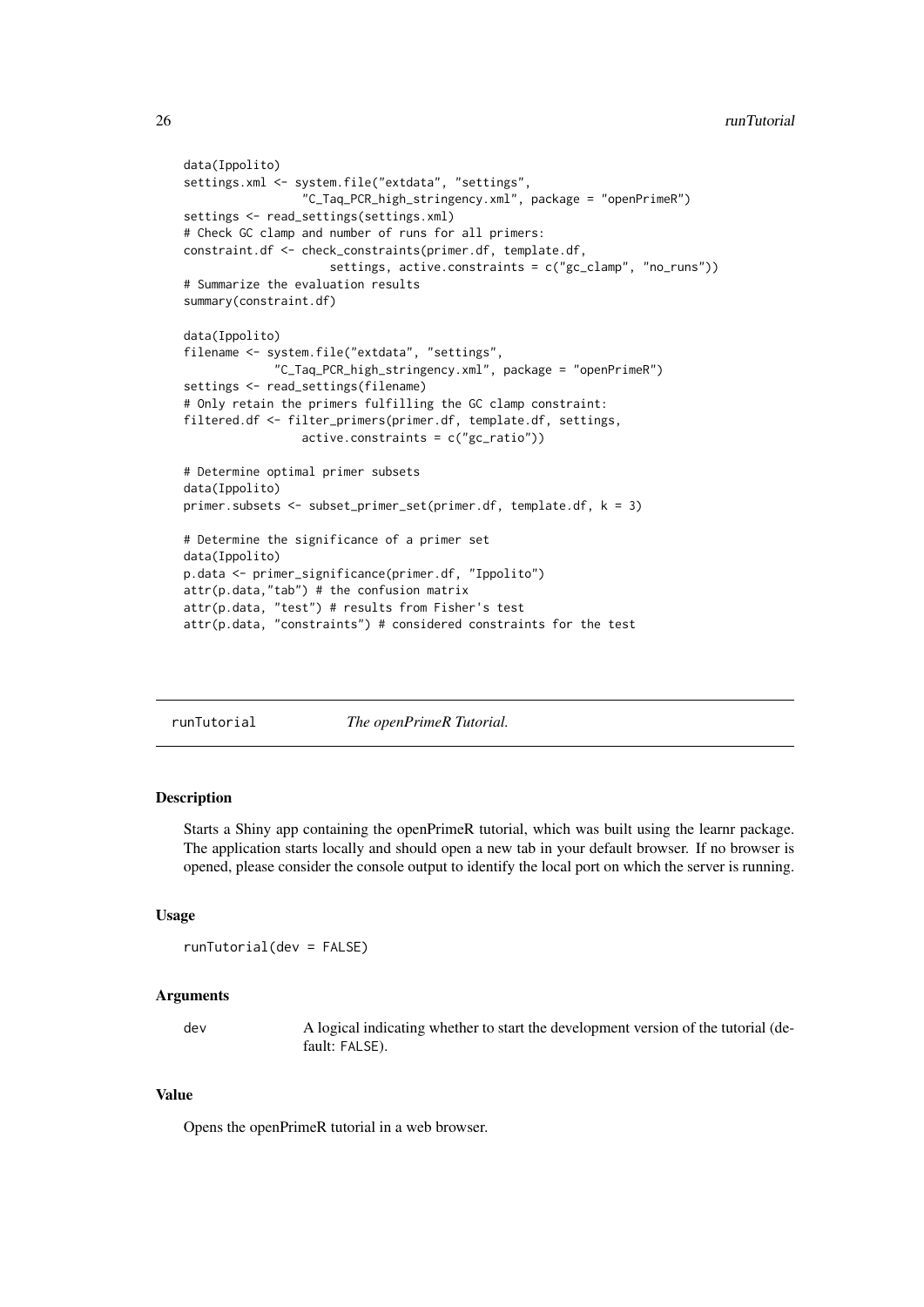#### <span id="page-26-0"></span>Scoring 27

## Note

The Shiny app can be started only if you fulfill all of the suggested package dependencies for the Shiny framework, so please ensure that you've installed openPrimeR including all suggested dependencies.

## Examples

```
# Open the tutorial
if (interactive()) {
runTutorial()
}
```
Scoring *Scoring Functions.*

## <span id="page-26-1"></span>Description

score\_degen Determines the degeneration score of a sequence.

- score\_conservation Determines the sequence conservation scores of a set of templates using Shannon entropy.
- score\_primers Computes scores for a set of primers based on the deviations of the primers from the constraints.

#### Usage

```
score_conservation(template.df, gap.char = "-", win.len = 30,
 by.group = TRUE)
```

```
score_degen(seq, gap.char = "-")
```

```
score_primers(primer.df, settings,
  active.constraints = names(constraints(settings)), alpha = 0.5)
```
## Arguments

| template.df        | A Templates object providing the set of templates.                                                                                                                                                                                                                                     |
|--------------------|----------------------------------------------------------------------------------------------------------------------------------------------------------------------------------------------------------------------------------------------------------------------------------------|
| gap.char           | The gap character in the sequences. The default is "-".                                                                                                                                                                                                                                |
| win.len            | The size of a window for evaluating conservation. The default window size is<br>set to $30$ .                                                                                                                                                                                          |
| by.group           | Whether the determination of binding regions should be stratified according to<br>the groups defined in template. df. The default is TRUE.                                                                                                                                             |
| seq                | A list of vectors containing individual characters of a nucleotide sequence.                                                                                                                                                                                                           |
| primer.df          | A Primers object containing the primers.                                                                                                                                                                                                                                               |
| settings           | A Design Settings object containing the analysis settings.                                                                                                                                                                                                                             |
| active.constraints |                                                                                                                                                                                                                                                                                        |
|                    | A character vector of constraint identifiers that are considered for scoring the<br>primers.                                                                                                                                                                                           |
| alpha              | A numeric that is used to determine the trade-off between the impact of the<br>maximal observed deviation and the total deviation. At its default alpha is set<br>to 0.5 such that the maximal deviation and the total deviation have an equal<br>weight when computing the penalties. |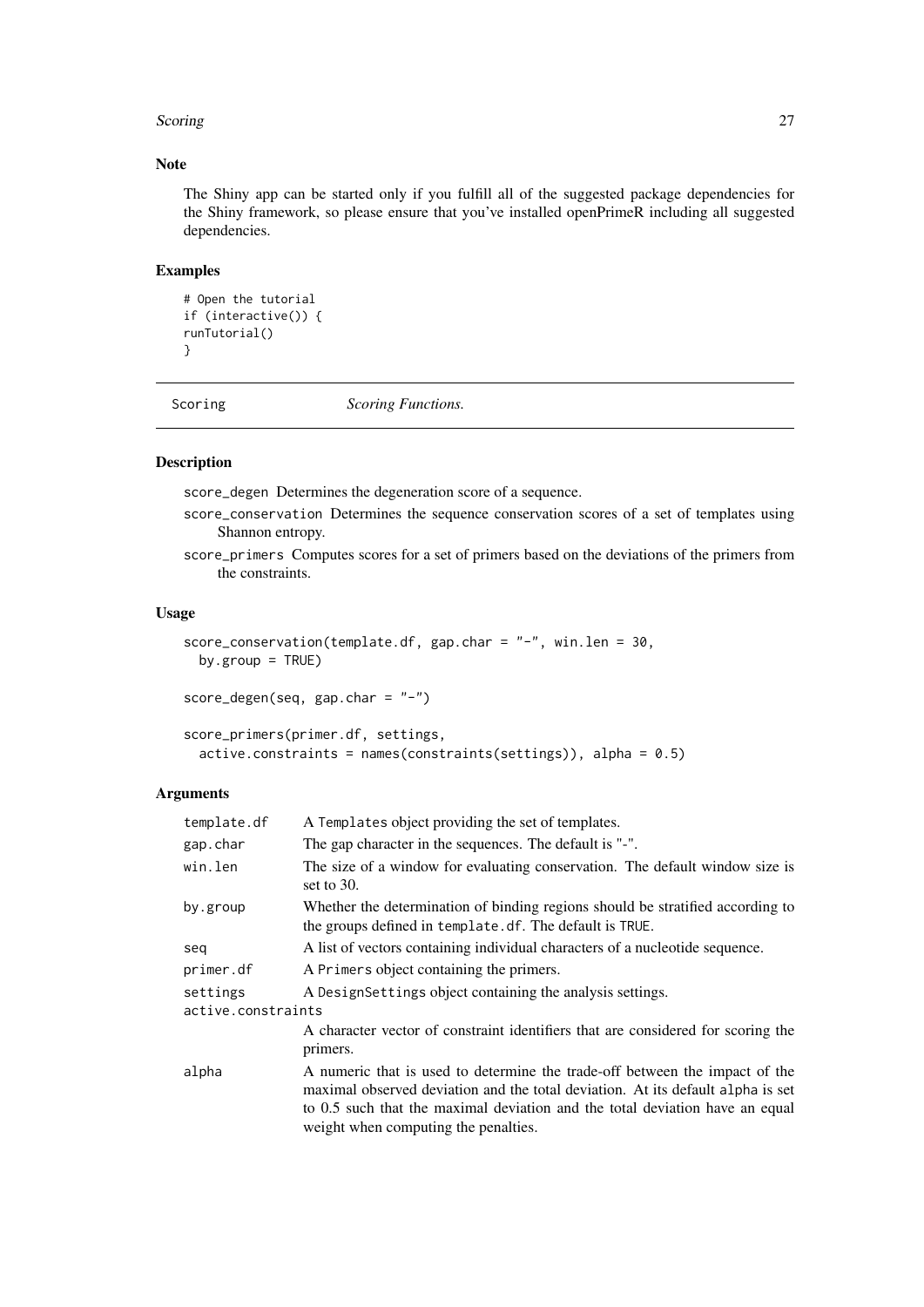#### Details

score\_degen computes the degeneration of an ambiguous sequence by considering the number of unambiguous sequences that are represented by the the ambiguous sequence. Let a sequence S of length n be represented by a collection of sets such that

$$
S=s_1,s_2,\ldots,s_n
$$

where  $s_i$  indicates the set of unambiguous bases found at position i of the primer. Then the degeneracy D of a primer can be defined as

$$
D=\prod_i |s_i|
$$

where  $|s_i|$  provides the number of disambiguated bases at position i.

score\_primers determines the penalty of a primer in the following way. Let d be a vector indicating the absolute deviations from individual constraints and let p be the scalar penalty that is assigned to a primer. We define

$$
p = \alpha \cdot \max_i d_i + \sum_i (1 - \alpha) \cdot d_i
$$

such that for large values of alpha the maximal deviation dominates giving rise to a local penalty (reflecting the largest absolute deviation) and for small alpha the total deviation dominates giving rise to a global penalty (reflecting the sum of constraint deviations). When alpha is 1 only the most extreme absolute deviation is considered and when alpha is 0 the sum of all absolute deviations is computed.

#### Value

A list containing Entropies and Alignments. Entropies is a data frame with conservation scores. Each column indicates a position in the alignment of template sequences and each row gives the entropies of the sequences belonging to a specific group of template sequences. Alignments is a list of DNABin objects, where each object gives the alignment corresponding to one group of template sequences.

score\_degen finds the number of unambiguous sequences that are represented by seq.

score\_primers returns a data frame containing scores for individual primers.

#### Note

score\_conservation requires the MAFFT software for multiple alignments (http://mafft.cbrc.jp/alignment/software/).

```
## Not run:
data(Ippolito)
entropy.data <- score_conservation(template.df, gap.char = "-", win.len = 18, by.group = TRUE)
## End(Not run)
# Compute degeneration for sequences with differing number of ambiguous bases
seq <- strsplit(c("ctggaattacggtacc", "taggaaccggrtaagc", "rtaaasrygtar"), split = "")
degen <- score_degen(seq)
# Score the primers
data(Ippolito)
primer.scores <- score_primers(primer.df, settings)
```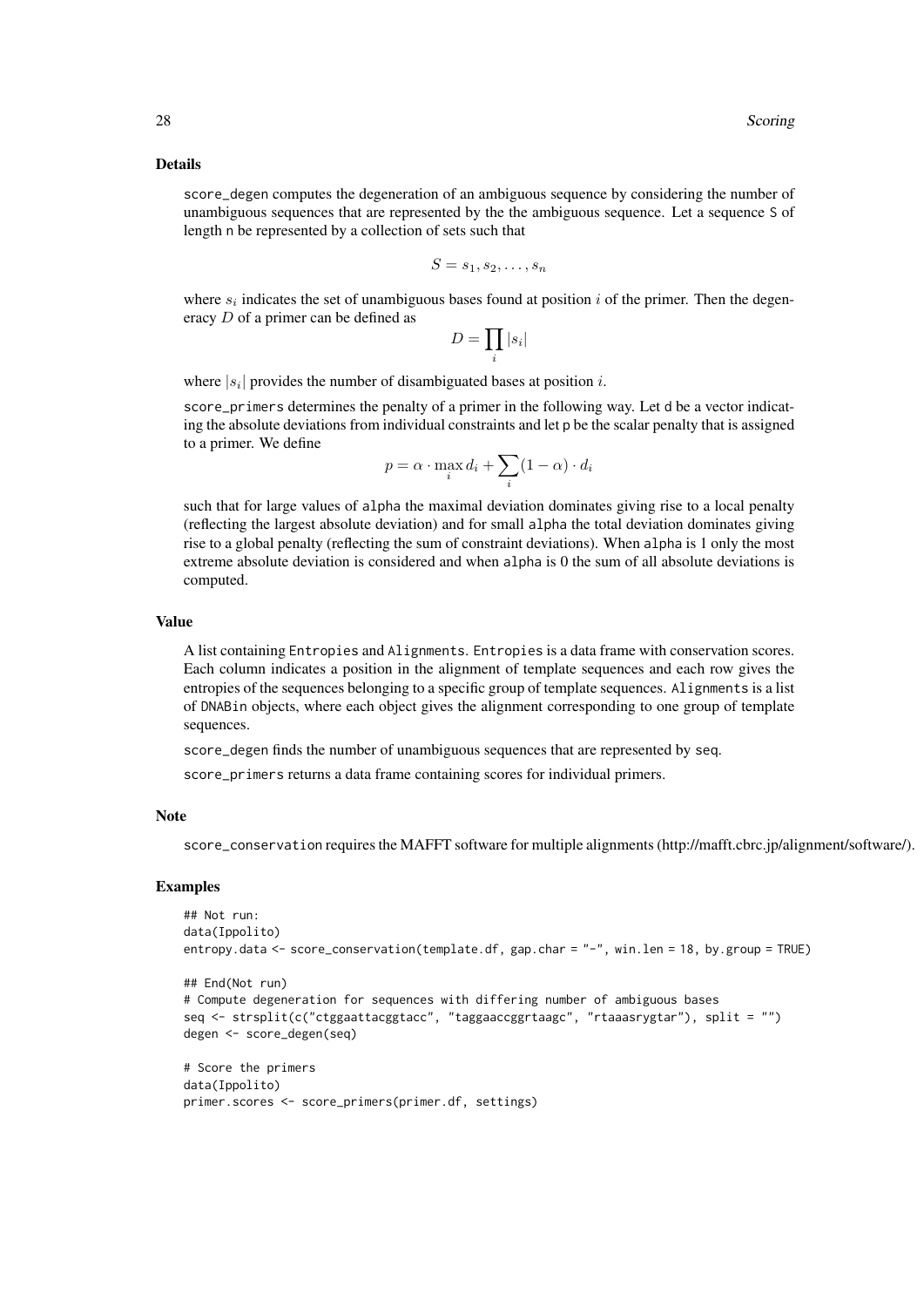#### <span id="page-28-1"></span><span id="page-28-0"></span>Description

DesignSettings The DesignSettings class encapsulates all settings for designing and evaluating primer sets. Upon loading an XML file, the DesignSettings class checks whether the defined constraints can be applied by identifying whether the requirements for external programs are fulfilled. If the requirements are not fulfilled, the affected constraints are removed from the loaded DesignSettings object and a warning is issued. The loaded constraints are automatically ordered according to the option openPrimeR.constraint\_order such that the runtime of the [design\\_primers](#page-18-1) and [filter\\_primers](#page-22-1) functions is optimized.

constraints Gets the active constraints of the provided DesignSettings object.

constraints<- Sets the active constraints of the provided DesignSettings object.

cvg\_constraints Gets the coverage constraints of the provided DesignSettings object.

cvg\_constraints<- Sets the coverage constraints of the provided DesignSettings object.

conOptions Gets the constraint settings of the provided DesignSettings object.

conOptions<- Sets the constraint settings of the provided DesignSettings object.

- constraintLimits Gets the constraint limits that are defined in the provided DesignSettings object.
- constraintLimits<- Sets the constraint limits of the provided DesignSettings object.
- PCR Gets the PCR conditions that are defined in the provided DesignSettings object.
- PCR<- Sets the PCR conditions that are defined in the provided DesignSettings object.
- ConstraintSettings The ConstraintSettings class encapsulates the constraints on the physicochemical properties of primers.
- CoverageConstraints The CoverageConstraints class encapsulates the conditions under which the coverage of primers is evaluated.
- PCR\_Conditions The PCR\_Conditions class encapsulates the PCR conditions for the computation of primer properties.
- ConstraintOptions The ConstraintOptions class encapsulates the options for constraint computations.
- parallel\_setup Registers the specified number of cores with the parallel backend.

## Usage

```
constraints(x)
```
## S4 method for signature 'DesignSettings' constraints(x)

## S4 method for signature 'AbstractConstraintSettings' constraints(x)

cvg\_constraints(x)

## S4 method for signature 'DesignSettings'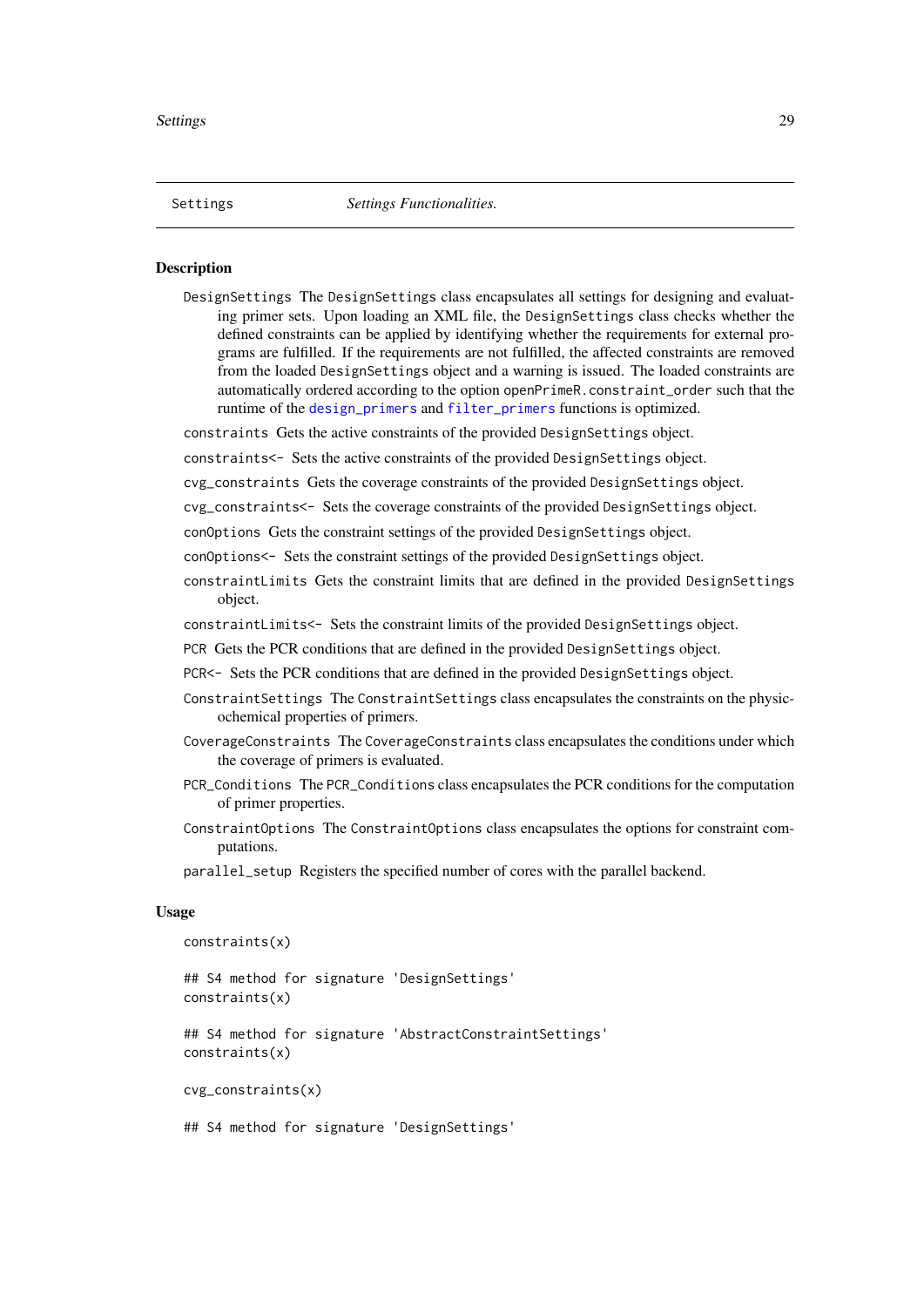```
30 Settings and the settings of the settings of the settings of the settings of the settings of the settings of the settings of the settings of the settings of the settings of the settings of the settings of the settings o
```

```
cvg_constraints(x)
PCR(x)
## S4 method for signature 'DesignSettings'
PCR(x)
conOptions(x)
## S4 method for signature 'DesignSettings'
conOptions(x)
constraintLimits(x)
## S4 method for signature 'DesignSettings'
constraintLimits(x)
constraints(x) <- value
## S4 replacement method for signature 'DesignSettings, list'
constraints(x) \leq value
## S4 replacement method for signature 'AbstractConstraintSettings,list'
constraints(x) <- value
cvg_constraints(x) <- value
## S4 replacement method for signature 'DesignSettings'
cvg_constraints(x) <- value
constraintLimits(x) <- value
## S4 replacement method for signature 'DesignSettings'
constraintLimits(x) <- value
PCR(x) <- value
## S4 replacement method for signature 'DesignSettings'
PCR(x) \le - valueconOptions(x) <- value
## S4 replacement method for signature 'DesignSettings'
conOptions(x) \leftarrow valueparallel_setup(cores = NULL)
```
#### Arguments

| X.    | A DesignSettings object.                                                                |
|-------|-----------------------------------------------------------------------------------------|
| value | An object to be used in one of the setters. For constraints <- and constraint Limits <- |
|       | a list with constraint settings or boundaries. Each list entry should have a per-       |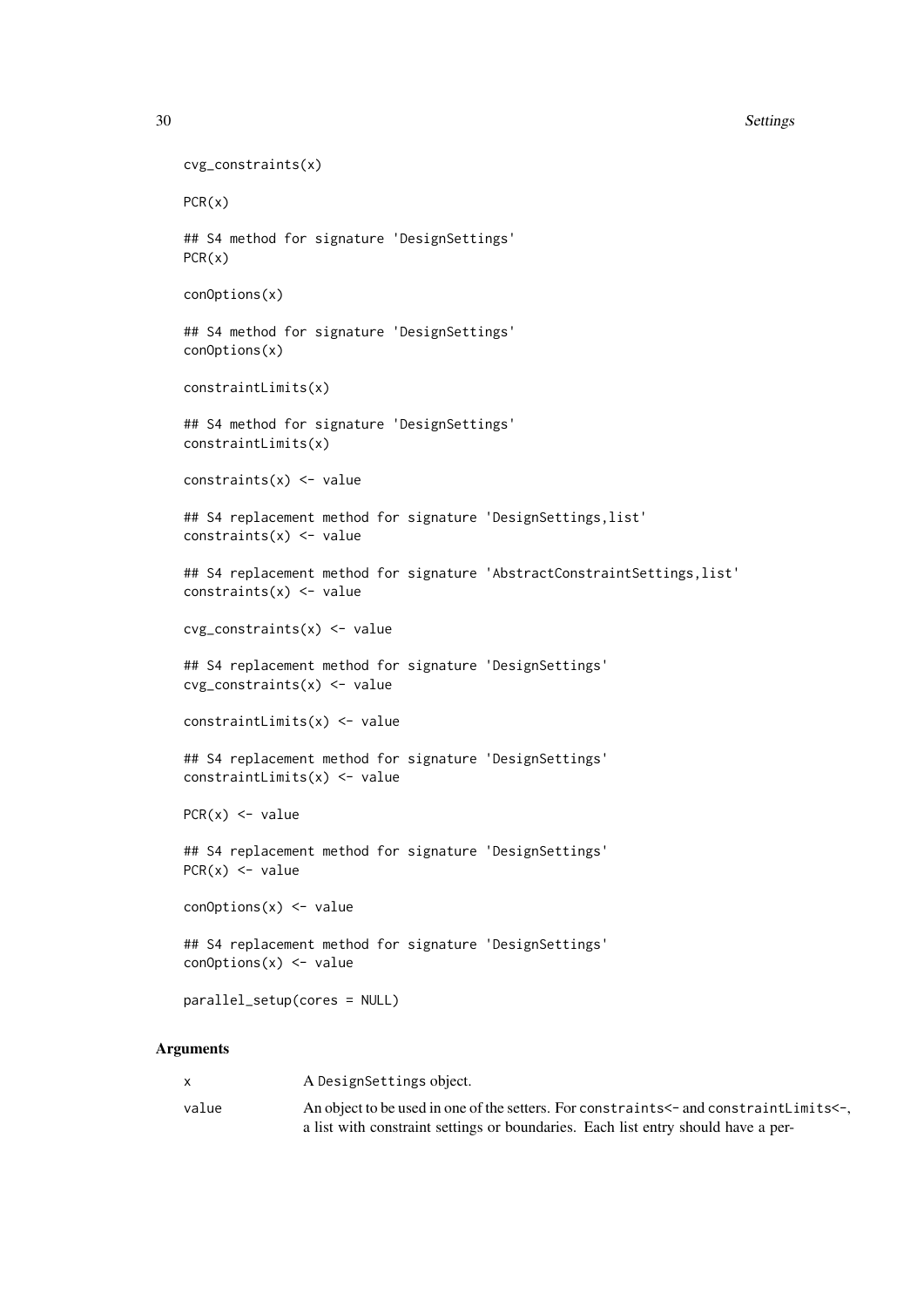#### <span id="page-30-0"></span>Settings 31

|       | missible name and consist of at most two values providing the minimal and/or<br>maximal allowed values, which have to be denominated via min and max.                                                                                                                                                                                                               |
|-------|---------------------------------------------------------------------------------------------------------------------------------------------------------------------------------------------------------------------------------------------------------------------------------------------------------------------------------------------------------------------|
|       | For conoptions <-, a list with constraint options. The permissible fields of the<br>list and their types are documented in the Constraint Options class.                                                                                                                                                                                                            |
|       | For cvg_constraints<-, a list with coverage constraints. Each list entry must<br>have a permissible name and contain a numeric vector with at most two com-<br>ponents describing the minimal and/or maximal required values that are to be<br>indicated via min and max. The permissible contraint identifiers are documented<br>in the CoverageConstraints class. |
|       | For PCR<-, a named list providing PCR conditions The permissible fields of the<br>list and their types are documented in the PCR_Conditions class.                                                                                                                                                                                                                  |
| cores | A numeric providing the number of cores to use. The default is NULL such that<br>half the number of available cores are used.                                                                                                                                                                                                                                       |

## Details

Note that for the DesignSettings class, the fields Input\_Constraints, Input\_Constraint\_Boundaries, and Coverage\_Constraints should contain entries with at most two components using the fields min and/or max. The Input\_Constraint\_Boundaries should always be at least as general as the specified Input\_Constraints.

For an overview of permissible constraints, please consider the [ConstraintSettings](#page-28-1) documentation.

## Value

The ConstraintSettings constructor defines a new ConstraintSettings object.

The CoverageConstraints constructor initializes a new CoverageConstraints object.

The ConstraintOptions constructor returns a new ConstraintOptions object.

The PCR\_Conditions constructor defines a new PCR\_Conditions object.

The DesignSettings constructor defines a DesignSettings object.

constraints gets a list with the active constraint settings.

cvg\_constraints returns the list of active coverage constraints.

PCR gets the list of PCR conditions defined in the provided DesignSettings object.

conOptions returns a list with constraint options.

constraintLimits gets the list of constraint limits.

constraints<- sets the list of constraints in a DesignSettings object.

cvg\_constraints<- sets the list of coverage constraints in the provided DesignSettings object.

constraintLimits<- sets the list of constraint limits in the provided DesignSettings object.

PCR<- sets the constraint options in the provided DesignSettings object.

conOptions<- sets the specified list of constraint options in the provided DesignSettings object. parallel\_setup returns NULL.

## **Slots**

Input\_Constraints A [ConstraintSettings](#page-28-1) object specifying the desired target value ranges for primer properties.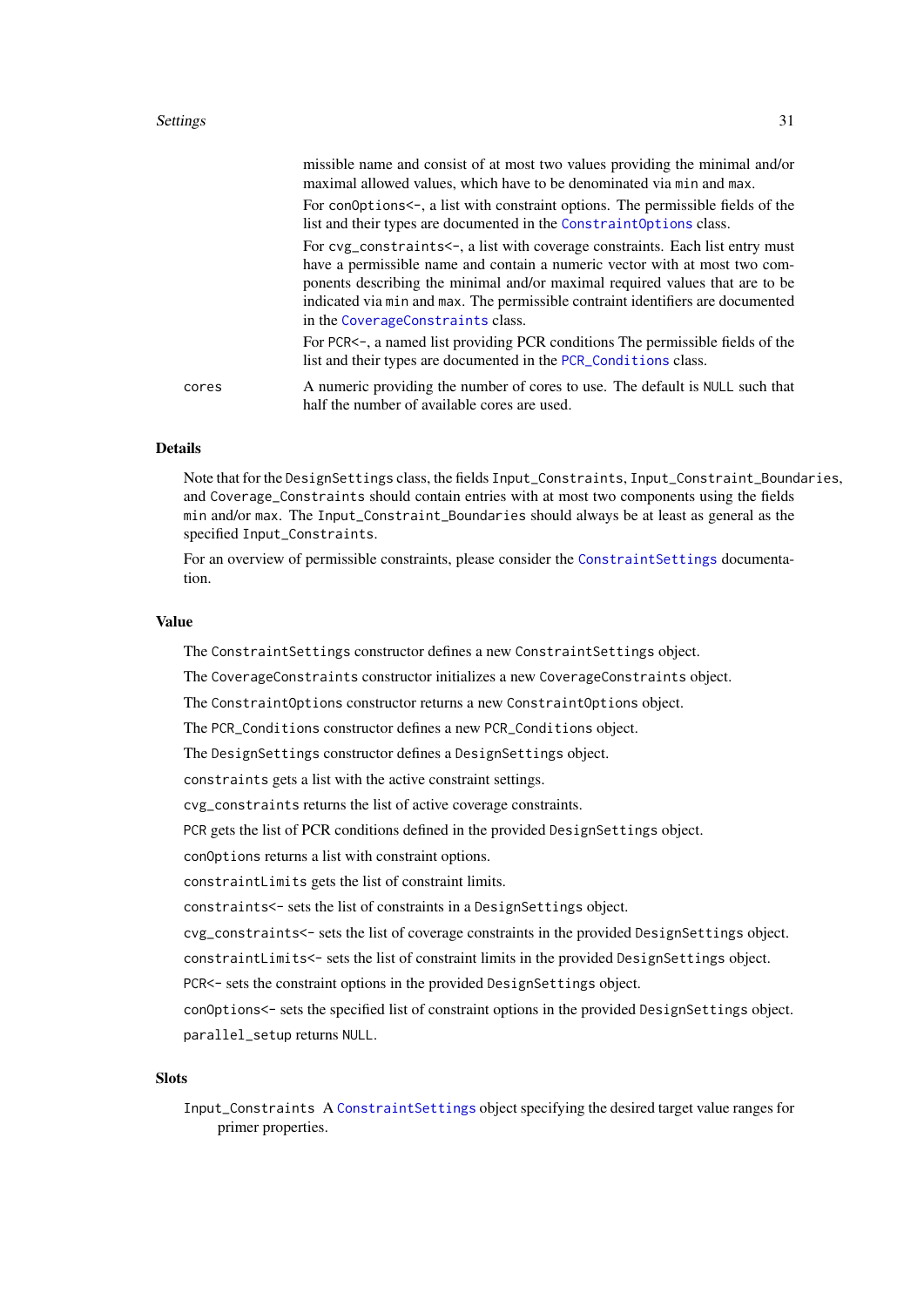- <span id="page-31-0"></span>Input\_Constraint\_Boundaries A [ConstraintSettings](#page-28-1) object specifying the limits for relaxing the constraints during the primer design procedure. This slot may contain the same fields as the Input\_Constraints slot, but the specified desired ranges should be at least as general as those specified in the Input\_Constraints slot.
- Coverage\_Constraints A [CoverageConstraints](#page-28-1) object specifying the constraints for computing the primer coverage.
- PCR\_conditions A [PCR\\_Conditions](#page-28-1) object specifying the PCR-related settings.
- constraint\_settings A [ConstraintSettings](#page-28-1) object providing options for the computation of individual physicochemical properties.
- status Named boolean vector indicating which of the possible constraints are active (TRUE) and which are not (FALSE).
- settings For ConstraintSettings, a named list containing the settings for the active constraints. The list may contain the following fields:
	- **primer** coverage: The required number of covered template sequences per primer.
	- primer specificity: The required required specificity of primers in terms of a ratio in the interval [0,1].
	- primer\_length: The required lengths of primer sequences.
	- gc\_clamp: The desired number of GCs at primer 3' termini.
	- gc\_ratio: The desired ratio of GCs in primers in terms of numbers in the interval [0,1].
	- no\_runs: The accepted length homopolymer runs in a primer.
	- no\_repeats: The accepted length of dinucleotide repeats in a primer.
	- self\_dimerization: The lowest acceptable free energy [kcal/mol] for the interaction of a primer with itself. The identification of self dimers requires the software *OligoArrayAux* (see notes).
	- melting temp range: The desired melting temperature (Celsius) of primers. The accurate computation of melting temperatures requires the software *MELTING* (see notes).
	- melting temp diff: The maximal allowed difference between the melting temperatures (Celsius) of primers contained in the same set. The accurate computation of melting temperatures requires the software *MELTING* (see notes).
	- cross\_dimerization: The lowest acceptable free energy [kcal/mol] for the interaction of a primer with another primer. The identification of cross dimers requires the software *OligoArrayAux* (see notes).
	- secondary\_structure: The lowest acceptable free energy [kcal/mol] for the formation of primer secondary structures. Secondary structures are determined using the software *ViennaRNA* (see notes).
	- For PCR\_Conditions, a named list with PCR conditions. The following fields are possible:
	- use\_taq\_polymerase: A logical identifying whether you are performing PCR with a Taq polymerase (TRUE) or not (FALSE).
	- annealing\_temp: The annealing temperature in Celsius that is to be used for evaluating the constraints defined in the [ConstraintSettings](#page-28-1) object. If the annealing temperature field is not provided, a suitable annealing temperature is automatically computed using a rule of thumb (i.e. subtracting 5 from the melting temperature).
	- Na\_concentration: The molar concentration of monovalent sodium ions.
	- Mg\_concentration: The molar concentration of divalent magnesium ions.
	- K\_concentration: The molar concentration of monovalent potassium ions.
	- Tris\_concentration: The molar concentration of the Tris(hydroxymethyl)-aminomethan buffer. Note that this value is the buffer concentration. To determine corresponding Tris ion concentration, the value of the buffer concentration is halved.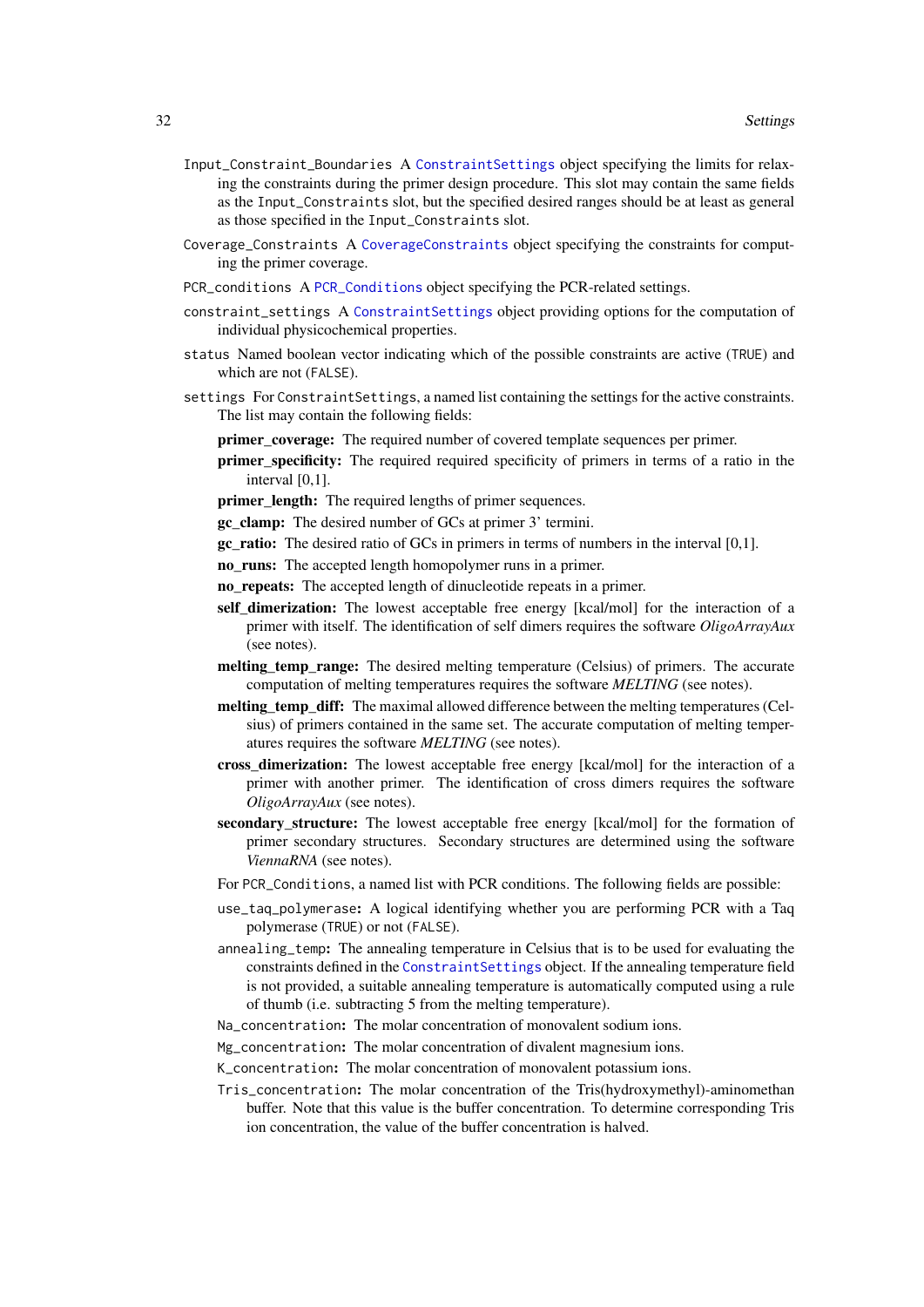primer\_concentration: The molar concentration of the PCR primers.

template\_concentration: The molar concentration of the PCR templates.

For CoverageConstraints, a named list with constraint options. Each list entry should have an entry min and/or max in order to indicate the minimal and maximal allowed values, respectively. The following identifiers can be used as coverage constraints:

- primer\_efficiency: The desired efficiencies of primer-template amplification events in order to be considered as *covered*. primer\_efficiency provides a value in the interval  $[0,1]$ , which is based on **DECIPHER**'s thermodynamic model, which considers the impact of 3' terminal mismatches.
- annealing\_DeltaG: The desired free energies of annealing for putative coverage events between primers and templates. Typically, one would limit the maximally allowed free energy.
- stop\_codon: Whether coverage events introducing stop codons into the amplicons should be allowed or discarded. Here, a value of 1 indicates coverage events that induce stop codons. As such, setting both minimum and maximium to zero will disregard coverage events inducing stop codons, while setting the minimum to zero and the maximum to 1 will allow coverage events that induce stop codons.
- substitution: Whether coverage events introducing substitutions into the amino acid sequence are considered or discarded. The same encoding as for stop\_codon is used, that is, the value 1 indicates coverage events inducing substitutions. Hence, to prevent substitutions, the maximal value of substitution can be set to zero.
- terminal\_mismatch\_pos: The position relative to the primer 3' terminal end for which mismatch binding events should be allowed, where the last base in a primer is indicated by position 1. For example, setting the minimal value of terminal\_mismatch\_pos to 7 means that only coverage events that do not have a terminal mismatch within the last 6 bases of the primer are allowed.
- coverage\_model: Use a logistic regression model combining the free energy of annealing and 3' terminal mismatch positions to determine the expected rate of false positive coverage calls. Using coverage\_model, you can specify the allowed ratio of falsely predicted coverage events. Typically, one would limit the maximal allowed rate of false positives. Note that setting a small false positive rate will reduce the sensitivity of the coverage calls (i.e. true positives will be missed).

For ConstraintOptions, a named list with constraint options. The following fields are permissible:

- allowed\_mismatches: The maximal number of allowed mismatches between a primer and a template sequence. If the number of mismatches of a primer with a template exceeds the specified value, the primer is not considered to cover the corresponding template when the coverage is being computed.
- allowed other binding ratio: Ratio of allowed binding events outside the target binding ratio. This value should be in the interval [0,1]. If the specified value is greater than zero, all coverage events outside the primer binding region are reported. If, however, the identified ratio of off-target events should exceed the allowed ratio, a warning is issued. If allowed\_other\_binding\_ratio is set to 0, only on-target primer binding events are reported. The setting of allowed\_other\_binding\_ratio is ignored when designing primers, which always uses a value of 0.
- allowed\_region\_definition: The definition of the target binding regions that is used for evaluating the coverage. In case that allowed\_region\_definition is within, primers have to lie within the allowed binding region. If allowed\_region\_definition is any, primers only have to overlap with the target binding region.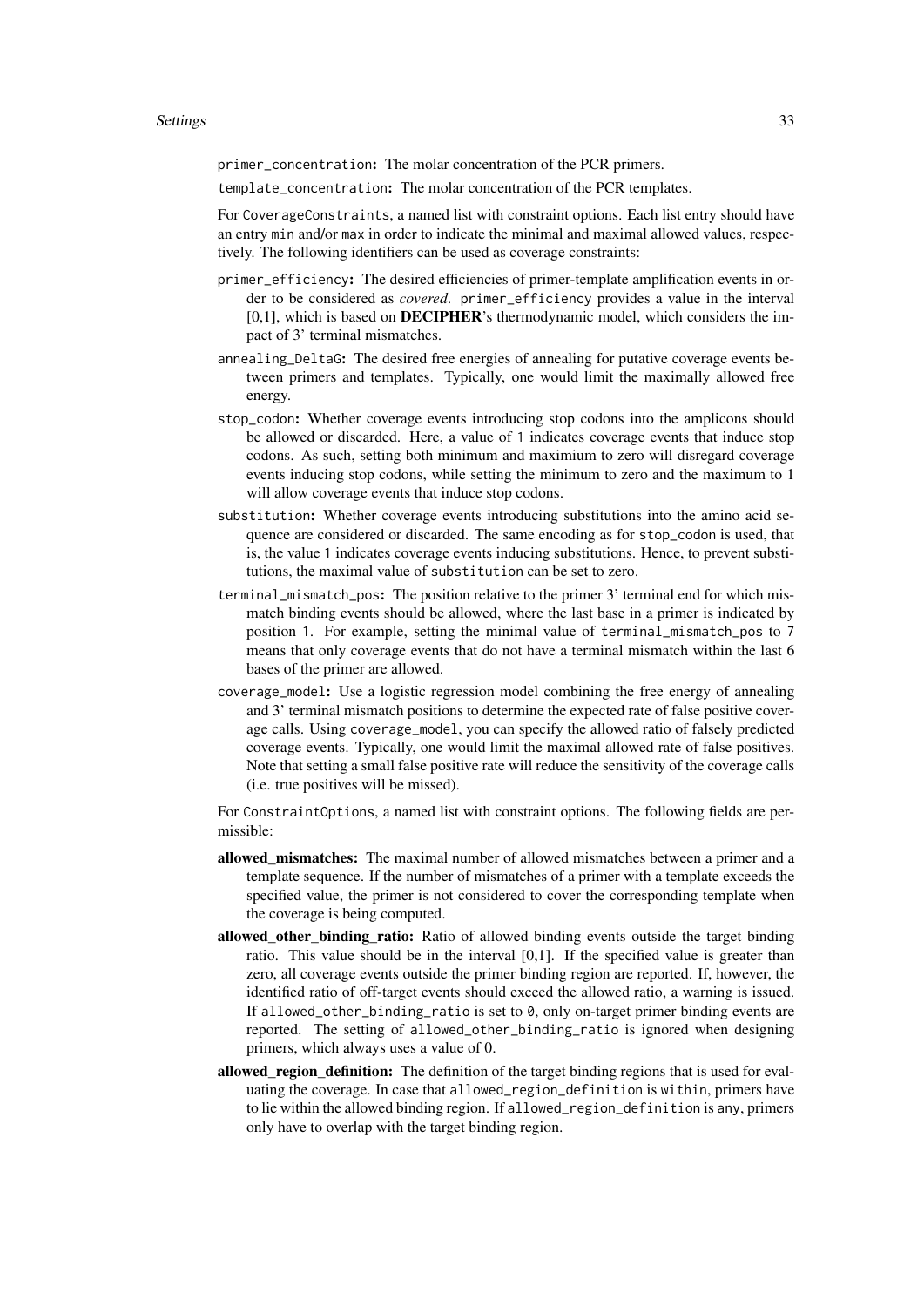<span id="page-33-0"></span>hexamer coverage: If hexamer\_coverage is set to "active", primers whose 3' hexamer (the last 6 bases) is fully complementary to the corresponding template region are automatically considered to cover the template. If hexamer\_coverage is set to inactive, hexamer complementarity does not guarantee template coverage.

## primer\_coverage

Computing the primer coverage involves identifying which templates are expected to be amplified (covered) by which primers. The primer\_coverage constraint determines the minimal and maximal number of coverage events per primer that are required. The computation of primer coverage is governed by the coverage constraints postulated via [CoverageConstraints](#page-28-1) and the constraint options defined via [ConstraintOptions](#page-28-1).

#### primer\_specificity

Primer specificity is automatically determined during the primer coverage computations but the constraint is only checked when the primer\_specificity field is available. The specificity of a primer is defined as its ratio of on-target vs total coverage events (including off-target coverage). Low-specificity primers should be excluded as they may not amplify the target region effectively.

#### primer\_length

The length of a primer is defined by its number of bases. Typical primers have lengths between 18 and 22. Longer primers may guarantee higher specificities.

#### gc\_clamp

The GC clamp refers to the presence of GCs at the 3' end of a primer. For the gc\_clamp constraint, we consider the number of 3' terminal GCs. For example, the primer *actgaaatttcaccg* has a GC clamp of length 3. The presence of a GC clamp is supposed to aid the stability of the polymerase complex. At the same time, long GC clamps should be avoided.

#### no\_runs

Homopolymer runs (e.g. the primer *aaaaa* has a run of 5 A's) may lead to secondary structure formation and unspecific binding and should therefore be avoided.

#### no\_repeats

Dinucleotide repeats (e.g. the primer *tatata* has 3 TA repeats) should be avoided for the same reason a long homopolymer runs.

#### self\_dimerization

Self dimerization refers to a primer that binds to itself rather than to one of the templates. Primers exhibiting self dimers should be avoided as they may prevent the primer from amplifying the templates. Therefore primers with small free energies of dimerization should be avoided.

#### melting\_temp\_range

The melting temperature is the temperature at which 50 are in duplex with templates and 50 Hence, primers exhibiting high melting temperatures have high affinities to the templates, while primers with small melting temperatures have small affinities. The melting temperatures of the primers determine the annealing temperature of the PCR, which is why the melting temperatures of the primers should not deviate too much (see melting\_temp\_diff).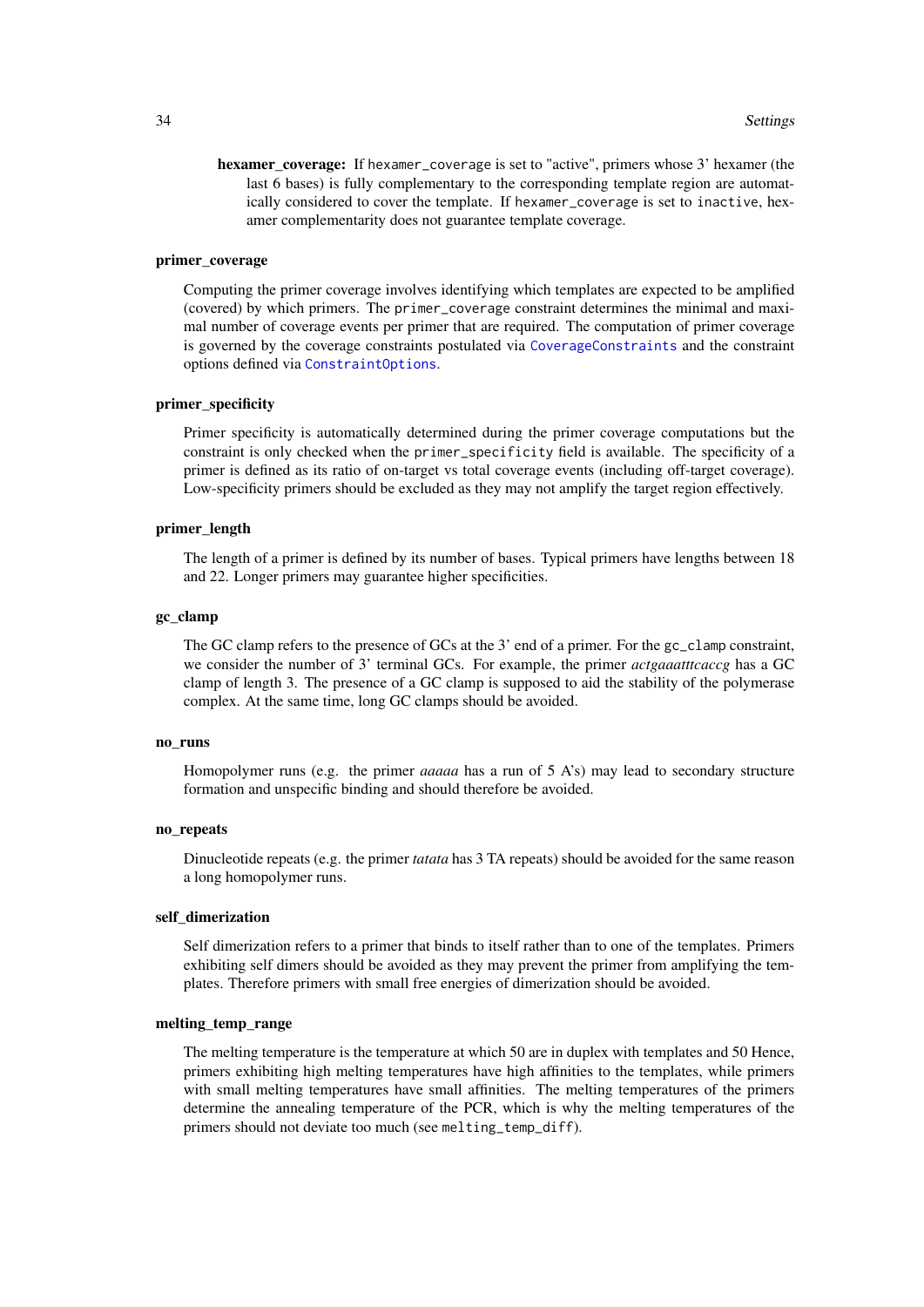#### <span id="page-34-0"></span>Settings 35

#### melting\_temp\_diff

The differences between the melting temperatures of primers in a set of primers should not deviate too much as the annealing temperaturte of a PCR should be based on the smallest melting temperature of a primer in the set. If there are other primers in the set exhibiting considerably higher melting temperatures, these primers may bind inspecifically due to the low annealing temperature.

#### cross\_dimerization

When two different primers bind to each each other rather than to the templates, this is called cross dimerization. Cross dimerization should be prevent at all costs because such primers cannot effectively amplify their target templates. Cross dimerizing primers can be excluding primers exhibiting small free energies of cross dimerization.

## secondary\_structure

When a primer exhibits secondary structure, this may prevent it from binding to the templates. To prevent this, primers with low free energies of secondary structure formation can be excluded.

## Note

The following external programs are required for constraint computations:

- MELTING (http://www.ebi.ac.uk/biomodels/tools/melting/): Thermodynamic computations (optional) for determining melting temperatures for the constraints melting\_temp\_diff and melting\_temp\_range
- OligoArrayAux (http://unafold.rna.albany.edu/OligoArrayAux.php): Thermodynamic computations used for computing self\_dimerization and cross\_dimerization. Also required for computing primer\_coverage when a constraint based on the free energy of annealing is active.
- ViennaRNA (http://www.tbi.univie.ac.at/RNA/): Secondary structure predictions used for the constraint secondary\_structure

The following external programs are required for computing the coverage constraints:

OligoArrayAux (http://unafold.rna.albany.edu/OligoArrayAux.php): Thermodynamic computations used for computing the coverage constraints annealing\_DeltaG, primer\_efficiency, and coverage\_model

#### See Also

[read\\_settings](#page-6-1) for reading settings from XML files, [write\\_settings](#page-11-1) for storing settings as XML files, [constraints](#page-28-1) for accessing constraints, [constraintLimits](#page-28-1) for accessing constraint boundaries, [cvg\\_constraints](#page-28-1) for accessing coverage constraints, [conOptions](#page-28-1) for accessing constraint options, [PCR](#page-28-1) for accessing the PCR conditions.

```
# Initializing a new 'ConstraintSettings' object:
constraint.settings <- new("ConstraintSettings")
# Retrieving the constraint settings from a 'DesignSettings' object:
data(Ippolito) # loads a 'DesignSettings' object into 'settings'
constraints(settings)
# Modifying the constraint settings:
```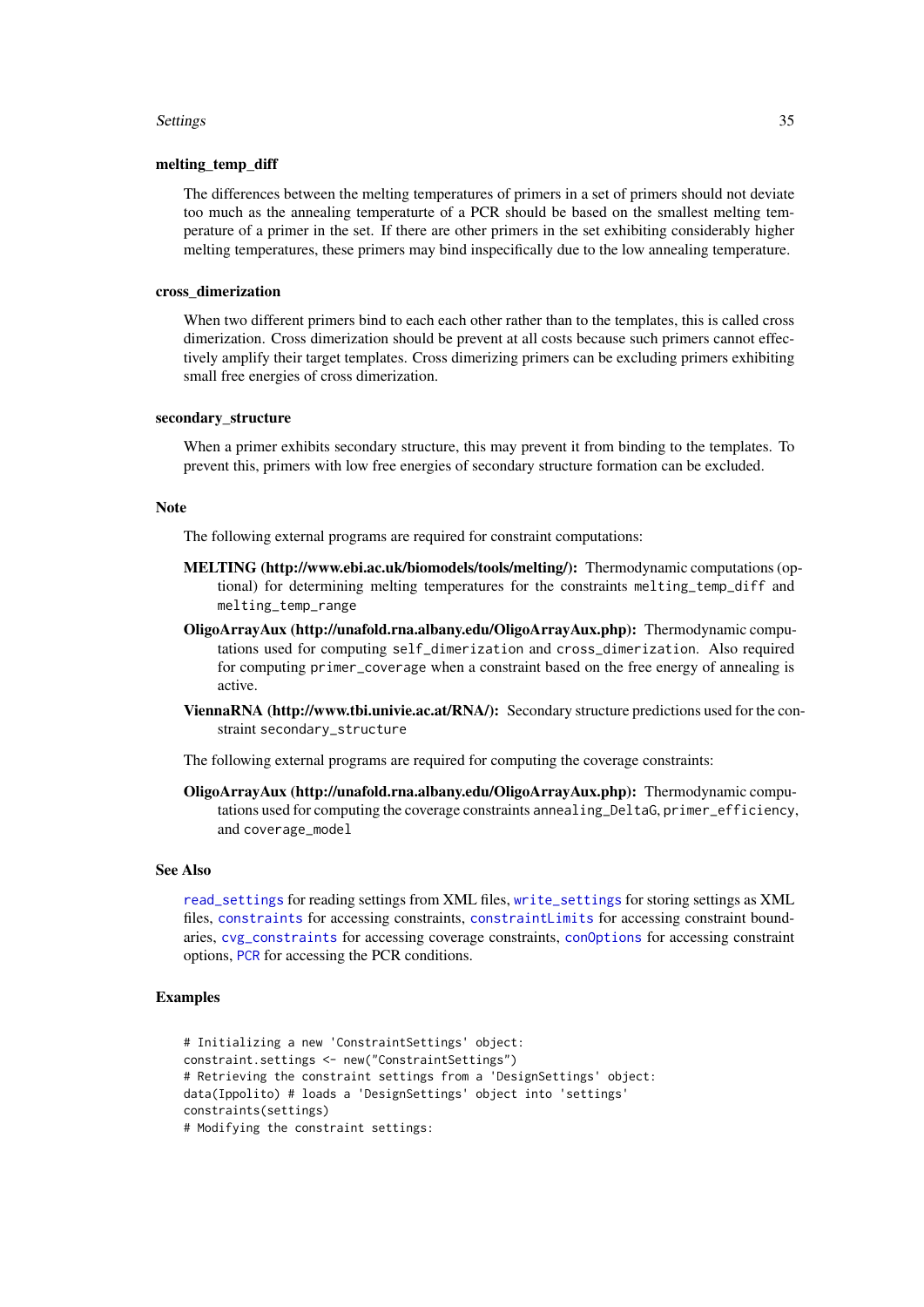```
constraints(settings)$no_runs["max"] <- 10
constraints(settings) <- constraints(settings)[names(constraints(settings)) != "gc_clamp"]
# Initialize a new 'CoverageConstraints' object:
cvg.constraints <- new("CoverageConstraints")
# Retrieving the coverage constraints from a 'DesignSettings' object:
data(Ippolito) # loads a 'DesignSettings' object into 'settings'
cvg_constraints(settings)
# Modifying the coverage constraints
cvg_constraints(settings)$primer_efficiency["min"] <- 0.001
# Initialize a new 'ConstraintOptions' object:
constraint.options <- new("ConstraintOptions")
# Retrieve the constraint options from a 'DesignSettings' object:
data(Ippolito) # loads a 'DesignSettings' object into 'settings'
conOptions(settings)
# Prevent off-target binding:
conOptions(settings)$allowed_other_binding_ratio <- 0
# Initialize a new 'PCR_Conditions' object:
PCR.conditions <- new("PCR_Conditions")
# Retrieving the PCR conditions from a 'DesignSettings' object:
data(Ippolito) # loads a 'DesignSettings' object into 'settings'
PCR(settings)
# Modifying the PCR conditions:
PCR(settings)$use_taq_polymerase <- FALSE
# Load a settings object
filename <- system.file("extdata", "settings",
                 "C_Taq_PCR_high_stringency.xml", package = "openPrimeR")
settings <- read settings(filename)
# Modify the constraints
constraints(settings)$gc_clamp["min"] <- 0
# Modify the constraint limits for designing primers
constraintLimits(settings)$gc_clamp["max"] <- 6
# Modify the coverage constraints
cvg_constraints(settings)$primer_efficiency["min"] <- 0.001
# Modify the PCR conditions
PCR(settings)$Na_concentration <- 0.0001
# Modify the constraint options
conOptions(settings)$allowed_mismatches <- 0
# Load some settings
data(Ippolito)
# View the active constraints
constraints(settings)
# Require a minimal GC clamp extent of 0
constraints(settings)$gc_clamp["min"] <- 0
# View available constraints
settings
# Load some settings
data(Ippolito)
# View all active coverage constraints
cvg_constraints(settings)
# Increase the maximal false positive rate to increase the sensitiviity of coverage predictions
cvg\_constraints(settings)$coverage_model <- c("max" = 0.1)
```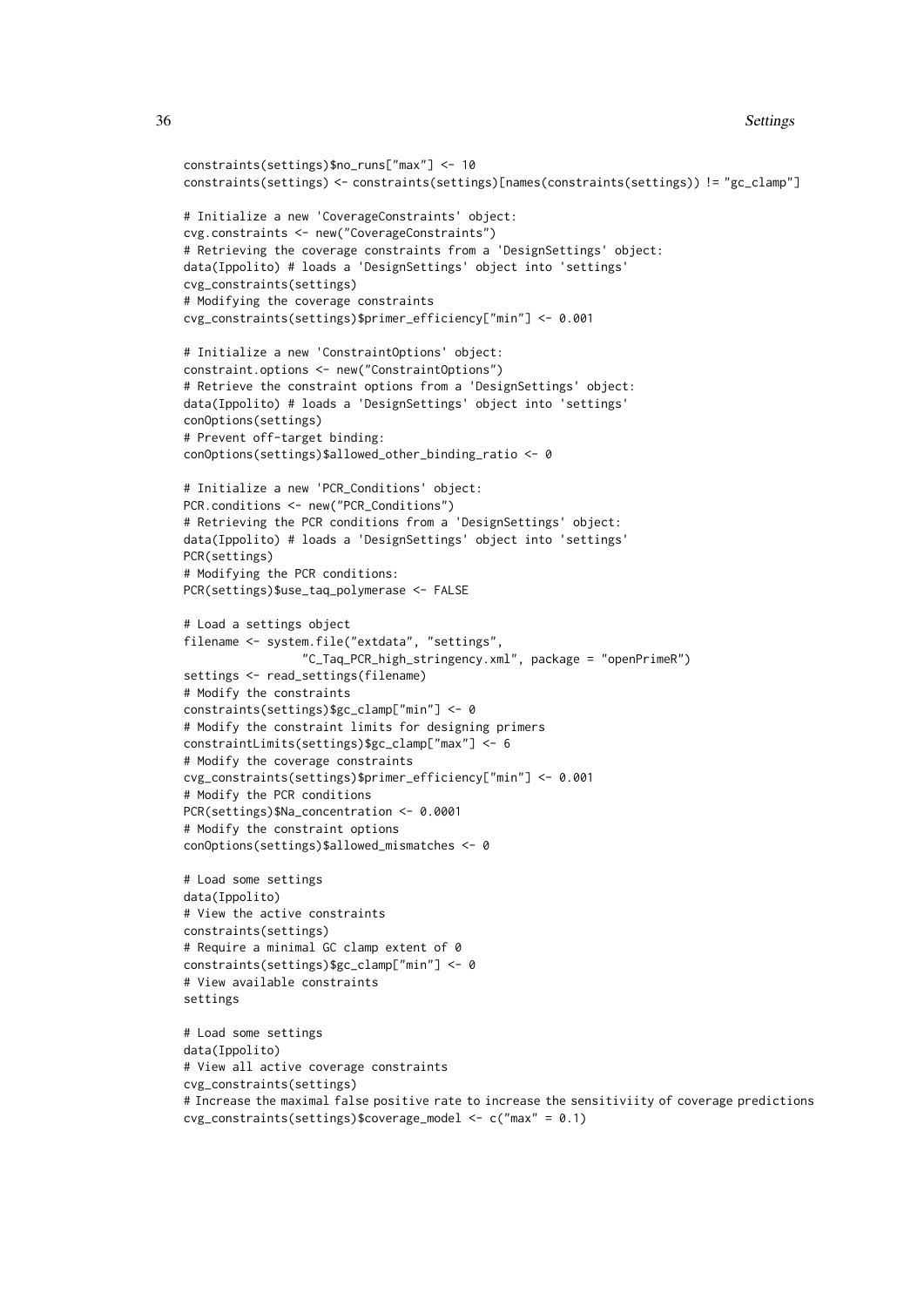#### <span id="page-36-0"></span>TemplatesFunctions 37

```
# View available coverage constraints:
settings
# Load some settings
data(Ippolito)
# View the active constraint limits
constraintLimits(settings)
# Extend the GC relaxation limit
constraintLimits(settings)$gc_clamp <- c("min" = 0, "max" = 6)
# View available constraints
settings
# Load some settings
data(Ippolito)
# View the active PCR conditions
PCR(settings)
# Evaluate primers with a fixed annealing temperature
PCR(settings)$annealing_temperature <- 50 # celsius
# View available PCR conditions
settings
# Load some settings
data(Ippolito)
# View the active constraint options
conOptions(settings)
# Prevent mismatch binding events
conOptions(settings)$allowed_mismatches <- 0
# View available constraint options
settings
# Use two cores for parallel processing:
parallel_setup(2)
```
TemplatesFunctions *Template Functionalities.*

#### <span id="page-36-1"></span>Description

- adjust\_binding\_regions Adjusts the existing annotation of binding regions by specifying a new binding interval relative to the existing binding region.
- assign\_binding\_regions Assigns the primer target binding regions to a set of template sequences.
- update\_template\_cvg Annotates the template coverage.
- select\_regions\_by\_conservation Computes Shannon entropy for the defined binding regions and determines the most conserved regions.

#### Usage

```
update_template_cvg(template.df, primer.df, mode.directionality = NULL)
```
adjust\_binding\_regions(template.df, region.fw, region.rev)

```
assign_binding_regions(template.df, fw = NULL, rev = NULL,
  optimize.region = FALSE, primer.length = 20, gap.char = "-")
```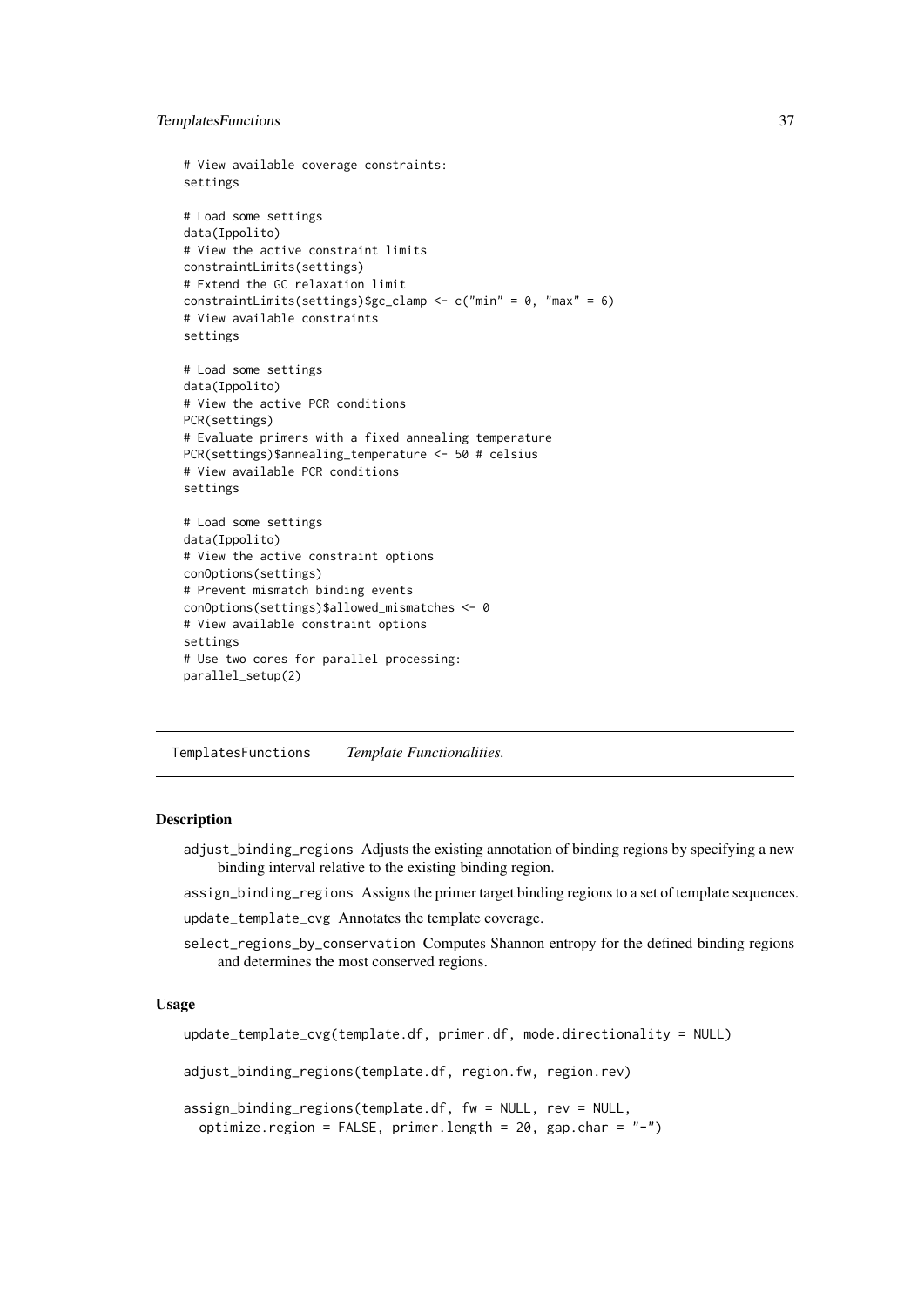```
select_regions_by_conservation(template.df, gap.char = "-", win.len = 30,
 by.group = TRUE, mode.directionality = c("both", "fw", "rev"))
```
## Arguments

| template.df         | An object of class Templates.                                                                                                                                                                                                                                            |  |
|---------------------|--------------------------------------------------------------------------------------------------------------------------------------------------------------------------------------------------------------------------------------------------------------------------|--|
| primer.df           | An object of class Primers containing primers with annotated coverage that are<br>to be used to update the template coverage in template.df.                                                                                                                             |  |
| mode.directionality |                                                                                                                                                                                                                                                                          |  |
|                     | The directionality of primers/templates.                                                                                                                                                                                                                                 |  |
| region.fw           | Interval of new binding regions relative to the forward binding region defined in<br>template.df.                                                                                                                                                                        |  |
| region.rev          | Interval of new binding regions relative to the reverse binding region defined in<br>template.df                                                                                                                                                                         |  |
| fw                  | Binding regions for forward primers. Either a numeric interval indicating a uni-<br>form binding range relative to the template 5' end or a path to a FASTA file<br>providing binding sequences for every template. If fw is missing, only rev is<br>considered.         |  |
| rev                 | Binding regions for reverse primers. Either a numeric interval indicating a uni-<br>form binding range relative to the template 3' end or the path to a FASTA file<br>providing binding sequences for every template. If rev is missing, only fw is<br>considered.       |  |
| optimize.region     |                                                                                                                                                                                                                                                                          |  |
|                     | If TRUE, the binding regions specified via fw and rev are adjusted such that<br>binding regions that may form secondary structures are avoided. This feature<br>requires ViennaRNA (see notes). If FALSE (the default), the input binding re-<br>gions are not modified. |  |
| primer.length       | A numeric scalar providing the probe length that is used for adjusting the primer<br>binding regions when optimize. region is TRUE.                                                                                                                                      |  |
| gap.char            | The character in the input file representing gaps.                                                                                                                                                                                                                       |  |
| win.len             | The extent of the desired primer binding region. This should be smaller than the<br>allowed.region. The default is 30.                                                                                                                                                   |  |
| by.group            | Shall the determination of binding regions be stratified according to the groups<br>defined in template. df. By default, this is set to TRUE.                                                                                                                            |  |

#### Details

When modifying binding regions with adjust\_binding\_regions, new binding intervals can be specified via fw and rev for forward and reverse primers, respectively. The new regions should be provided relative to the existing definition of binding regions in template.df. For specifying the new binding regions, position 0 refers to the first position after the end of the existing binding region. Hence, negative positions relate to regions within the existing binding region, while non-negative values relate to positions outside the defined binding region.

Binding regions are defined using assign\_binding\_regions, where the arguments fw and rev provide data describing the binding regions of the forward and reverse primers, respectively. To specify binding regions for each template individually, fw and rev should provide the paths to FASTA files. The headers of these FASTA file should match the headers of the loaded template.df and the sequences in the files specified by fw and rev should indicate the target binding regions.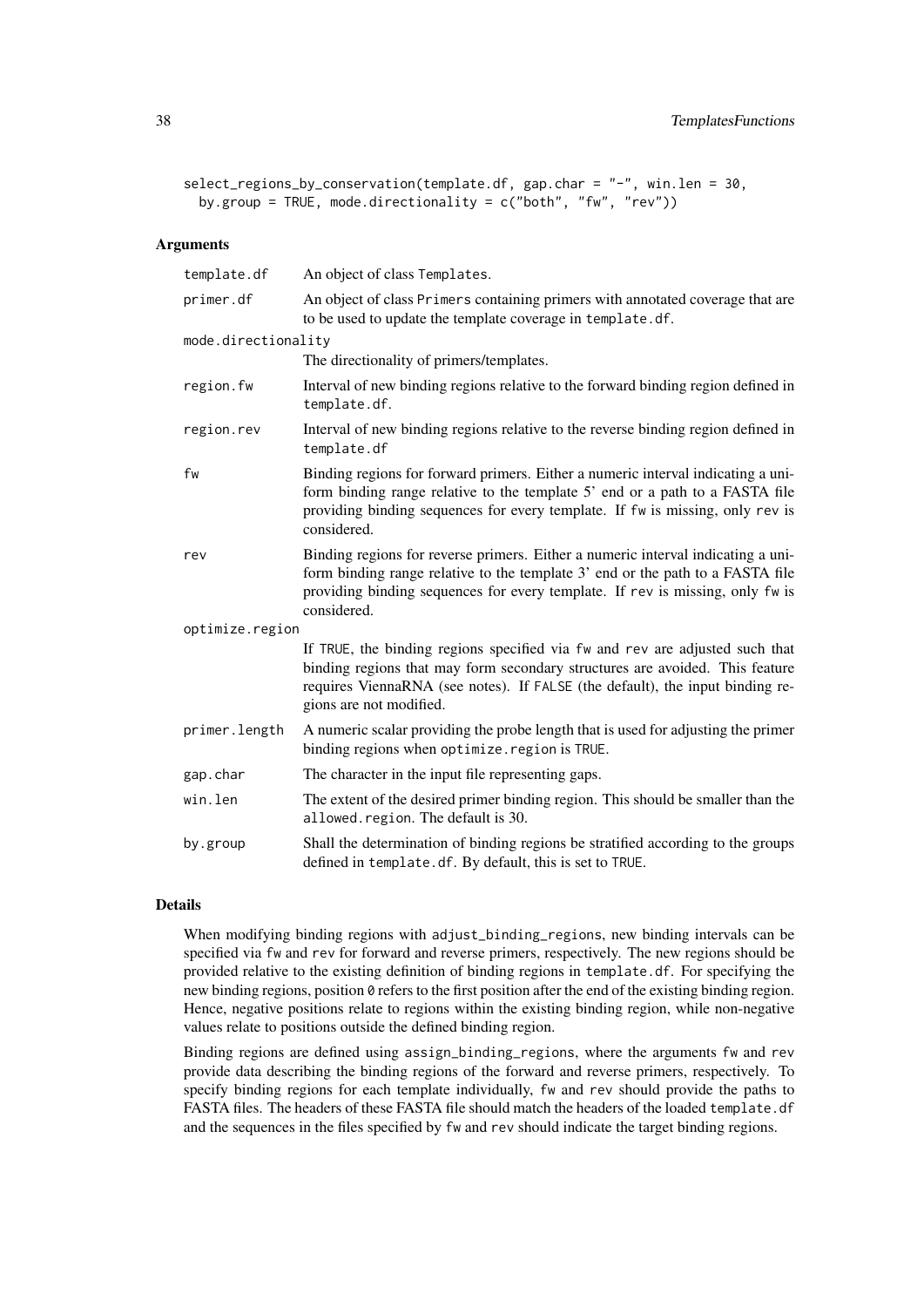#### TemplatesFunctions 39

To specify uniform binding regions, fw and rev should be numeric intervals indicating the allowed binding range for primers in the templates. The fw interval is specified with respect to the 5' end, while the rev interval is specified with respect to the template 3' end. If optimize. region is TRUE, the input binding region is adjusted such that regions forming secondary structures are avoided.

## Value

update\_template\_cvg returns an object of class Templates with updated coverage columns.

adjust\_binding\_regions returns a Templates object with updated binding regions.

assign binding regions returns an object of class Templates with newly assigned binding regions.

select\_regions\_by\_conservation returns a Templates object with adjusted binding regions. The attribute entropies gives a data frame with positional entropies and the attribute alignments gives the alignments of the templates.

#### Note

assign\_binding\_regions requires the program ViennaRNA (https://www.tbi.univie.ac.at/RNA/) for adjusting the binding regions when optimize.region is set to TRUE.

select\_regions\_by\_conservation requires the MAFFT software for multiple alignments (http://mafft.cbrc.jp/alignme

```
# Annotate the coverage of the templates
data(Ippolito)
template.df <- update_template_cvg(template.df, primer.df)
data(Ippolito)
# Extend the binding region by one position
relative.interval <- c(-max(template.df$Allowed_End_fw), 0)
template.df.adj <- adjust_binding_regions(template.df, relative.interval)
# compare old and new annotations:
head(cbind(template.df$Allowed_Start_fw, template.df$Allowed_End_fw))
head(cbind(template.df.adj$Allowed_Start_fw, template.df.adj$Allowed_End_fw))
data(Ippolito)
# Assignment of individual binding regions
l.fasta.file <- system.file("extdata", "IMGT_data", "templates",
     "Homo_sapiens_IGH_functional_leader.fasta", package = "openPrimeR")
template.df.individual <- assign_binding_regions(template.df, l.fasta.file, NULL)
# Assign the first/last 30 bases as forward/reverse binding regions
template.df.uniform <- assign_binding_regions(template.df, c(1,30), c(1,30))
# Optimization of binding regions (requires ViennaRNA)
## Not run: template.df.opti <- assign_binding_regions(template.df, c(1,30), c(1,30),
                     optimize.region = TRUE, primer.length = 20)
## End(Not run)
data(Ippolito)
new.template.df <- select_regions_by_conservation(template.df)
```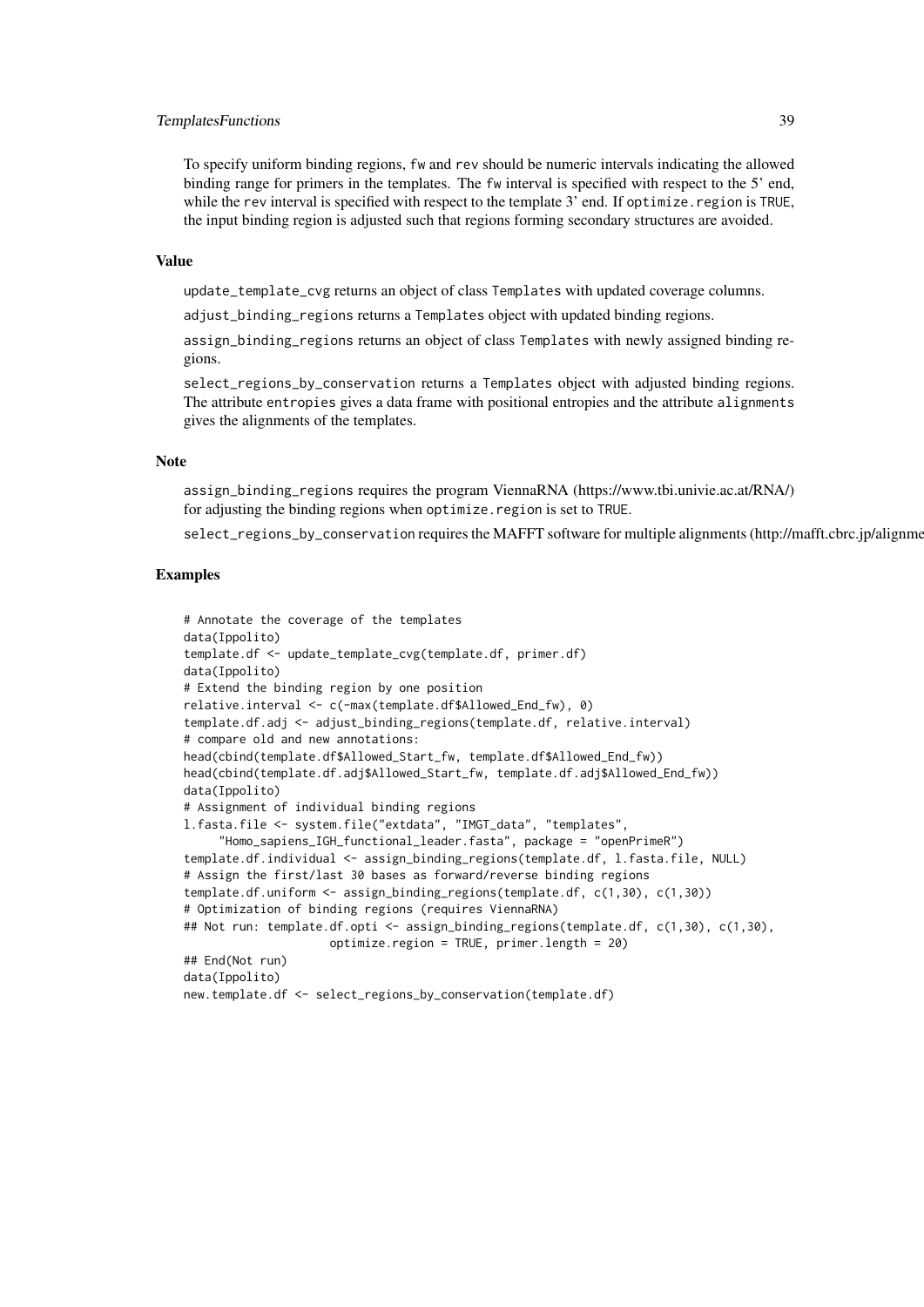# <span id="page-39-0"></span>Index

∗Topic Settings Settings, [29](#page-28-0) ∗Topic datasets Data, [6](#page-5-0) adjust\_binding\_regions *(*TemplatesFunctions*)*, [37](#page-36-0) AnalysisStats, [3](#page-2-0) assign\_binding\_regions, *[9](#page-8-0)* assign\_binding\_regions *(*TemplatesFunctions*)*, [37](#page-36-0) check\_constraints, *[3](#page-2-0)*, *[10,](#page-9-0) [11](#page-10-0)* check\_constraints *(*PrimerEval*)*, [23](#page-22-0) check\_restriction\_sites *(*PrimerEval*)*, [23](#page-22-0) classify\_design\_problem *(*PrimerDesign*)*, [19](#page-18-0) conOptions, *[3](#page-2-0)*, *[35](#page-34-0)* conOptions *(*Settings*)*, [29](#page-28-0) conOptions,DesignSettings-method *(*Settings*)*, [29](#page-28-0) conOptions<- *(*Settings*)*, [29](#page-28-0) conOptions<-,DesignSettings-method *(*Settings*)*, [29](#page-28-0) constraintLimits, *[3](#page-2-0)*, *[35](#page-34-0)* constraintLimits *(*Settings*)*, [29](#page-28-0) constraintLimits,DesignSettings-method *(*Settings*)*, [29](#page-28-0) constraintLimits<- *(*Settings*)*, [29](#page-28-0) constraintLimits<-,DesignSettings-method *(*Settings*)*, [29](#page-28-0) ConstraintOptions, *[31](#page-30-0)*, *[34](#page-33-0)* ConstraintOptions *(*Settings*)*, [29](#page-28-0) ConstraintOptions-class *(*Settings*)*, [29](#page-28-0) constraints, *[3](#page-2-0)*, *[35](#page-34-0)* constraints *(*Settings*)*, [29](#page-28-0) constraints,AbstractConstraintSettings-method Input, [7](#page-6-0) *(*Settings*)*, [29](#page-28-0) constraints,DesignSettings-method *(*Settings*)*, [29](#page-28-0) constraints<- *(*Settings*)*, [29](#page-28-0) Data, [6](#page-5-0)

constraints<-,DesignSettings,list-method *(*Settings*)*, [29](#page-28-0) ConstraintSettings, *[25](#page-24-0)*, *[31,](#page-30-0) [32](#page-31-0)* ConstraintSettings *(*Settings*)*, [29](#page-28-0) ConstraintSettings-class *(*Settings*)*, [29](#page-28-0) CoverageConstraints, *[13](#page-12-0)*, *[31,](#page-30-0) [32](#page-31-0)*, *[34](#page-33-0)* CoverageConstraints *(*Settings*)*, [29](#page-28-0) CoverageConstraints-class *(*Settings*)*, [29](#page-28-0) create\_coverage\_xls *(*Output*)*, [12](#page-11-0) create\_report, *[3](#page-2-0)* create\_report *(*Output*)*, [12](#page-11-0) cvg\_constraints, *[3](#page-2-0)*, *[35](#page-34-0)* cvg\_constraints *(*Settings*)*, [29](#page-28-0) cvg\_constraints,DesignSettings-method *(*Settings*)*, [29](#page-28-0) cvg\_constraints<- *(*Settings*)*, [29](#page-28-0) cvg\_constraints<-,DesignSettings-method *(*Settings*)*, [29](#page-28-0)

```
design_primers, 3, 29
design_primers (PrimerDesign), 19
DesignSettings, 3, 22, 25
DesignSettings (Settings), 29
DesignSettings-class (Settings), 29
```

```
feature.matrix (Data), 6
29
filter_primers (PrimerEval), 23
```

```
get_comparison_table (AnalysisStats), 3
get_cvg_ratio (AnalysisStats), 3
get_cvg_stats, 3
get_cvg_stats (AnalysisStats), 3
get_cvg_stats_primer (AnalysisStats), 3
get_initial_primers (PrimerDesign), 19
```
openPrimeR *(*openPrimeR-package*)*, [2](#page-1-0) openPrimeR-package, [2](#page-1-0) Output, [12](#page-11-0)

constraints<-,AbstractConstraintSettings,list-method parallel\_setup *(*Settings*)*, [29](#page-28-0) *(*Settings*)*, [29](#page-28-0) PCR, *[3](#page-2-0)*, *[35](#page-34-0)*